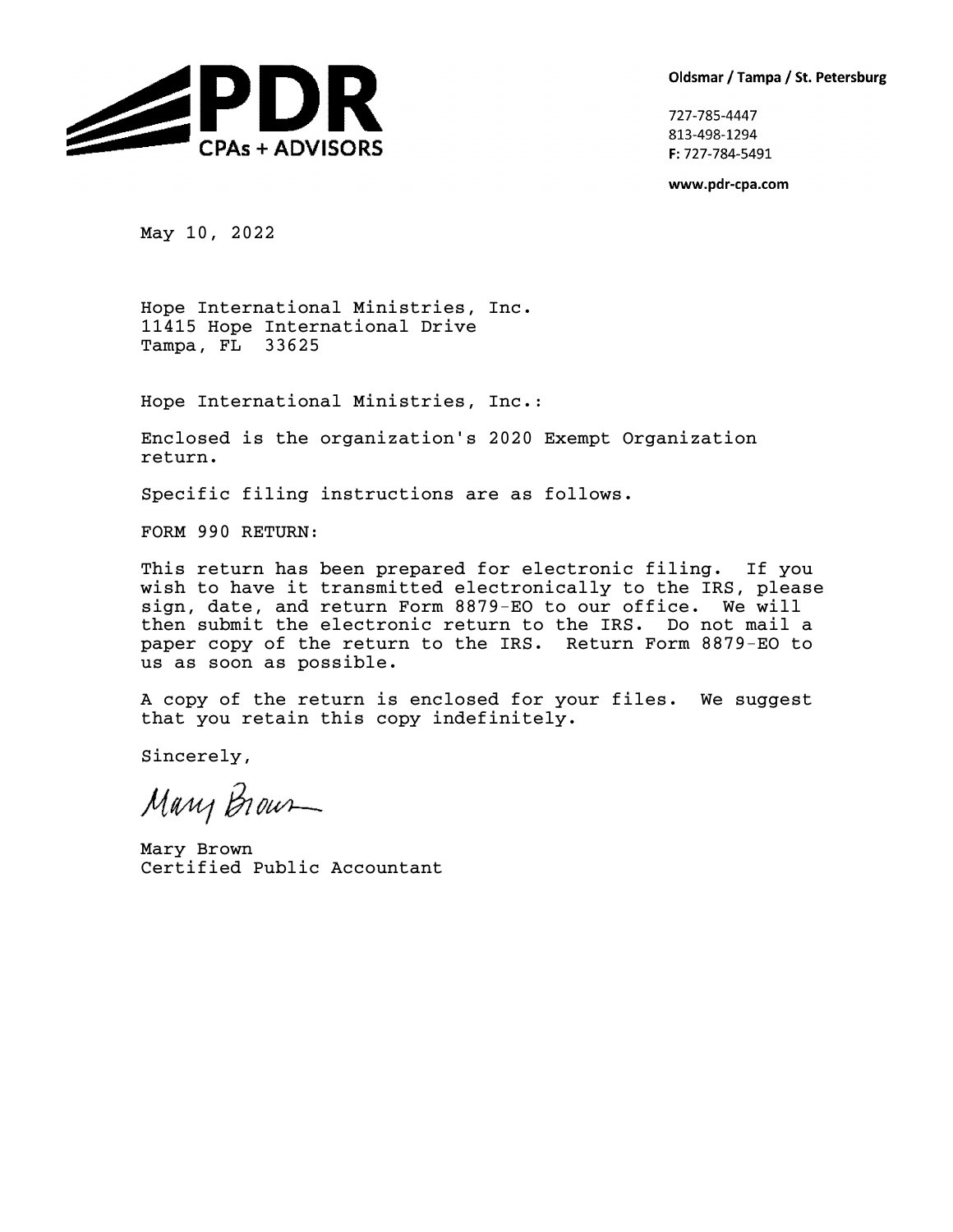| Form 8879-EO                                                      |                                                                              | <b>IRS e-file Signature Authorization</b><br>for an Exempt Organization                                                                                                                                                                                                                                                                                                                                                                                                                                                                                                                                                                                                                                                                                                                                                                                                                                                                                                                                                                                                                                                                                                                                                                                                                |                                       |                            | OMB No. 1545-0047                                 |
|-------------------------------------------------------------------|------------------------------------------------------------------------------|----------------------------------------------------------------------------------------------------------------------------------------------------------------------------------------------------------------------------------------------------------------------------------------------------------------------------------------------------------------------------------------------------------------------------------------------------------------------------------------------------------------------------------------------------------------------------------------------------------------------------------------------------------------------------------------------------------------------------------------------------------------------------------------------------------------------------------------------------------------------------------------------------------------------------------------------------------------------------------------------------------------------------------------------------------------------------------------------------------------------------------------------------------------------------------------------------------------------------------------------------------------------------------------|---------------------------------------|----------------------------|---------------------------------------------------|
|                                                                   |                                                                              | For calendar year 2020, or fiscal year beginning $JUL$ , $1$ , 2020, and ending $JUN$ 30, 20 21                                                                                                                                                                                                                                                                                                                                                                                                                                                                                                                                                                                                                                                                                                                                                                                                                                                                                                                                                                                                                                                                                                                                                                                        |                                       |                            | 2020                                              |
| Department of the Treasury<br>Internal Revenue Service            |                                                                              | Do not send to the IRS. Keep for your records.<br>Go to www.irs.gov/Form8879EO for the latest information.                                                                                                                                                                                                                                                                                                                                                                                                                                                                                                                                                                                                                                                                                                                                                                                                                                                                                                                                                                                                                                                                                                                                                                             |                                       |                            |                                                   |
| Name of exempt organization or person subject to tax              |                                                                              |                                                                                                                                                                                                                                                                                                                                                                                                                                                                                                                                                                                                                                                                                                                                                                                                                                                                                                                                                                                                                                                                                                                                                                                                                                                                                        |                                       |                            | <b>Taxpayer identification number</b>             |
|                                                                   |                                                                              |                                                                                                                                                                                                                                                                                                                                                                                                                                                                                                                                                                                                                                                                                                                                                                                                                                                                                                                                                                                                                                                                                                                                                                                                                                                                                        |                                       |                            |                                                   |
|                                                                   | Hope International Ministries, Inc.                                          |                                                                                                                                                                                                                                                                                                                                                                                                                                                                                                                                                                                                                                                                                                                                                                                                                                                                                                                                                                                                                                                                                                                                                                                                                                                                                        |                                       |                            | **-***9012                                        |
| Name and title of officer or person subject to tax<br>John Mitten |                                                                              |                                                                                                                                                                                                                                                                                                                                                                                                                                                                                                                                                                                                                                                                                                                                                                                                                                                                                                                                                                                                                                                                                                                                                                                                                                                                                        |                                       |                            |                                                   |
| Board Member                                                      |                                                                              |                                                                                                                                                                                                                                                                                                                                                                                                                                                                                                                                                                                                                                                                                                                                                                                                                                                                                                                                                                                                                                                                                                                                                                                                                                                                                        |                                       |                            |                                                   |
| Part I                                                            |                                                                              | Type of Return and Return Information (Whole Dollars Only)                                                                                                                                                                                                                                                                                                                                                                                                                                                                                                                                                                                                                                                                                                                                                                                                                                                                                                                                                                                                                                                                                                                                                                                                                             |                                       |                            |                                                   |
| 1a Form 990 check here $\blacktriangleright \boxed{X}$            |                                                                              | Check the box for the return for which you are using this Form 8879-EO and enter the applicable amount, if any, from the return. If you<br>check the box on line 1a, 2a, 3a, 4a, 5a, 6a, or 7a below, and the amount on that line for the return being filed with this form was<br>blank, then leave line 1b, 2b, 3b, 4b, 5b, 6b, or 7b, whichever is applicable, blank (do not enter -0-). But, if you entered -0- on the<br>return, then enter -0- on the applicable line below. Do not complete more than one line in Part I.                                                                                                                                                                                                                                                                                                                                                                                                                                                                                                                                                                                                                                                                                                                                                       |                                       |                            |                                                   |
| 2a Form 990-EZ check here $\blacktriangleright$                   |                                                                              |                                                                                                                                                                                                                                                                                                                                                                                                                                                                                                                                                                                                                                                                                                                                                                                                                                                                                                                                                                                                                                                                                                                                                                                                                                                                                        |                                       |                            |                                                   |
| 3a Form 1120-POL check here                                       |                                                                              |                                                                                                                                                                                                                                                                                                                                                                                                                                                                                                                                                                                                                                                                                                                                                                                                                                                                                                                                                                                                                                                                                                                                                                                                                                                                                        |                                       |                            |                                                   |
| 4a Form 990-PF check here                                         |                                                                              |                                                                                                                                                                                                                                                                                                                                                                                                                                                                                                                                                                                                                                                                                                                                                                                                                                                                                                                                                                                                                                                                                                                                                                                                                                                                                        |                                       |                            |                                                   |
| 5a Form 8868 check here                                           |                                                                              |                                                                                                                                                                                                                                                                                                                                                                                                                                                                                                                                                                                                                                                                                                                                                                                                                                                                                                                                                                                                                                                                                                                                                                                                                                                                                        |                                       |                            |                                                   |
| 6a Form 990-T check here                                          |                                                                              |                                                                                                                                                                                                                                                                                                                                                                                                                                                                                                                                                                                                                                                                                                                                                                                                                                                                                                                                                                                                                                                                                                                                                                                                                                                                                        |                                       |                            | <u> 1989 - Johann Barbara, martin a</u>           |
| 7a Form 4720 check here                                           |                                                                              |                                                                                                                                                                                                                                                                                                                                                                                                                                                                                                                                                                                                                                                                                                                                                                                                                                                                                                                                                                                                                                                                                                                                                                                                                                                                                        |                                       |                            |                                                   |
| <b>Part II</b>                                                    |                                                                              | Declaration and Signature Authorization of Officer or Person Subject to Tax<br>Under penalties of perjury, I declare that $\boxed{\mathbf{X}}$ I am an officer of the above organization or $\boxed{\phantom{\mathbf{X}}}$ I am a person subject to tax with respect to                                                                                                                                                                                                                                                                                                                                                                                                                                                                                                                                                                                                                                                                                                                                                                                                                                                                                                                                                                                                                |                                       |                            |                                                   |
| (name of organization)                                            |                                                                              |                                                                                                                                                                                                                                                                                                                                                                                                                                                                                                                                                                                                                                                                                                                                                                                                                                                                                                                                                                                                                                                                                                                                                                                                                                                                                        |                                       |                            |                                                   |
| PIN: check one box only                                           |                                                                              | I consent to allow my intermediate service provider, transmitter, or electronic return originator (ERO) to send the return to the IRS and<br>to receive from the IRS (a) an acknowledgement of receipt or reason for rejection of the transmission, (b) the reason for any delay in<br>processing the return or refund, and (c) the date of any refund. If applicable, I authorize the U.S. Treasury and its designated Financial<br>Agent to initiate an electronic funds withdrawal (direct debit) entry to the financial institution account indicated in the tax preparation<br>software for payment of the federal taxes owed on this return, and the financial institution to debit the entry to this account. To revoke<br>a payment, I must contact the U.S. Treasury Financial Agent at 1-888-353-4537 no later than 2 business days prior to the payment<br>(settlement) date. I also authorize the financial institutions involved in the processing of the electronic payment of taxes to receive<br>confidential information necessary to answer inquiries and resolve issues related to the payment. I have selected a personal<br>identification number (PIN) as my signature for the electronic return and, if applicable, the consent to electronic funds withdrawal. |                                       |                            |                                                   |
|                                                                   | $\boxed{\text{X}}$   authorize PDR CPAS + Advisors                           |                                                                                                                                                                                                                                                                                                                                                                                                                                                                                                                                                                                                                                                                                                                                                                                                                                                                                                                                                                                                                                                                                                                                                                                                                                                                                        |                                       | to enter my PIN            | 12345                                             |
|                                                                   | PIN on the return's disclosure consent screen.                               | <b>ERO</b> firm name<br>as my signature on the tax year 2020 electronically filed return. If I have indicated within this return that a copy of the return is being filed with<br>a state agency(ies) regulating charities as part of the IRS Fed/State program, I also authorize the aforementioned ERO to enter my                                                                                                                                                                                                                                                                                                                                                                                                                                                                                                                                                                                                                                                                                                                                                                                                                                                                                                                                                                   |                                       |                            | Enter five numbers, but<br>do not enter all zeros |
|                                                                   |                                                                              | As an officer or person subject to tax with respect to the organization, I will enter my PIN as my signature on the tax year 2020<br>electronically filed return. If I have indicated within this return that a copy of the return is being filed with a state agency(ies)<br>regulating charities as part of the IRS Fed/State program, I will enter my PIN on the return's disclosure consent screen.                                                                                                                                                                                                                                                                                                                                                                                                                                                                                                                                                                                                                                                                                                                                                                                                                                                                                |                                       |                            |                                                   |
| Signature of officer or person subject to tax                     |                                                                              |                                                                                                                                                                                                                                                                                                                                                                                                                                                                                                                                                                                                                                                                                                                                                                                                                                                                                                                                                                                                                                                                                                                                                                                                                                                                                        |                                       | Date $\blacktriangleright$ |                                                   |
| <b>Part III</b>                                                   | <b>Certification and Authentication</b>                                      |                                                                                                                                                                                                                                                                                                                                                                                                                                                                                                                                                                                                                                                                                                                                                                                                                                                                                                                                                                                                                                                                                                                                                                                                                                                                                        |                                       |                            |                                                   |
|                                                                   | <b>ERO's EFIN/PIN.</b> Enter your six-digit electronic filing identification |                                                                                                                                                                                                                                                                                                                                                                                                                                                                                                                                                                                                                                                                                                                                                                                                                                                                                                                                                                                                                                                                                                                                                                                                                                                                                        |                                       |                            |                                                   |
|                                                                   | number (EFIN) followed by your five-digit self-selected PIN.                 |                                                                                                                                                                                                                                                                                                                                                                                                                                                                                                                                                                                                                                                                                                                                                                                                                                                                                                                                                                                                                                                                                                                                                                                                                                                                                        | 59903787531<br>Do not enter all zeros |                            |                                                   |
| IRS e-file Providers for Business Returns.                        |                                                                              | I certify that the above numeric entry is my PIN, which is my signature on the 2020 electronically filed return indicated above. I confirm<br>that I am submitting this return in accordance with the requirements of Pub. 4163, Modernized e-File (MeF) Information for Authorized                                                                                                                                                                                                                                                                                                                                                                                                                                                                                                                                                                                                                                                                                                                                                                                                                                                                                                                                                                                                    |                                       |                            |                                                   |
|                                                                   | ERO's signature PDR CPAS + Advisors                                          |                                                                                                                                                                                                                                                                                                                                                                                                                                                                                                                                                                                                                                                                                                                                                                                                                                                                                                                                                                                                                                                                                                                                                                                                                                                                                        | Date $\blacktriangleright$            |                            |                                                   |
|                                                                   |                                                                              | <b>ERO Must Retain This Form - See Instructions</b><br>Do Not Submit This Form to the IRS Unless Requested To Do So                                                                                                                                                                                                                                                                                                                                                                                                                                                                                                                                                                                                                                                                                                                                                                                                                                                                                                                                                                                                                                                                                                                                                                    |                                       |                            |                                                   |
|                                                                   | LHA For Paperwork Reduction Act Notice, see instructions.                    |                                                                                                                                                                                                                                                                                                                                                                                                                                                                                                                                                                                                                                                                                                                                                                                                                                                                                                                                                                                                                                                                                                                                                                                                                                                                                        |                                       |                            | Form 8879-EO (2020)                               |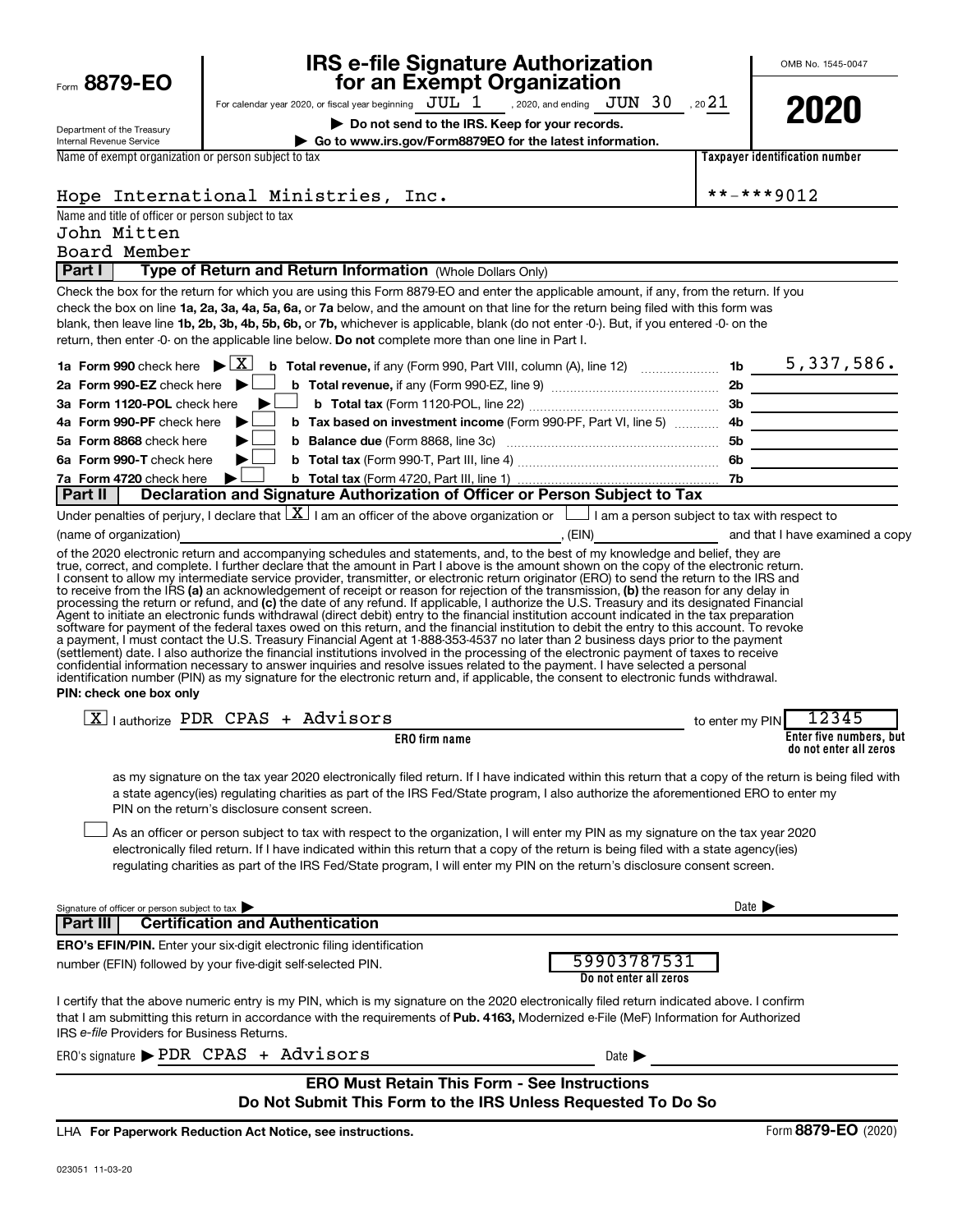# **990** Return of Organization Exempt From Income Tax <br>
Under section 501(c), 527, or 4947(a)(1) of the Internal Revenue Code (except private foundations)<br> **PO20**

and ending  $JUN$  30,

▶ Do not enter social security numbers on this form as it may be made public. **Dependent Open to Public**<br>► Go to www.irs.gov/Form990 for instructions and the latest information. Inspection ▶ Go to www.irs.gov/Form990 for instructions and the latest information.<br>ax year beginning JUL 1, 2020 and ending JUN 30, 2021

OMB No. 1545-0047

| Department of the Treasury<br>Internal Revenue Service | <b>P.</b> DU NUL UNIU UUUNI UUUMI ILI NAMDU U UM<br>Go to www.irs.gov/Form990 for instrue |  |  |
|--------------------------------------------------------|-------------------------------------------------------------------------------------------|--|--|
|                                                        | A For the 2020 calendar year, or tax year beginning $JUL$ 1, $2020$                       |  |  |
| <b>B</b> Check if                                      | <b>IC</b> Name of organization                                                            |  |  |

| В                                  | Check if<br>applicable: | <b>C</b> Name of organization                                                                                                               |            | D Employer identification number                    |                                                             |
|------------------------------------|-------------------------|---------------------------------------------------------------------------------------------------------------------------------------------|------------|-----------------------------------------------------|-------------------------------------------------------------|
|                                    | Address<br>change       | Hope International Ministries, Inc.                                                                                                         |            |                                                     |                                                             |
|                                    | Name<br>change          | Hope Children's Home<br>Doing business as                                                                                                   |            | **-***9012                                          |                                                             |
|                                    | Initial<br>return       | Number and street (or P.O. box if mail is not delivered to street address)                                                                  | Room/suite | E Telephone number                                  |                                                             |
|                                    | Final<br> return/       | 11415 Hope International Drive                                                                                                              |            | $813 - 961 - 1214$                                  |                                                             |
|                                    | termin-<br>ated         | City or town, state or province, country, and ZIP or foreign postal code                                                                    |            | G Gross receipts \$                                 | 6,861,351.                                                  |
|                                    | Amended<br>return       | Tampa, FL 33625                                                                                                                             |            | H(a) Is this a group return                         |                                                             |
|                                    | Applica-<br>tion        | F Name and address of principal officer: Dr. D Mike Higgins                                                                                 |            | for subordinates?                                   | $\Box$ Yes $\Box X$ No                                      |
|                                    | pending                 | same as C above                                                                                                                             |            | $H(b)$ Are all subordinates included? $\Box$ Yes    | <b>No</b>                                                   |
|                                    |                         | Tax-exempt status: $X \mid 501(c)(3)$<br>$501(c)$ (<br>$\sqrt{\frac{1}{1}}$ (insert no.)<br>$4947(a)(1)$ or                                 | 527        |                                                     | If "No," attach a list. See instructions                    |
|                                    |                         | J Website: > WWW.hopechildrenshome.org                                                                                                      |            | $H(c)$ Group exemption number $\blacktriangleright$ |                                                             |
|                                    |                         | K Form of organization:   X Corporation<br>Association<br>Other $\blacktriangleright$<br>Trust                                              |            |                                                     | L Year of formation: $1968$ M State of legal domicile: $FL$ |
|                                    | Part I                  | <b>Summary</b>                                                                                                                              |            |                                                     |                                                             |
|                                    | 1                       | Briefly describe the organization's mission or most significant activities: To rescue the next generation.                                  |            |                                                     |                                                             |
| <b>Activities &amp; Governance</b> |                         | This organization provides a stable and loving christian home for                                                                           |            |                                                     |                                                             |
|                                    | 2                       | Check this box $\blacktriangleright$ $\Box$ if the organization discontinued its operations or disposed of more than 25% of its net assets. |            |                                                     |                                                             |
|                                    | З                       | Number of voting members of the governing body (Part VI, line 1a)                                                                           |            | 3                                                   | 6                                                           |
|                                    | 4                       |                                                                                                                                             |            | $\overline{\mathbf{4}}$                             | $\overline{6}$                                              |
|                                    | 5                       |                                                                                                                                             |            | 5                                                   | $\overline{50}$                                             |
|                                    | 6                       |                                                                                                                                             |            | 6                                                   | 350                                                         |
|                                    |                         | 7 a Total unrelated business revenue from Part VIII, column (C), line 12                                                                    |            | 7a                                                  | 0.                                                          |
|                                    |                         |                                                                                                                                             |            | 7b                                                  | $\overline{0}$ .                                            |
|                                    |                         |                                                                                                                                             |            | <b>Prior Year</b>                                   | <b>Current Year</b>                                         |
|                                    | 8                       | Contributions and grants (Part VIII, line 1h)                                                                                               |            | 4,786,298.                                          | 5, 125, 223.                                                |
| Revenue                            | 9                       | Program service revenue (Part VIII, line 2g)                                                                                                |            | О.<br>118,841.                                      | 0.                                                          |
|                                    | 10                      |                                                                                                                                             |            | 15,723.                                             | 173,361.<br>39,002.                                         |
|                                    | 11                      | Other revenue (Part VIII, column (A), lines 5, 6d, 8c, 9c, 10c, and 11e)                                                                    |            | 4,920,862.                                          | 5,337,586.                                                  |
|                                    | 12                      | Total revenue - add lines 8 through 11 (must equal Part VIII, column (A), line 12)                                                          |            | 1,198,612.                                          | 1, 119, 653.                                                |
|                                    | 13                      | Grants and similar amounts paid (Part IX, column (A), lines 1-3)                                                                            |            | О.                                                  | 0.                                                          |
|                                    | 14                      |                                                                                                                                             |            | 1,080,565.                                          | 1,226,565.                                                  |
| Expenses                           | 15                      | Salaries, other compensation, employee benefits (Part IX, column (A), lines 5-10)                                                           |            | Ω.                                                  | Ο.                                                          |
|                                    |                         |                                                                                                                                             |            |                                                     |                                                             |
|                                    |                         |                                                                                                                                             |            | 1,937,329.                                          | 1,745,879.                                                  |
|                                    |                         |                                                                                                                                             |            | 4, 216, 506.                                        | 4,092,097.                                                  |
|                                    | 18                      | Total expenses. Add lines 13-17 (must equal Part IX, column (A), line 25)                                                                   |            | 704, 356.                                           | 1, 245, 489.                                                |
| 등<br>이                             | 19                      |                                                                                                                                             |            | <b>Beginning of Current Year</b>                    | <b>End of Year</b>                                          |
|                                    |                         |                                                                                                                                             |            | 11,695,764.                                         | 12,730,525.                                                 |
| Assets                             | 20                      | Total assets (Part X, line 16)                                                                                                              |            | 818,862.                                            | 552, 263.                                                   |
| Aet<br>PLITO                       | 21                      | Total liabilities (Part X, line 26)                                                                                                         |            | 10,876,902.                                         | 12, 178, 262.                                               |
|                                    | 22<br>Part II           | Signature Block                                                                                                                             |            |                                                     |                                                             |
|                                    |                         |                                                                                                                                             |            |                                                     |                                                             |

Under penalties of perjury, I declare that I have examined this return, including accompanying schedules and statements, and to the best of my knowledge and belief, it is true, correct, and complete. Declaration of preparer (other than officer) is based on all information of which preparer has any knowledge.

| Sign<br>Here | Signature of officer<br>John Mitten, Board Member<br>Type or print name and title                            | Date                                                |  |  |  |  |  |  |  |
|--------------|--------------------------------------------------------------------------------------------------------------|-----------------------------------------------------|--|--|--|--|--|--|--|
| Paid         | Print/Type preparer's name<br>Preparer's signature $\rightarrow$<br>Mary Brown<br>МИМЛ                       | Date<br>PTIN<br>Check<br>P01892845<br>self-emploved |  |  |  |  |  |  |  |
| Preparer     | PDR CPAS + Advisors<br>Firm's name                                                                           | $***$ ** ** 7531<br>Firm's $EIN$                    |  |  |  |  |  |  |  |
| Use Only     | Firm's address 1023 Tampa Road, Suite 2000                                                                   |                                                     |  |  |  |  |  |  |  |
|              | Oldsmar, FL 34677                                                                                            | Phone no. $727 - 785 - 4447$                        |  |  |  |  |  |  |  |
|              | X <br><b>No</b><br>Yes<br>May the IRS discuss this return with the preparer shown above? See instructions    |                                                     |  |  |  |  |  |  |  |
|              | Form 990 (2020)<br>LHA For Paperwork Reduction Act Notice, see the separate instructions.<br>032001 12-23-20 |                                                     |  |  |  |  |  |  |  |

See Schedule O for Organization Mission Statement Continuation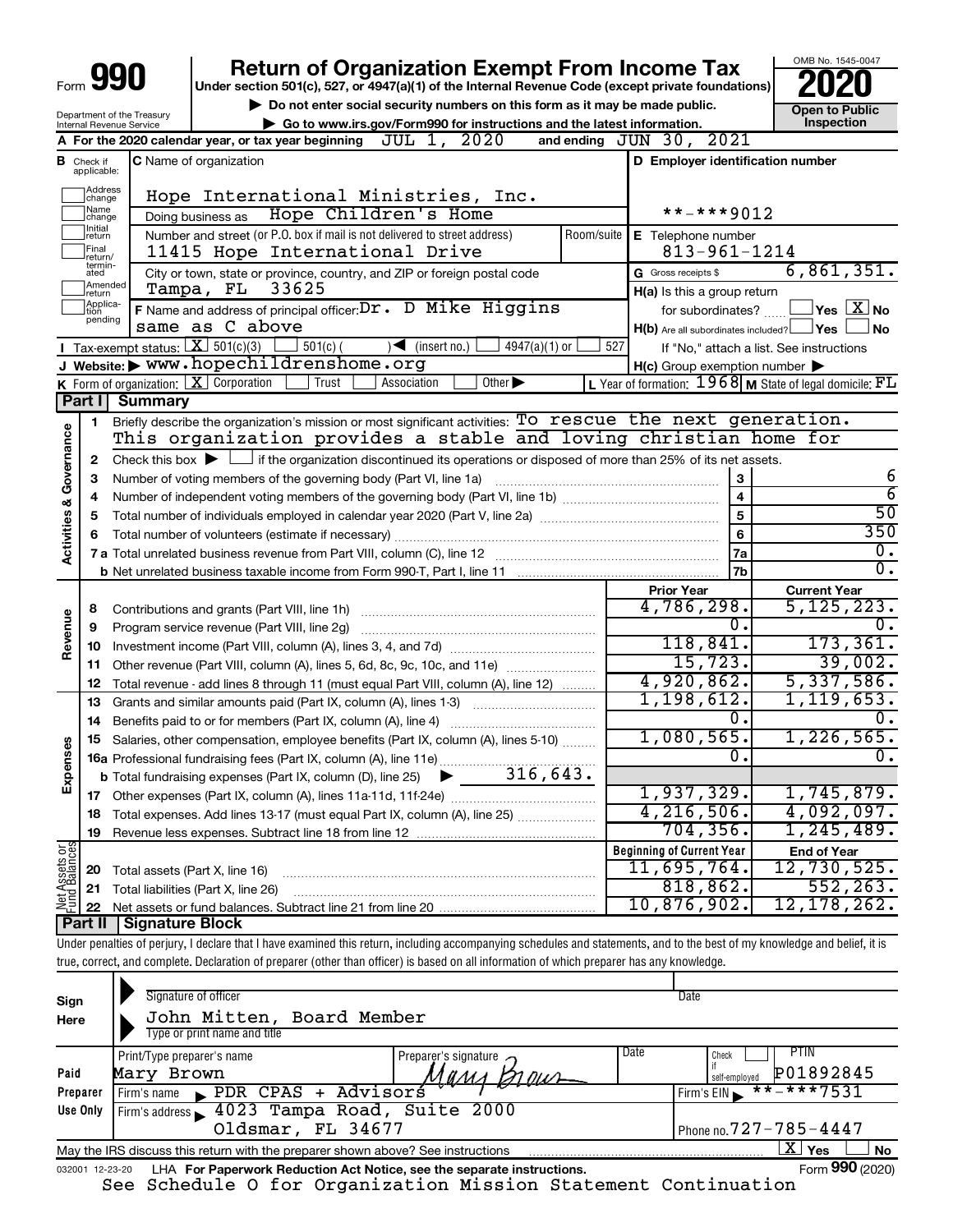|              | **-***9012<br>Hope International Ministries, Inc.<br>Page 2<br>Form 990 (2020)                                                                                    |
|--------------|-------------------------------------------------------------------------------------------------------------------------------------------------------------------|
|              | Part III   Statement of Program Service Accomplishments                                                                                                           |
|              | $\boxed{\textbf{X}}$                                                                                                                                              |
| 1            | Briefly describe the organization's mission:                                                                                                                      |
|              | To rescue the next generation. This organization provides a stable and                                                                                            |
|              | loving christian home for displaced children. The care of these                                                                                                   |
|              | children includes food, shelter, education and faith based activities.                                                                                            |
|              |                                                                                                                                                                   |
| $\mathbf{2}$ | Did the organization undertake any significant program services during the year which were not listed on the                                                      |
|              | $\overline{\ }$ Yes $\overline{\ \text{X}}$ No<br>prior Form 990 or 990-EZ?                                                                                       |
|              | If "Yes," describe these new services on Schedule O.                                                                                                              |
| 3            | $\sqrt{}$ Yes $\sqrt{}\,\overline{\mathrm{X}}$ No<br>Did the organization cease conducting, or make significant changes in how it conducts, any program services? |
|              | If "Yes," describe these changes on Schedule O.                                                                                                                   |
| 4            | Describe the organization's program service accomplishments for each of its three largest program services, as measured by expenses.                              |
|              | Section 501(c)(3) and 501(c)(4) organizations are required to report the amount of grants and allocations to others, the total expenses, and                      |
|              | revenue, if any, for each program service reported.                                                                                                               |
|              | 3,484,336. including grants of \$1,119,653. (Revenue \$1,119)<br>) (Expenses \$<br>4a (Code:                                                                      |
|              | Founded in 1968 Hope International Ministries Inc. has been rescuing                                                                                              |
|              | children for more than 50 years. Theses children are from abusive,                                                                                                |
|              | orphaned, and neglected situations and come to the ministry from                                                                                                  |
|              | Florida and all around the world. Located in Tampa, FL on 55 acres of                                                                                             |
|              | beautiful woodlands, the staff of Hope live on campus, which enables                                                                                              |
|              | them to provide around the clock care and support to the resident                                                                                                 |
|              | children. In 2020, Hope cared for 145 children, providing not just a                                                                                              |
|              | loving home, but also a quality education in their educational program.                                                                                           |
|              | Hope cares for children from infants through 18 years old, providing                                                                                              |
|              | education from preschool through high school. The graduation rate of                                                                                              |
|              | the program far exceeds state wide averages.                                                                                                                      |
|              |                                                                                                                                                                   |
|              |                                                                                                                                                                   |
| 4b           | including grants of \$<br>(Expenses \$<br>) (Revenue \$<br>(Code:                                                                                                 |
|              |                                                                                                                                                                   |
|              |                                                                                                                                                                   |
|              |                                                                                                                                                                   |
|              |                                                                                                                                                                   |
|              |                                                                                                                                                                   |
|              |                                                                                                                                                                   |
|              |                                                                                                                                                                   |
|              |                                                                                                                                                                   |
|              |                                                                                                                                                                   |
|              |                                                                                                                                                                   |
|              |                                                                                                                                                                   |
|              |                                                                                                                                                                   |
| 4c           | ) (Expenses \$<br>including grants of \$<br>) (Revenue \$<br>(Code:                                                                                               |
|              |                                                                                                                                                                   |
|              |                                                                                                                                                                   |
|              |                                                                                                                                                                   |
|              |                                                                                                                                                                   |
|              |                                                                                                                                                                   |
|              |                                                                                                                                                                   |
|              |                                                                                                                                                                   |
|              |                                                                                                                                                                   |
|              |                                                                                                                                                                   |
|              |                                                                                                                                                                   |
|              |                                                                                                                                                                   |
|              |                                                                                                                                                                   |
| 4d           | Other program services (Describe on Schedule O.)                                                                                                                  |
|              | (Expenses \$<br>including grants of \$<br>(Revenue \$                                                                                                             |
| 4е           | 3,484,336.<br>Total program service expenses                                                                                                                      |
|              | Form 990 (2020)                                                                                                                                                   |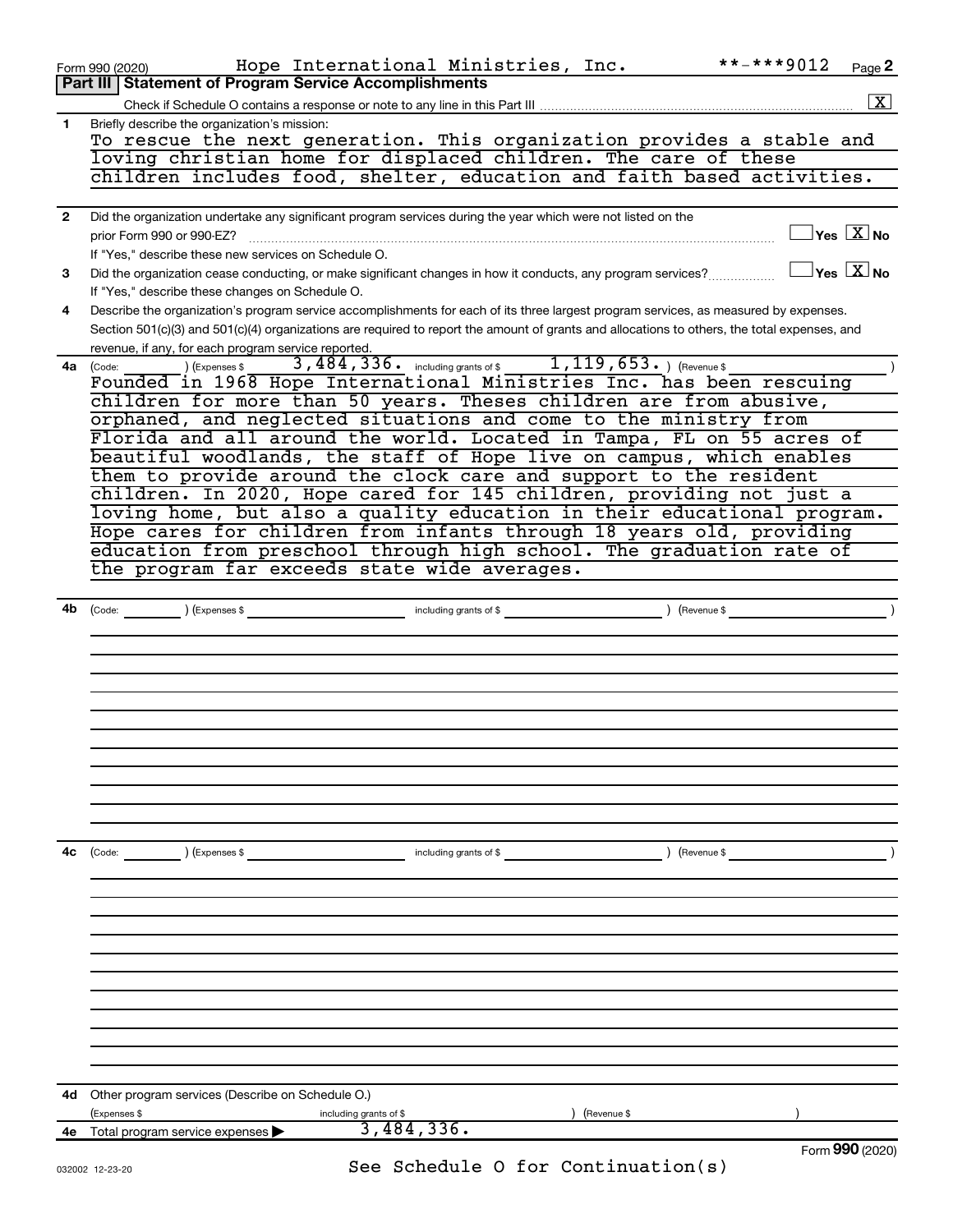|  | Form 990 (2020) |
|--|-----------------|

**Part IV Checklist of Required Schedules**

|     |                                                                                                                                                                                                                                                   |                 | Yes                     | No                           |
|-----|---------------------------------------------------------------------------------------------------------------------------------------------------------------------------------------------------------------------------------------------------|-----------------|-------------------------|------------------------------|
| 1.  | Is the organization described in section $501(c)(3)$ or $4947(a)(1)$ (other than a private foundation)?                                                                                                                                           |                 |                         |                              |
|     | If "Yes," complete Schedule A                                                                                                                                                                                                                     | 1               | х                       |                              |
| 2   |                                                                                                                                                                                                                                                   | $\mathbf{2}$    | $\overline{\textbf{x}}$ |                              |
| 3   | Did the organization engage in direct or indirect political campaign activities on behalf of or in opposition to candidates for                                                                                                                   |                 |                         |                              |
|     | public office? If "Yes," complete Schedule C, Part I                                                                                                                                                                                              | 3               |                         | x                            |
| 4   | Section 501(c)(3) organizations. Did the organization engage in lobbying activities, or have a section 501(h) election in effect                                                                                                                  |                 |                         |                              |
|     |                                                                                                                                                                                                                                                   | 4               |                         | x                            |
| 5   | Is the organization a section 501(c)(4), 501(c)(5), or 501(c)(6) organization that receives membership dues, assessments, or                                                                                                                      | 5               |                         | x                            |
|     | Did the organization maintain any donor advised funds or any similar funds or accounts for which donors have the right to                                                                                                                         |                 |                         |                              |
| 6   | provide advice on the distribution or investment of amounts in such funds or accounts? If "Yes," complete Schedule D, Part I                                                                                                                      | 6               |                         | х                            |
| 7   | Did the organization receive or hold a conservation easement, including easements to preserve open space,                                                                                                                                         |                 |                         |                              |
|     | the environment, historic land areas, or historic structures? If "Yes," complete Schedule D, Part II                                                                                                                                              | $\overline{7}$  |                         | x                            |
| 8   | Did the organization maintain collections of works of art, historical treasures, or other similar assets? If "Yes," complete                                                                                                                      |                 |                         |                              |
|     | Schedule D, Part III                                                                                                                                                                                                                              | 8               |                         | х                            |
| 9   | Did the organization report an amount in Part X, line 21, for escrow or custodial account liability, serve as a custodian for                                                                                                                     |                 |                         |                              |
|     | amounts not listed in Part X; or provide credit counseling, debt management, credit repair, or debt negotiation services?                                                                                                                         |                 |                         |                              |
|     |                                                                                                                                                                                                                                                   | 9               |                         | x                            |
| 10  | Did the organization, directly or through a related organization, hold assets in donor-restricted endowments                                                                                                                                      |                 |                         |                              |
|     |                                                                                                                                                                                                                                                   | 10              | х                       |                              |
| 11  | If the organization's answer to any of the following questions is "Yes," then complete Schedule D, Parts VI, VII, VIII, IX, or X                                                                                                                  |                 |                         |                              |
|     | as applicable.                                                                                                                                                                                                                                    |                 |                         |                              |
|     | a Did the organization report an amount for land, buildings, and equipment in Part X, line 10? If "Yes," complete Schedule D,                                                                                                                     |                 |                         |                              |
|     | Part VI                                                                                                                                                                                                                                           | 11a             | х                       |                              |
|     | <b>b</b> Did the organization report an amount for investments - other securities in Part X, line 12, that is 5% or more of its total                                                                                                             |                 |                         |                              |
|     | assets reported in Part X, line 16? If "Yes," complete Schedule D, Part VII [11] [11] [12] [12] [12] [12] [13] [                                                                                                                                  | 11 <sub>b</sub> |                         | x                            |
|     | c Did the organization report an amount for investments - program related in Part X, line 13, that is 5% or more of its total                                                                                                                     |                 |                         |                              |
|     |                                                                                                                                                                                                                                                   | 11c             |                         | x                            |
|     | d Did the organization report an amount for other assets in Part X, line 15, that is 5% or more of its total assets reported in                                                                                                                   |                 |                         |                              |
|     |                                                                                                                                                                                                                                                   | 11d             |                         | x<br>$\overline{\mathtt{x}}$ |
|     |                                                                                                                                                                                                                                                   | <b>11e</b>      |                         |                              |
| f.  | Did the organization's separate or consolidated financial statements for the tax year include a footnote that addresses<br>the organization's liability for uncertain tax positions under FIN 48 (ASC 740)? If "Yes," complete Schedule D, Part X | 11f             |                         | x                            |
|     | 12a Did the organization obtain separate, independent audited financial statements for the tax year? If "Yes," complete                                                                                                                           |                 |                         |                              |
|     | Schedule D, Parts XI and XII                                                                                                                                                                                                                      | 12a             | x                       |                              |
|     | b Was the organization included in consolidated, independent audited financial statements for the tax year?                                                                                                                                       |                 |                         |                              |
|     | If "Yes," and if the organization answered "No" to line 12a, then completing Schedule D, Parts XI and XII is optional www.                                                                                                                        | 12 <sub>b</sub> |                         | х                            |
| 13  |                                                                                                                                                                                                                                                   | 13              |                         | $\overline{\textbf{x}}$      |
| 14a | Did the organization maintain an office, employees, or agents outside of the United States?                                                                                                                                                       | 14a             |                         | X                            |
|     | <b>b</b> Did the organization have aggregate revenues or expenses of more than \$10,000 from grantmaking, fundraising, business,                                                                                                                  |                 |                         |                              |
|     | investment, and program service activities outside the United States, or aggregate foreign investments valued at \$100,000                                                                                                                        |                 |                         |                              |
|     |                                                                                                                                                                                                                                                   | 14b             |                         | X.                           |
| 15  | Did the organization report on Part IX, column (A), line 3, more than \$5,000 of grants or other assistance to or for any                                                                                                                         |                 |                         |                              |
|     |                                                                                                                                                                                                                                                   | 15              |                         | x                            |
| 16  | Did the organization report on Part IX, column (A), line 3, more than \$5,000 of aggregate grants or other assistance to                                                                                                                          |                 |                         |                              |
|     | or for foreign individuals? If "Yes," complete Schedule F, Parts III and IV [11] mann and intermal manufacture                                                                                                                                    | 16              |                         | X.                           |
| 17  | Did the organization report a total of more than \$15,000 of expenses for professional fundraising services on Part IX,                                                                                                                           |                 |                         |                              |
|     |                                                                                                                                                                                                                                                   | 17              |                         | x                            |
| 18  | Did the organization report more than \$15,000 total of fundraising event gross income and contributions on Part VIII, lines                                                                                                                      |                 |                         | x                            |
| 19  | Did the organization report more than \$15,000 of gross income from gaming activities on Part VIII, line 9a? If "Yes,"                                                                                                                            | 18              |                         |                              |
|     |                                                                                                                                                                                                                                                   | 19              |                         | х                            |
| 20a |                                                                                                                                                                                                                                                   | 20a             |                         | $\overline{\mathbf{X}}$      |
|     |                                                                                                                                                                                                                                                   | 20b             |                         |                              |
| 21  | Did the organization report more than \$5,000 of grants or other assistance to any domestic organization or                                                                                                                                       |                 |                         |                              |
|     |                                                                                                                                                                                                                                                   | 21              | х                       |                              |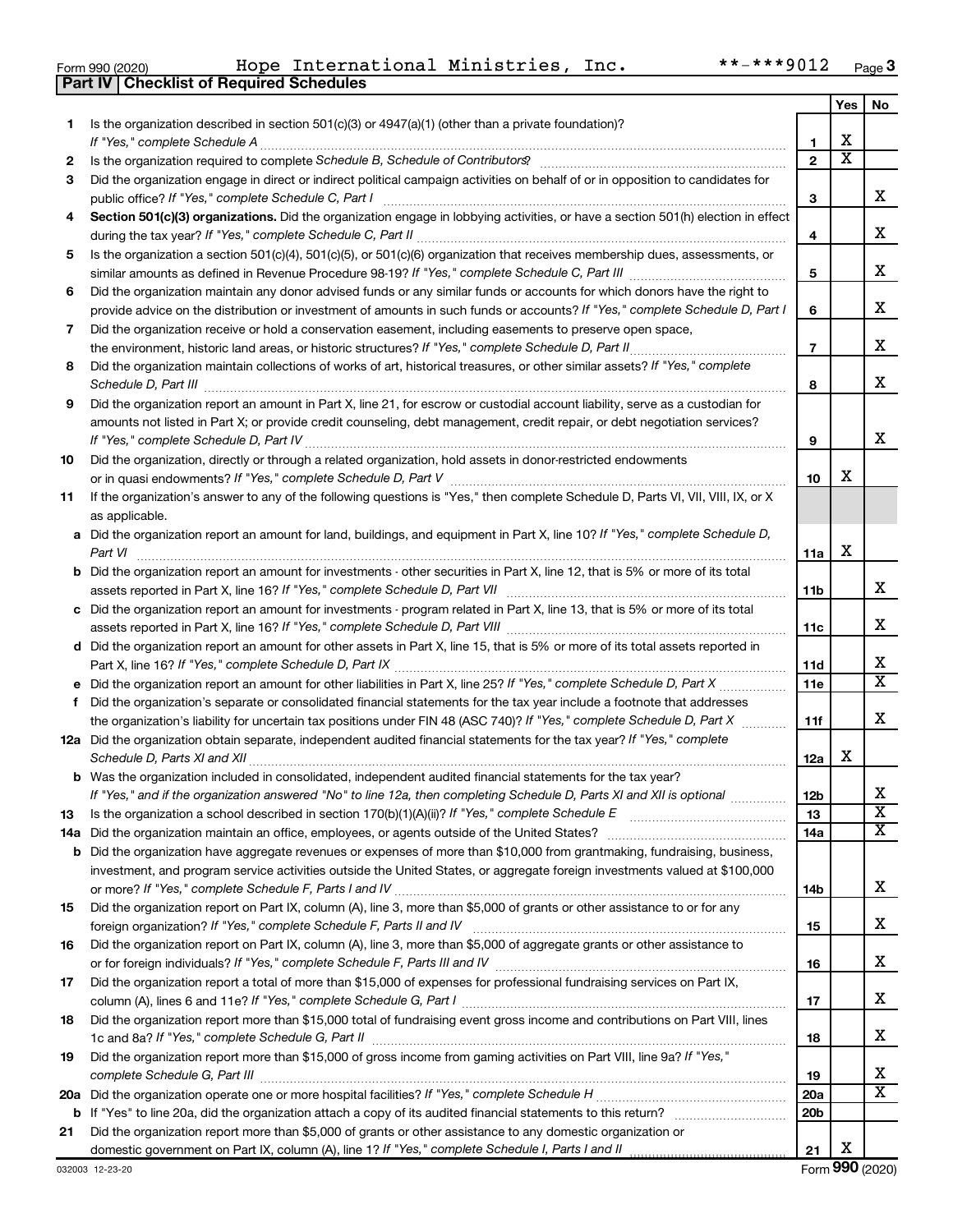|  | Form 990 (2020) |
|--|-----------------|

**Part IV Checklist of Required Schedules**

*(continued)*

|               |                                                                                                                                    |                 | Yes | No                      |
|---------------|------------------------------------------------------------------------------------------------------------------------------------|-----------------|-----|-------------------------|
| 22            | Did the organization report more than \$5,000 of grants or other assistance to or for domestic individuals on                      |                 |     |                         |
|               | Part IX, column (A), line 2? If "Yes," complete Schedule I, Parts I and III [11]] [11]] [11] [11] [11] [11] [1                     | 22              | х   |                         |
| 23            | Did the organization answer "Yes" to Part VII, Section A, line 3, 4, or 5 about compensation of the organization's current         |                 |     |                         |
|               | and former officers, directors, trustees, key employees, and highest compensated employees? If "Yes," complete                     |                 |     |                         |
|               | Schedule J                                                                                                                         | 23              |     | х                       |
|               | 24a Did the organization have a tax-exempt bond issue with an outstanding principal amount of more than \$100,000 as of the        |                 |     |                         |
|               | last day of the year, that was issued after December 31, 2002? If "Yes," answer lines 24b through 24d and complete                 |                 |     |                         |
|               | Schedule K. If "No," go to line 25a                                                                                                | 24a             |     | х                       |
|               |                                                                                                                                    | 24 <sub>b</sub> |     |                         |
|               | c Did the organization maintain an escrow account other than a refunding escrow at any time during the year to defease             |                 |     |                         |
|               | any tax-exempt bonds?                                                                                                              | 24c             |     |                         |
|               |                                                                                                                                    | 24d             |     |                         |
|               | 25a Section 501(c)(3), 501(c)(4), and 501(c)(29) organizations. Did the organization engage in an excess benefit                   |                 |     |                         |
|               |                                                                                                                                    | 25a             |     | х                       |
|               | b Is the organization aware that it engaged in an excess benefit transaction with a disqualified person in a prior year, and       |                 |     |                         |
|               | that the transaction has not been reported on any of the organization's prior Forms 990 or 990-EZ? If "Yes," complete              |                 |     |                         |
|               | Schedule L, Part I                                                                                                                 | 25b             |     | х                       |
| 26            | Did the organization report any amount on Part X, line 5 or 22, for receivables from or payables to any current                    |                 |     |                         |
|               | or former officer, director, trustee, key employee, creator or founder, substantial contributor, or 35%                            |                 |     |                         |
|               | controlled entity or family member of any of these persons? If "Yes," complete Schedule L, Part II                                 | 26              |     | х                       |
| 27            | Did the organization provide a grant or other assistance to any current or former officer, director, trustee, key employee,        |                 |     |                         |
|               | creator or founder, substantial contributor or employee thereof, a grant selection committee member, or to a 35% controlled        |                 |     | x                       |
|               | entity (including an employee thereof) or family member of any of these persons? If "Yes," complete Schedule L, Part III           | 27              |     |                         |
| 28            | Was the organization a party to a business transaction with one of the following parties (see Schedule L, Part IV                  |                 |     |                         |
|               | instructions, for applicable filing thresholds, conditions, and exceptions):                                                       |                 |     |                         |
| а             | A current or former officer, director, trustee, key employee, creator or founder, or substantial contributor? If                   | 28a             |     | х                       |
| b             | "Yes," complete Schedule L, Part IV [111] [12] www.marrows.com/marrows.com/marrows/marrows/marrows/                                | 28 <sub>b</sub> |     | $\overline{\mathtt{x}}$ |
|               | c A 35% controlled entity of one or more individuals and/or organizations described in lines 28a or 28b?/f                         |                 |     |                         |
|               |                                                                                                                                    | 28c             |     | х                       |
| 29            |                                                                                                                                    | 29              | X   |                         |
| 30            | Did the organization receive contributions of art, historical treasures, or other similar assets, or qualified conservation        |                 |     |                         |
|               |                                                                                                                                    | 30              |     | х                       |
| 31            | Did the organization liquidate, terminate, or dissolve and cease operations? If "Yes," complete Schedule N, Part I                 | 31              |     | $\overline{\text{x}}$   |
| 32            | Did the organization sell, exchange, dispose of, or transfer more than 25% of its net assets? If "Yes," complete                   |                 |     |                         |
|               | Schedule N, Part II                                                                                                                | 32              |     | х                       |
| 33            | Did the organization own 100% of an entity disregarded as separate from the organization under Regulations                         |                 |     |                         |
|               |                                                                                                                                    | 33              |     | x                       |
| 34            | Was the organization related to any tax-exempt or taxable entity? If "Yes," complete Schedule R, Part II, III, or IV, and          |                 |     |                         |
|               | Part V, line 1                                                                                                                     | 34              | X   |                         |
|               | 35a Did the organization have a controlled entity within the meaning of section 512(b)(13)?                                        | 35a             |     | X                       |
|               | <b>b</b> If "Yes" to line 35a, did the organization receive any payment from or engage in any transaction with a controlled entity |                 |     |                         |
|               |                                                                                                                                    | 35 <sub>b</sub> |     |                         |
| 36            | Section 501(c)(3) organizations. Did the organization make any transfers to an exempt non-charitable related organization?         |                 |     |                         |
|               |                                                                                                                                    | 36              |     | x                       |
| 37            | Did the organization conduct more than 5% of its activities through an entity that is not a related organization                   |                 |     |                         |
|               | and that is treated as a partnership for federal income tax purposes? If "Yes," complete Schedule R, Part VI                       | 37              |     | x                       |
| 38            | Did the organization complete Schedule O and provide explanations in Schedule O for Part VI, lines 11b and 19?                     |                 |     |                         |
|               | Note: All Form 990 filers are required to complete Schedule O                                                                      | 38              | х   |                         |
| <b>Part V</b> | <b>Statements Regarding Other IRS Filings and Tax Compliance</b>                                                                   |                 |     |                         |
|               |                                                                                                                                    |                 |     |                         |
|               |                                                                                                                                    |                 | Yes | No                      |
|               | 1a Enter the number reported in Box 3 of Form 1096. Enter -0- if not applicable <i>manumerane comparement</i><br>1a                |                 |     |                         |
| b             | Enter the number of Forms W-2G included in line 1a. Enter -0- if not applicable<br>1b                                              |                 |     |                         |
| с             | Did the organization comply with backup withholding rules for reportable payments to vendors and reportable gaming                 |                 |     |                         |
|               |                                                                                                                                    | 1c              | x   |                         |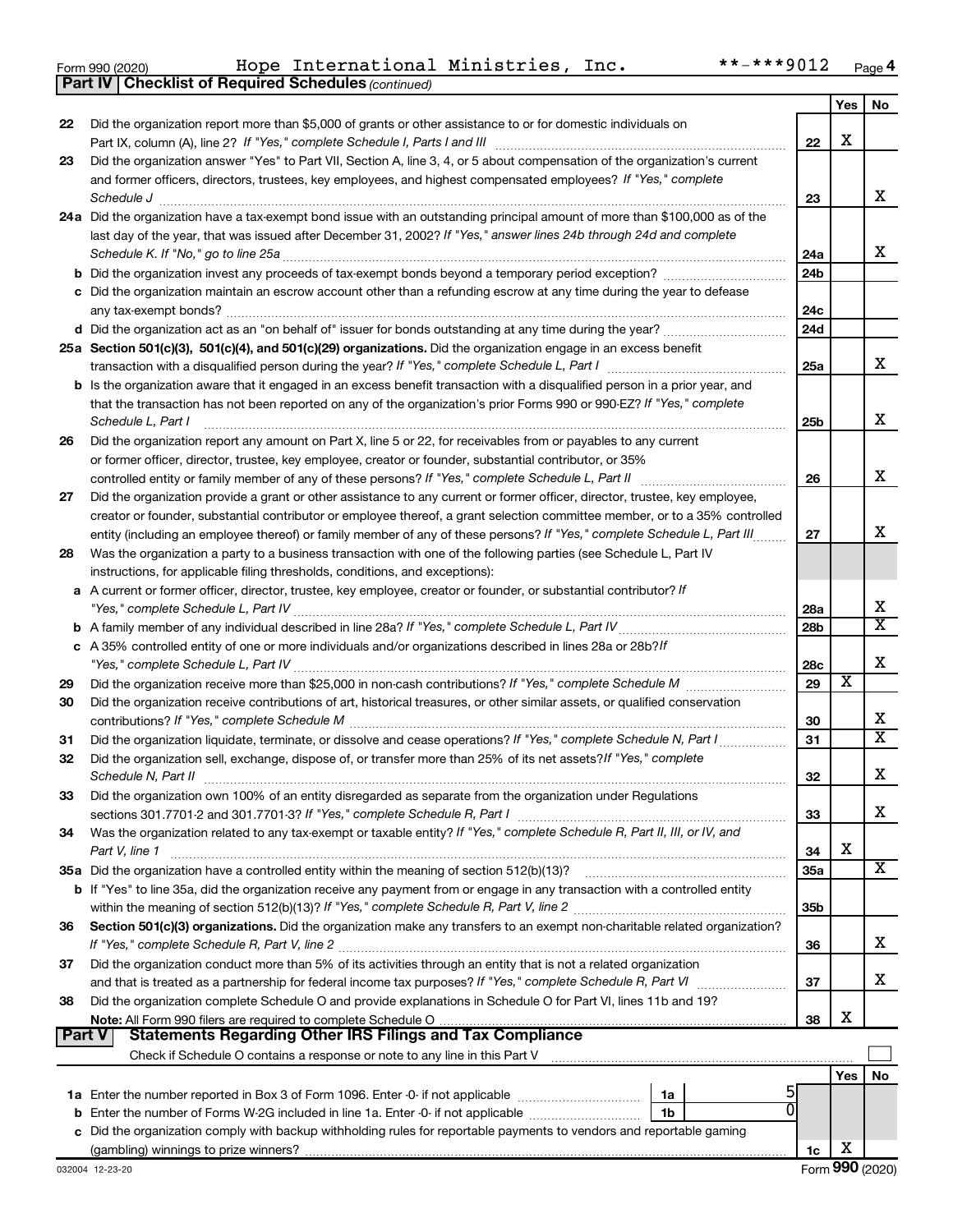| Form 990 (2020) |  |  | Hope International Ministries, |  | Inc. | **-***9012 <sub>Page</sub> |  |  |
|-----------------|--|--|--------------------------------|--|------|----------------------------|--|--|
|-----------------|--|--|--------------------------------|--|------|----------------------------|--|--|

**Part V Statements Regarding Other IRS Filings and Tax Compliance**

*(continued)*

|    |                                                                                                                                                                                             |                 |    |                | <b>Yes</b> | No                      |
|----|---------------------------------------------------------------------------------------------------------------------------------------------------------------------------------------------|-----------------|----|----------------|------------|-------------------------|
|    | 2a Enter the number of employees reported on Form W-3, Transmittal of Wage and Tax Statements,                                                                                              |                 |    |                |            |                         |
|    | filed for the calendar year ending with or within the year covered by this return                                                                                                           | 2a              | 50 |                |            |                         |
|    | b If at least one is reported on line 2a, did the organization file all required federal employment tax returns?                                                                            |                 |    | 2 <sub>b</sub> | х          |                         |
|    |                                                                                                                                                                                             |                 |    |                |            |                         |
|    | 3a Did the organization have unrelated business gross income of \$1,000 or more during the year?                                                                                            |                 |    | За             |            | x                       |
|    |                                                                                                                                                                                             |                 |    | 3b             |            |                         |
|    | 4a At any time during the calendar year, did the organization have an interest in, or a signature or other authority over, a                                                                |                 |    |                |            |                         |
|    | financial account in a foreign country (such as a bank account, securities account, or other financial account)?                                                                            |                 |    | 4a             |            | x                       |
|    | <b>b</b> If "Yes," enter the name of the foreign country $\blacktriangleright$                                                                                                              |                 |    |                |            |                         |
|    | See instructions for filing requirements for FinCEN Form 114, Report of Foreign Bank and Financial Accounts (FBAR).                                                                         |                 |    |                |            |                         |
| 5а |                                                                                                                                                                                             |                 |    | 5a             |            | х                       |
| b  |                                                                                                                                                                                             |                 |    | 5b             |            | $\overline{\textbf{X}}$ |
|    |                                                                                                                                                                                             |                 |    | 5c             |            |                         |
|    | 6a Does the organization have annual gross receipts that are normally greater than \$100,000, and did the organization solicit                                                              |                 |    |                |            |                         |
|    | any contributions that were not tax deductible as charitable contributions?                                                                                                                 |                 |    | 6a             |            | х                       |
|    | b If "Yes," did the organization include with every solicitation an express statement that such contributions or gifts                                                                      |                 |    |                |            |                         |
|    | were not tax deductible?                                                                                                                                                                    |                 |    | 6b             |            |                         |
| 7  | Organizations that may receive deductible contributions under section 170(c).                                                                                                               |                 |    |                |            |                         |
|    | Did the organization receive a payment in excess of \$75 made partly as a contribution and partly for goods and services provided to the payor?                                             |                 |    | 7a             |            | х                       |
|    |                                                                                                                                                                                             |                 |    | 7b             |            |                         |
|    | Did the organization sell, exchange, or otherwise dispose of tangible personal property for which it was required                                                                           |                 |    |                |            |                         |
|    |                                                                                                                                                                                             |                 |    | 7c             |            | x                       |
|    |                                                                                                                                                                                             | 7d              |    |                |            |                         |
|    | Did the organization receive any funds, directly or indirectly, to pay premiums on a personal benefit contract?                                                                             |                 |    | 7e<br>7f       |            |                         |
| t  | Did the organization, during the year, pay premiums, directly or indirectly, on a personal benefit contract?                                                                                |                 |    |                |            |                         |
|    | If the organization received a contribution of qualified intellectual property, did the organization file Form 8899 as required?                                                            |                 |    |                |            |                         |
| h  | If the organization received a contribution of cars, boats, airplanes, or other vehicles, did the organization file a Form 1098-C?                                                          |                 |    |                |            |                         |
| 8  | Sponsoring organizations maintaining donor advised funds. Did a donor advised fund maintained by the                                                                                        |                 |    |                |            |                         |
|    |                                                                                                                                                                                             |                 |    |                |            |                         |
| 9  | Sponsoring organizations maintaining donor advised funds.                                                                                                                                   |                 |    |                |            |                         |
| а  | Did the sponsoring organization make any taxable distributions under section 4966?                                                                                                          |                 |    | 9a             |            |                         |
| b  | Did the sponsoring organization make a distribution to a donor, donor advisor, or related person? [[[[[[[[[[[                                                                               |                 |    | 9b             |            |                         |
| 10 | Section 501(c)(7) organizations. Enter:                                                                                                                                                     |                 |    |                |            |                         |
| а  |                                                                                                                                                                                             | 10a             |    |                |            |                         |
| b  | Gross receipts, included on Form 990, Part VIII, line 12, for public use of club facilities                                                                                                 | 10 <sub>b</sub> |    |                |            |                         |
| 11 | Section 501(c)(12) organizations. Enter:                                                                                                                                                    |                 |    |                |            |                         |
|    |                                                                                                                                                                                             | 11a             |    |                |            |                         |
|    | b Gross income from other sources (Do not net amounts due or paid to other sources against                                                                                                  |                 |    |                |            |                         |
|    | 12a Section 4947(a)(1) non-exempt charitable trusts. Is the organization filing Form 990 in lieu of Form 1041?                                                                              | 11 <sub>b</sub> |    |                |            |                         |
|    |                                                                                                                                                                                             | 12 <sub>b</sub> |    | 12a            |            |                         |
|    | <b>b</b> If "Yes," enter the amount of tax-exempt interest received or accrued during the year                                                                                              |                 |    |                |            |                         |
| 13 | Section 501(c)(29) qualified nonprofit health insurance issuers.                                                                                                                            |                 |    |                |            |                         |
|    | a Is the organization licensed to issue qualified health plans in more than one state?<br>Note: See the instructions for additional information the organization must report on Schedule O. |                 |    | 13a            |            |                         |
|    | <b>b</b> Enter the amount of reserves the organization is required to maintain by the states in which the                                                                                   |                 |    |                |            |                         |
|    |                                                                                                                                                                                             | 13 <sub>b</sub> |    |                |            |                         |
|    |                                                                                                                                                                                             | 13 <sub>c</sub> |    |                |            |                         |
|    | 14a Did the organization receive any payments for indoor tanning services during the tax year?                                                                                              |                 |    | 14a            |            | x                       |
|    | <b>b</b> If "Yes," has it filed a Form 720 to report these payments? If "No," provide an explanation on Schedule O                                                                          |                 |    | 14b            |            |                         |
| 15 | Is the organization subject to the section 4960 tax on payment(s) of more than \$1,000,000 in remuneration or                                                                               |                 |    |                |            |                         |
|    | excess parachute payment(s) during the year?                                                                                                                                                |                 |    | 15             |            | х                       |
|    | If "Yes," see instructions and file Form 4720, Schedule N.                                                                                                                                  |                 |    |                |            |                         |
| 16 | Is the organization an educational institution subject to the section 4968 excise tax on net investment income?                                                                             |                 |    | 16             |            | х                       |
|    | If "Yes," complete Form 4720, Schedule O.                                                                                                                                                   |                 |    |                |            |                         |

Form (2020) **990**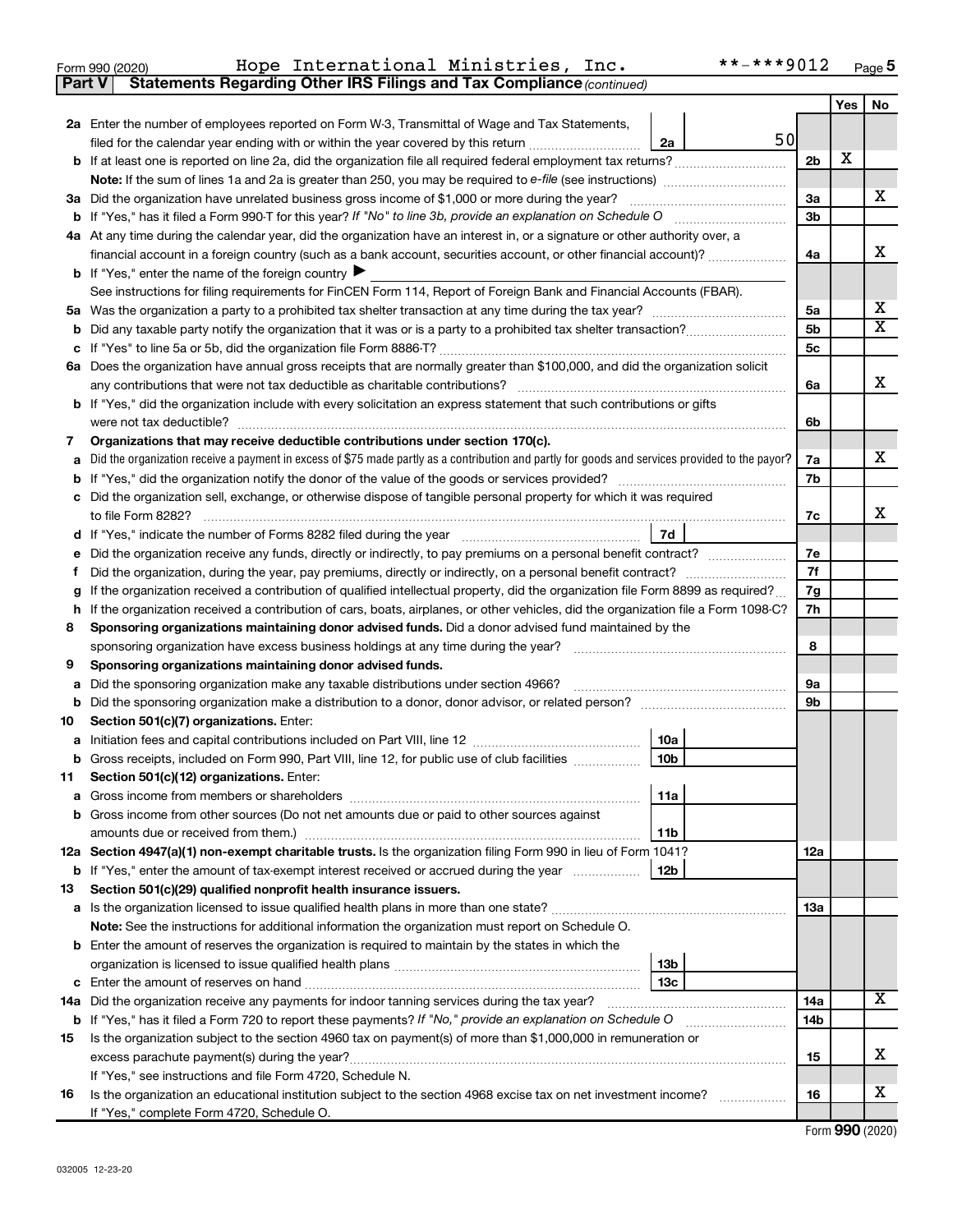|  | Form 990 (2020) |
|--|-----------------|
|  |                 |

## Form 990 (2020) Hope International Ministries, Inc. \*\*-\*\*\*9012 <sub>Page</sub>

**Part VI** Governance, Management, and Disclosure For each "Yes" response to lines 2 through 7b below, and for a "No" response *to line 8a, 8b, or 10b below, describe the circumstances, processes, or changes on Schedule O. See instructions.*

|     |                                                                                                                                                                          |    |   |                 |                         | $\mathbf{x}$            |
|-----|--------------------------------------------------------------------------------------------------------------------------------------------------------------------------|----|---|-----------------|-------------------------|-------------------------|
|     | <b>Section A. Governing Body and Management</b>                                                                                                                          |    |   |                 |                         |                         |
|     |                                                                                                                                                                          |    |   |                 | Yes                     | No                      |
|     | <b>1a</b> Enter the number of voting members of the governing body at the end of the tax year                                                                            | 1a | 6 |                 |                         |                         |
|     | If there are material differences in voting rights among members of the governing body, or if the governing                                                              |    |   |                 |                         |                         |
|     | body delegated broad authority to an executive committee or similar committee, explain on Schedule O.                                                                    |    |   |                 |                         |                         |
| b   | Enter the number of voting members included on line 1a, above, who are independent                                                                                       | 1b | 6 |                 |                         |                         |
| 2   | Did any officer, director, trustee, or key employee have a family relationship or a business relationship with any other                                                 |    |   |                 |                         |                         |
|     | officer, director, trustee, or key employee?                                                                                                                             |    |   | $\mathbf{2}$    | х                       |                         |
| 3   | Did the organization delegate control over management duties customarily performed by or under the direct supervision                                                    |    |   |                 |                         |                         |
|     |                                                                                                                                                                          |    |   | З               |                         | х                       |
| 4   | Did the organization make any significant changes to its governing documents since the prior Form 990 was filed?                                                         |    |   | 4               |                         | $\overline{\textbf{x}}$ |
| 5   |                                                                                                                                                                          |    |   | 5               |                         | $\overline{\textbf{x}}$ |
| 6   | Did the organization have members or stockholders?                                                                                                                       |    |   | 6               |                         | $\overline{\textbf{x}}$ |
| 7a  | Did the organization have members, stockholders, or other persons who had the power to elect or appoint one or                                                           |    |   |                 |                         |                         |
|     | more members of the governing body?                                                                                                                                      |    |   | 7a              |                         | х                       |
|     | <b>b</b> Are any governance decisions of the organization reserved to (or subject to approval by) members, stockholders, or                                              |    |   |                 |                         |                         |
|     | persons other than the governing body?                                                                                                                                   |    |   | 7b              |                         | x                       |
| 8   | Did the organization contemporaneously document the meetings held or written actions undertaken during the year by the following:                                        |    |   |                 |                         |                         |
| a   |                                                                                                                                                                          |    |   | 8а              | х                       |                         |
| b   |                                                                                                                                                                          |    |   | 8b              | $\overline{\textbf{x}}$ |                         |
| 9   | Is there any officer, director, trustee, or key employee listed in Part VII, Section A, who cannot be reached at the                                                     |    |   |                 |                         |                         |
|     |                                                                                                                                                                          |    |   | 9               |                         | x                       |
|     | <b>Section B. Policies</b> (This Section B requests information about policies not required by the Internal Revenue Code.)                                               |    |   |                 |                         |                         |
|     |                                                                                                                                                                          |    |   |                 | Yes                     | No                      |
|     |                                                                                                                                                                          |    |   | 10a             |                         | х                       |
|     | <b>b</b> If "Yes," did the organization have written policies and procedures governing the activities of such chapters, affiliates,                                      |    |   |                 |                         |                         |
|     |                                                                                                                                                                          |    |   | 10 <sub>b</sub> |                         |                         |
|     | 11a Has the organization provided a complete copy of this Form 990 to all members of its governing body before filing the form?                                          |    |   | 11a             | х                       |                         |
| b   | Describe in Schedule O the process, if any, used by the organization to review this Form 990.                                                                            |    |   |                 |                         |                         |
| 12a |                                                                                                                                                                          |    |   | 12a             | х                       |                         |
| b   | Were officers, directors, or trustees, and key employees required to disclose annually interests that could give rise to conflicts?                                      |    |   | 12 <sub>b</sub> | х                       |                         |
| с   | Did the organization regularly and consistently monitor and enforce compliance with the policy? If "Yes," describe                                                       |    |   |                 |                         |                         |
|     | in Schedule O how this was done                                                                                                                                          |    |   | 12c             | х                       |                         |
| 13  | Did the organization have a written whistleblower policy?                                                                                                                |    |   | 13              | $\overline{\textbf{x}}$ |                         |
| 14  | Did the organization have a written document retention and destruction policy? [111] [12] Did the organization have a written document retention and destruction policy? |    |   | 14              | $\overline{\textbf{x}}$ |                         |
| 15  | Did the process for determining compensation of the following persons include a review and approval by independent                                                       |    |   |                 |                         |                         |
|     | persons, comparability data, and contemporaneous substantiation of the deliberation and decision?                                                                        |    |   |                 |                         |                         |
| a   |                                                                                                                                                                          |    |   | <b>15a</b>      | х                       |                         |
|     |                                                                                                                                                                          |    |   | 15 <sub>b</sub> | х                       |                         |
|     | If "Yes" to line 15a or 15b, describe the process in Schedule O (see instructions).                                                                                      |    |   |                 |                         |                         |
|     | 16a Did the organization invest in, contribute assets to, or participate in a joint venture or similar arrangement with a                                                |    |   |                 |                         |                         |
|     | taxable entity during the year?                                                                                                                                          |    |   | 16a             |                         | х                       |
|     | b If "Yes," did the organization follow a written policy or procedure requiring the organization to evaluate its participation                                           |    |   |                 |                         |                         |
|     | in joint venture arrangements under applicable federal tax law, and take steps to safeguard the organization's                                                           |    |   |                 |                         |                         |
|     | exempt status with respect to such arrangements?                                                                                                                         |    |   | 16 <sub>b</sub> |                         |                         |
|     | <b>Section C. Disclosure</b>                                                                                                                                             |    |   |                 |                         |                         |
| 17  | List the states with which a copy of this Form 990 is required to be filed $\blacktriangleright$ $FL$                                                                    |    |   |                 |                         |                         |
| 18  | Section 6104 requires an organization to make its Forms 1023 (1024 or 1024-A, if applicable), 990, and 990-T (Section 501(c)(3)s only) available                         |    |   |                 |                         |                         |
|     | for public inspection. Indicate how you made these available. Check all that apply.                                                                                      |    |   |                 |                         |                         |
|     | $\lfloor \underline{X} \rfloor$ Upon request<br>$ \mathbf{X} $ Own website<br>$\lfloor X \rfloor$ Another's website<br>Other (explain on Schedule O)                     |    |   |                 |                         |                         |
| 19  | Describe on Schedule O whether (and if so, how) the organization made its governing documents, conflict of interest policy, and financial                                |    |   |                 |                         |                         |
|     | statements available to the public during the tax year.                                                                                                                  |    |   |                 |                         |                         |
| 20  | State the name, address, and telephone number of the person who possesses the organization's books and records                                                           |    |   |                 |                         |                         |
|     | Robin Sommerdorf - $813-961-1214$                                                                                                                                        |    |   |                 |                         |                         |
|     | 33625<br>11415 Hope International Drive, Tampa, FL                                                                                                                       |    |   |                 |                         |                         |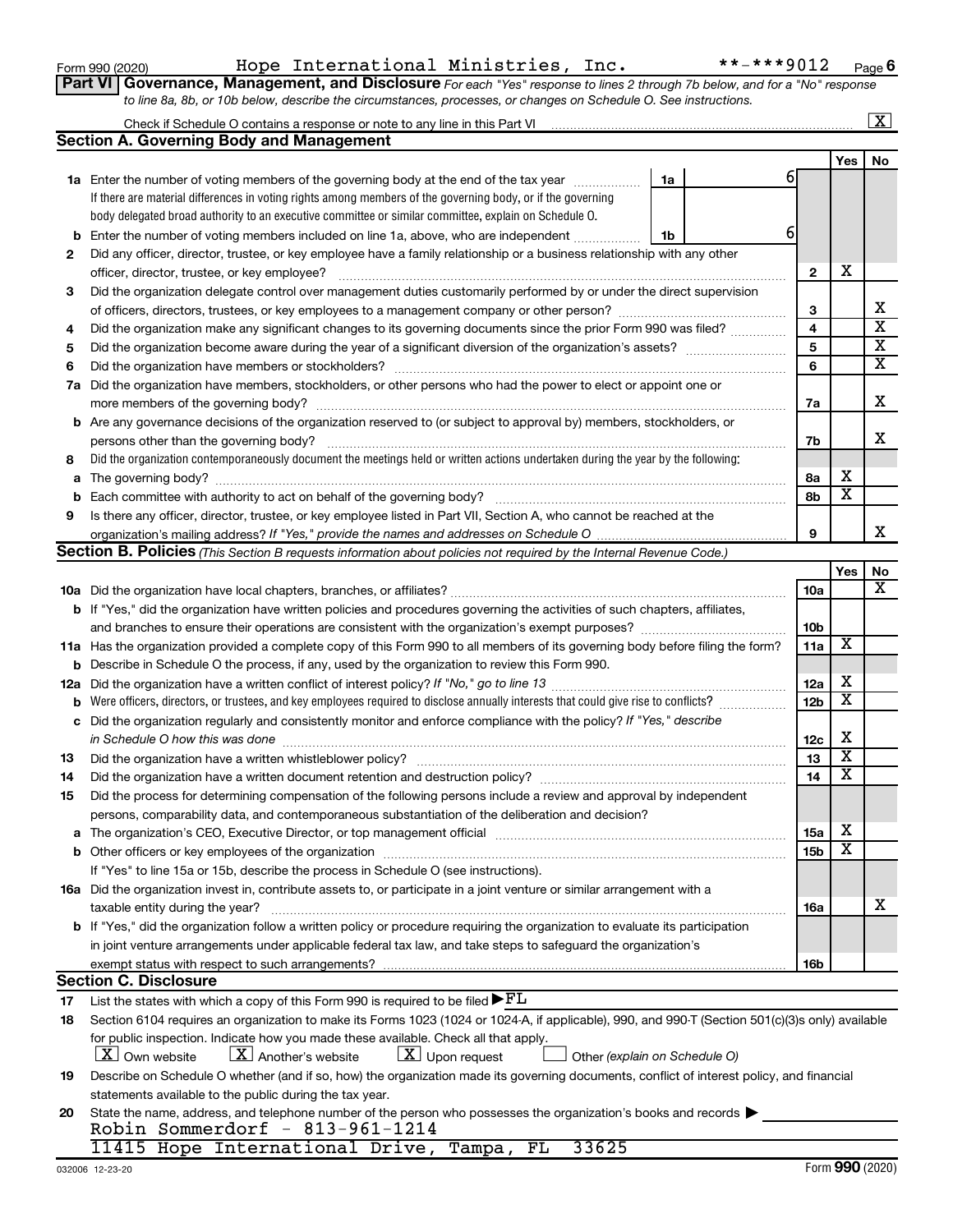$\Box$ 

|  |                                               |  | Part VII Compensation of Officers, Directors, Trustees, Key Employees, Highest Compensated |  |  |
|--|-----------------------------------------------|--|--------------------------------------------------------------------------------------------|--|--|
|  | <b>Employees, and Independent Contractors</b> |  |                                                                                            |  |  |

Check if Schedule O contains a response or note to any line in this Part VII

**Section A. Officers, Directors, Trustees, Key Employees, and Highest Compensated Employees**

**1a**  Complete this table for all persons required to be listed. Report compensation for the calendar year ending with or within the organization's tax year.  $\bullet$  List all of the organization's current officers, directors, trustees (whether individuals or organizations), regardless of amount of compensation.

Enter -0- in columns (D), (E), and (F) if no compensation was paid.

**•** List all of the organization's current key employees, if any. See instructions for definition of "key employee."

• List the organization's five *current* highest compensated employees (other than an officer, director, trustee, or key employee) who received reportable compensation (Box 5 of Form W-2 and/or Box 7 of Form 1099-MISC) of more than \$100,000 from the organization and any related organizations.

 $\bullet$  List all of the organization's former officers, key employees, and highest compensated employees who received more than \$100,000 of reportable compensation from the organization and any related organizations.

**•** List all of the organization's former directors or trustees that received, in the capacity as a former director or trustee of the organization, more than \$10,000 of reportable compensation from the organization and any related organizations.

See instructions for the order in which to list the persons above.

Check this box if neither the organization nor any related organization compensated any current officer, director, or trustee.  $\Box$ 

| (A)                     | (B)            |                                |                       |                                                                  | (C)          |                                   |        | (D)             | (E)             | (F)           |
|-------------------------|----------------|--------------------------------|-----------------------|------------------------------------------------------------------|--------------|-----------------------------------|--------|-----------------|-----------------|---------------|
| Name and title          | Average        |                                |                       | Position<br>(do not check more than one                          |              |                                   |        | Reportable      | Reportable      | Estimated     |
|                         | hours per      |                                |                       | box, unless person is both an<br>officer and a director/trustee) |              |                                   |        | compensation    | compensation    | amount of     |
|                         | week           |                                |                       |                                                                  |              |                                   |        | from            | from related    | other         |
|                         | (list any      |                                |                       |                                                                  |              |                                   |        | the             | organizations   | compensation  |
|                         | hours for      |                                |                       |                                                                  |              |                                   |        | organization    | (W-2/1099-MISC) | from the      |
|                         | related        |                                |                       |                                                                  |              |                                   |        | (W-2/1099-MISC) |                 | organization  |
|                         | organizations  |                                |                       |                                                                  |              |                                   |        |                 |                 | and related   |
|                         | below<br>line) | Individual trustee or director | Institutional trustee | Officer                                                          | Key employee | Highest compensated<br>  employee | Former |                 |                 | organizations |
| (1) Dr. D. Mike Higgins | 65.00          |                                |                       |                                                                  |              |                                   |        |                 |                 |               |
| Executive Director      | 2.00           |                                |                       | $\mathbf x$                                                      |              |                                   |        | 74,081.         | 0.              | 30,098.       |
| (2) Robin Sommerdorf    | 50.00          |                                |                       |                                                                  |              |                                   |        |                 |                 |               |
| Financial Manager       | 0.00           |                                |                       | $\mathbf X$                                                      |              |                                   |        | 20,076.         | 0.              | 4,989.        |
| (3) David Sommerdorf    | 1.00           |                                |                       |                                                                  |              |                                   |        |                 |                 |               |
| Board Member            | 2.00           | $\mathbf X$                    |                       |                                                                  |              |                                   |        | 0.              | 0.              | $\mathbf 0$ . |
| (4) Robert Warnick      | 1.00           |                                |                       |                                                                  |              |                                   |        |                 |                 |               |
| Board Member            | 2.00           | X                              |                       |                                                                  |              |                                   |        | 0.              | $\mathbf 0$ .   | 0.            |
| (5) Thomas Odom         | 1.00           |                                |                       |                                                                  |              |                                   |        |                 |                 |               |
| Board Member            | 2.00           | $\mathbf X$                    |                       |                                                                  |              |                                   |        | 0.              | $\mathbf 0$ .   | $\mathbf 0$ . |
| (6) Tim Murphy          | 1.00           |                                |                       |                                                                  |              |                                   |        |                 |                 |               |
| Board Member            | 2.00           | $\mathbf X$                    |                       |                                                                  |              |                                   |        | 0.              | 0.              | $0$ .         |
| (7) John Mitten         | 1.00           |                                |                       |                                                                  |              |                                   |        |                 |                 |               |
| Board Member            | 2.00           | $\mathbf X$                    |                       |                                                                  |              |                                   |        | 0.              | $\mathbf 0$ .   | $0$ .         |
| (8) Bryan Morrow        | 1.00           |                                |                       |                                                                  |              |                                   |        |                 |                 |               |
| Board Member            | 2.00           | $\mathbf X$                    |                       |                                                                  |              |                                   |        | 0.              | 0.              | 0.            |
|                         |                |                                |                       |                                                                  |              |                                   |        |                 |                 |               |
|                         |                |                                |                       |                                                                  |              |                                   |        |                 |                 |               |
|                         |                |                                |                       |                                                                  |              |                                   |        |                 |                 |               |
|                         |                |                                |                       |                                                                  |              |                                   |        |                 |                 |               |
|                         |                |                                |                       |                                                                  |              |                                   |        |                 |                 |               |
|                         |                |                                |                       |                                                                  |              |                                   |        |                 |                 |               |
|                         |                |                                |                       |                                                                  |              |                                   |        |                 |                 |               |
|                         |                |                                |                       |                                                                  |              |                                   |        |                 |                 |               |
|                         |                |                                |                       |                                                                  |              |                                   |        |                 |                 |               |
|                         |                |                                |                       |                                                                  |              |                                   |        |                 |                 |               |
|                         |                |                                |                       |                                                                  |              |                                   |        |                 |                 |               |
|                         |                |                                |                       |                                                                  |              |                                   |        |                 |                 |               |
|                         |                |                                |                       |                                                                  |              |                                   |        |                 |                 |               |
|                         |                |                                |                       |                                                                  |              |                                   |        |                 |                 |               |
|                         |                |                                |                       |                                                                  |              |                                   |        |                 |                 |               |
|                         |                |                                |                       |                                                                  |              |                                   |        |                 |                 |               |
|                         |                |                                |                       |                                                                  |              |                                   |        |                 |                 |               |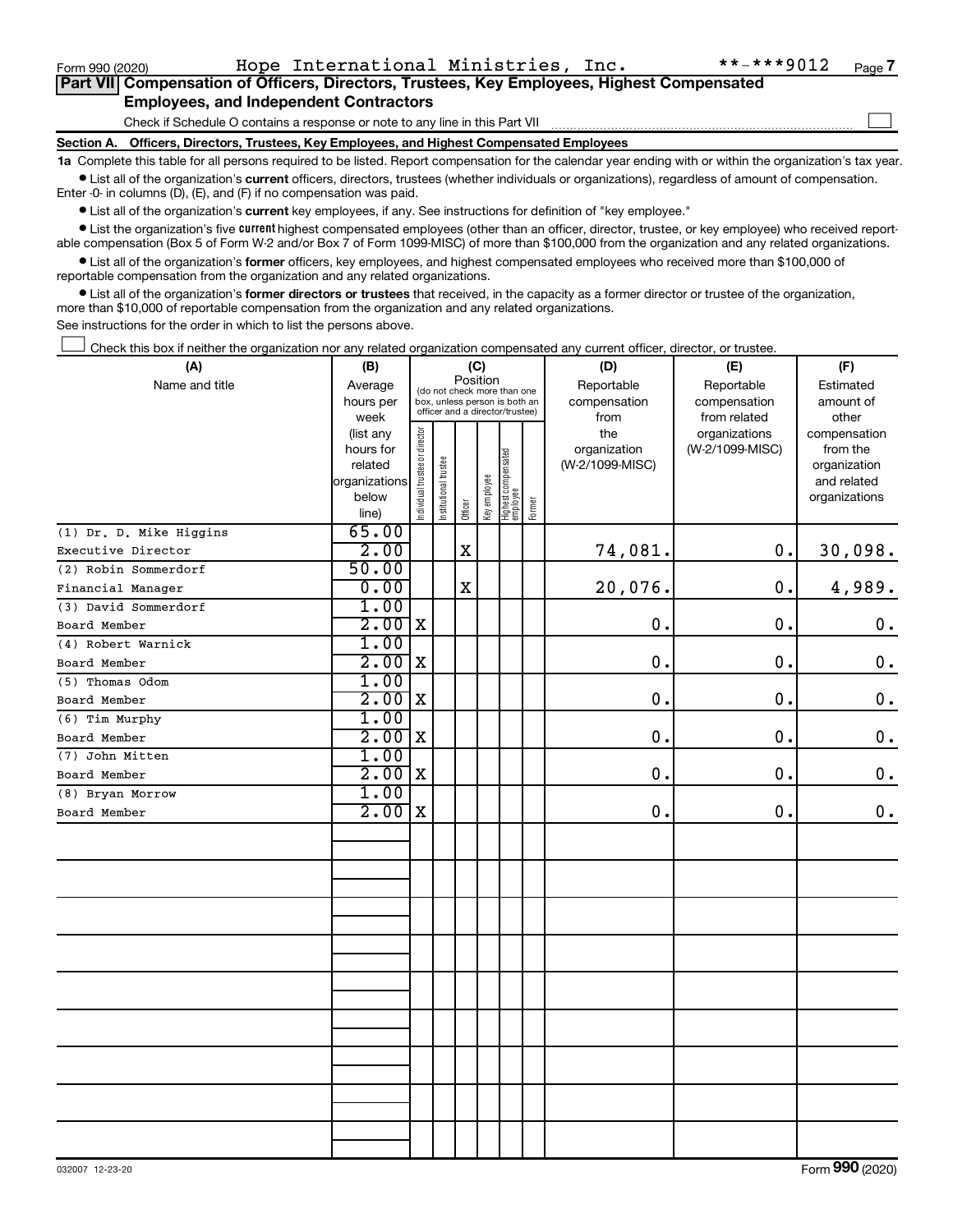| Form 990 (2020) | Hope International Ministries, Inc.                                                                                                                                                                                               |                                                                      |                                |                       |          |              |                                                                                                 |        |                                           | **-***9012                                        |                  |              |                                                                          | Page 8           |
|-----------------|-----------------------------------------------------------------------------------------------------------------------------------------------------------------------------------------------------------------------------------|----------------------------------------------------------------------|--------------------------------|-----------------------|----------|--------------|-------------------------------------------------------------------------------------------------|--------|-------------------------------------------|---------------------------------------------------|------------------|--------------|--------------------------------------------------------------------------|------------------|
|                 | Part VII Section A. Officers, Directors, Trustees, Key Employees, and Highest Compensated Employees (continued)                                                                                                                   |                                                                      |                                |                       |          |              |                                                                                                 |        |                                           |                                                   |                  |              |                                                                          |                  |
|                 | (A)<br>Name and title                                                                                                                                                                                                             | (B)<br>Average<br>hours per<br>week                                  |                                |                       | Position | (C)          | (do not check more than one<br>box, unless person is both an<br>officer and a director/trustee) |        | (D)<br>Reportable<br>compensation<br>from | (E)<br>Reportable<br>compensation<br>from related |                  |              | (F)<br>Estimated<br>amount of<br>other                                   |                  |
|                 |                                                                                                                                                                                                                                   | (list any<br>hours for<br>related<br>organizations<br>below<br>line) | Individual trustee or director | Institutional trustee | Officer  | Key employee | Highest compensated<br>  employee                                                               | Former | the<br>organization<br>(W-2/1099-MISC)    | organizations<br>(W-2/1099-MISC)                  |                  |              | compensation<br>from the<br>organization<br>and related<br>organizations |                  |
|                 |                                                                                                                                                                                                                                   |                                                                      |                                |                       |          |              |                                                                                                 |        |                                           |                                                   |                  |              |                                                                          |                  |
|                 |                                                                                                                                                                                                                                   |                                                                      |                                |                       |          |              |                                                                                                 |        |                                           |                                                   |                  |              |                                                                          |                  |
|                 |                                                                                                                                                                                                                                   |                                                                      |                                |                       |          |              |                                                                                                 |        |                                           |                                                   |                  |              |                                                                          |                  |
|                 |                                                                                                                                                                                                                                   |                                                                      |                                |                       |          |              |                                                                                                 |        |                                           |                                                   |                  |              |                                                                          |                  |
|                 |                                                                                                                                                                                                                                   |                                                                      |                                |                       |          |              |                                                                                                 |        |                                           |                                                   |                  |              |                                                                          |                  |
|                 |                                                                                                                                                                                                                                   |                                                                      |                                |                       |          |              |                                                                                                 |        |                                           |                                                   |                  |              |                                                                          |                  |
|                 |                                                                                                                                                                                                                                   |                                                                      |                                |                       |          |              |                                                                                                 |        |                                           |                                                   |                  |              |                                                                          |                  |
|                 |                                                                                                                                                                                                                                   |                                                                      |                                |                       |          |              |                                                                                                 |        |                                           |                                                   |                  |              |                                                                          |                  |
|                 |                                                                                                                                                                                                                                   |                                                                      |                                |                       |          |              |                                                                                                 |        | 94, 157.                                  |                                                   | $\overline{0}$ . |              | 35,087.                                                                  |                  |
| 1b Subtotal     | c Total from continuation sheets to Part VII, Section A manufactured by                                                                                                                                                           |                                                                      |                                |                       |          |              |                                                                                                 |        | $\overline{0}$ .                          |                                                   | $\overline{0}$ . |              |                                                                          | $\overline{0}$ . |
|                 |                                                                                                                                                                                                                                   |                                                                      |                                |                       |          |              |                                                                                                 |        | 94, 157.                                  |                                                   | $0$ .            |              | 35,087.                                                                  |                  |
| 2               | Total number of individuals (including but not limited to those listed above) who received more than \$100,000 of reportable<br>compensation from the organization $\blacktriangleright$                                          |                                                                      |                                |                       |          |              |                                                                                                 |        |                                           |                                                   |                  |              |                                                                          | 0                |
|                 |                                                                                                                                                                                                                                   |                                                                      |                                |                       |          |              |                                                                                                 |        |                                           |                                                   |                  |              | Yes                                                                      | No               |
| 3               | Did the organization list any former officer, director, trustee, key employee, or highest compensated employee on                                                                                                                 |                                                                      |                                |                       |          |              |                                                                                                 |        |                                           |                                                   |                  | 3            |                                                                          | х                |
|                 | For any individual listed on line 1a, is the sum of reportable compensation and other compensation from the organization                                                                                                          |                                                                      |                                |                       |          |              |                                                                                                 |        |                                           |                                                   |                  |              |                                                                          | х                |
| 5               | and related organizations greater than \$150,000? If "Yes," complete Schedule J for such individual<br>Did any person listed on line 1a receive or accrue compensation from any unrelated organization or individual for services |                                                                      |                                |                       |          |              |                                                                                                 |        |                                           |                                                   |                  | 4            |                                                                          |                  |
|                 | <b>Section B. Independent Contractors</b>                                                                                                                                                                                         |                                                                      |                                |                       |          |              |                                                                                                 |        |                                           |                                                   |                  | 5            |                                                                          | х                |
| 1.              | Complete this table for your five highest compensated independent contractors that received more than \$100,000 of compensation from                                                                                              |                                                                      |                                |                       |          |              |                                                                                                 |        |                                           |                                                   |                  |              |                                                                          |                  |
|                 | the organization. Report compensation for the calendar year ending with or within the organization's tax year.<br>(A)                                                                                                             |                                                                      |                                |                       |          |              |                                                                                                 |        | (B)                                       |                                                   |                  | (C)          |                                                                          |                  |
|                 | Name and business address                                                                                                                                                                                                         |                                                                      |                                |                       |          |              |                                                                                                 |        | Description of services                   |                                                   |                  | Compensation |                                                                          |                  |
|                 | Dunham and Company, 6111 W. Plano Pkwy,<br>Suite 2200, Plano, TX 75093                                                                                                                                                            |                                                                      |                                |                       |          |              |                                                                                                 |        | Marketing/Fundraisin<br>g Consultants     |                                                   |                  |              | 340,564.                                                                 |                  |
|                 | The Fechtel Company<br>15488 N. Nebraska Ave, Lutz, FL 33549                                                                                                                                                                      |                                                                      |                                |                       |          |              |                                                                                                 |        | Construction                              |                                                   |                  |              | 142,417.                                                                 |                  |
|                 | Code Engineered Systems, Inc<br>PO Box 1593, Ruskin, FL 33575                                                                                                                                                                     |                                                                      |                                |                       |          |              |                                                                                                 |        | Roofing                                   |                                                   |                  |              | 103,455.                                                                 |                  |
|                 |                                                                                                                                                                                                                                   |                                                                      |                                |                       |          |              |                                                                                                 |        |                                           |                                                   |                  |              |                                                                          |                  |
|                 | Total number of independent contractors (including but not limited to those listed above) who received more than                                                                                                                  |                                                                      |                                |                       |          |              |                                                                                                 |        |                                           |                                                   |                  |              |                                                                          |                  |
| 2               | \$100,000 of compensation from the organization                                                                                                                                                                                   |                                                                      |                                |                       |          |              | 3                                                                                               |        |                                           |                                                   |                  |              |                                                                          |                  |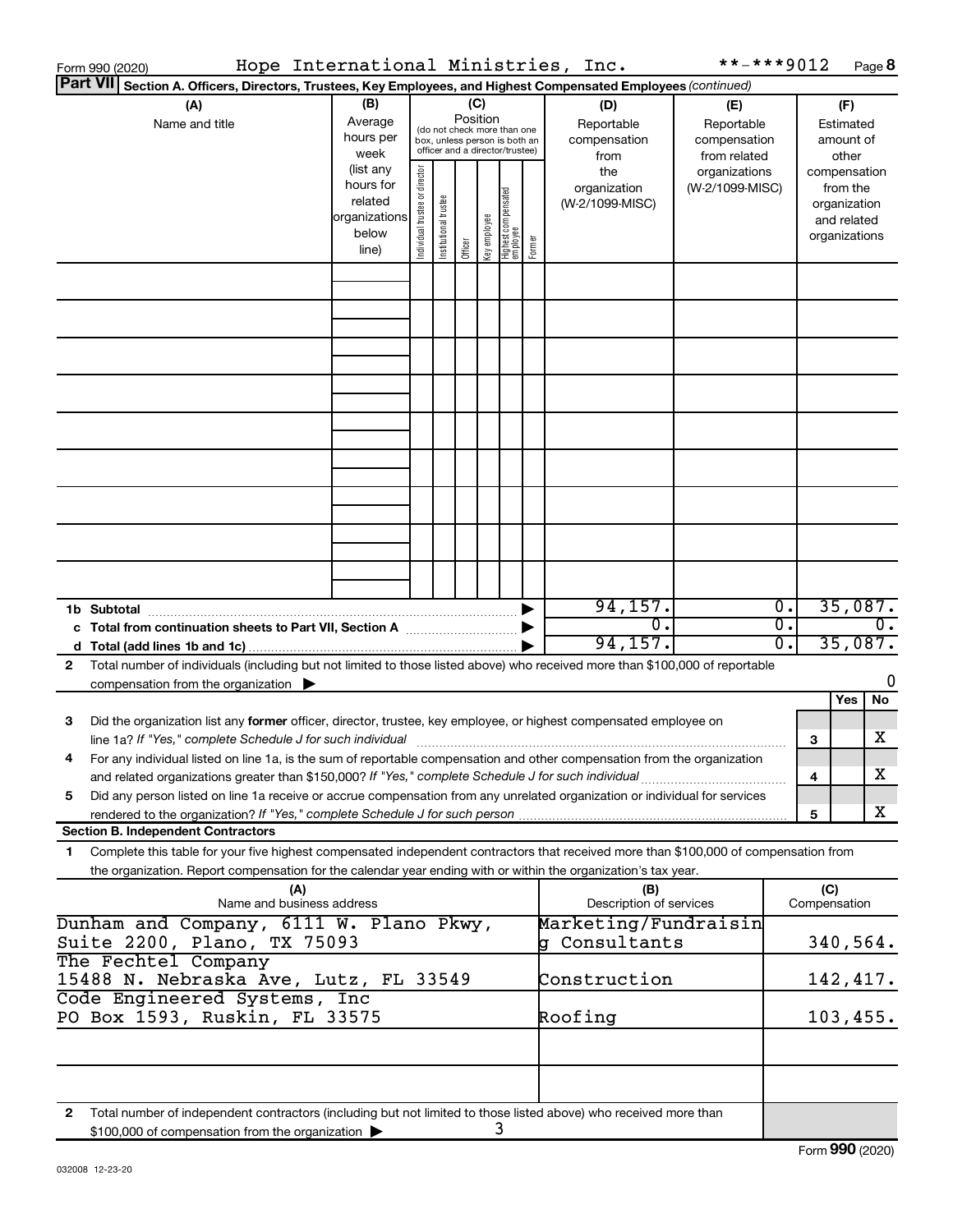|                                                           |                  | Form 990 (2020)                                                                                                      |                  |                                | Hope International Ministries, Inc. |                                   | **-***9012 | Page 9                               |
|-----------------------------------------------------------|------------------|----------------------------------------------------------------------------------------------------------------------|------------------|--------------------------------|-------------------------------------|-----------------------------------|------------|--------------------------------------|
|                                                           | <b>Part VIII</b> | <b>Statement of Revenue</b>                                                                                          |                  |                                |                                     |                                   |            |                                      |
|                                                           |                  |                                                                                                                      |                  |                                | (A)                                 | (B)                               | (C)        | (D)                                  |
|                                                           |                  |                                                                                                                      |                  |                                | Total revenue                       | Related or exempt                 | Unrelated  | Revenue excluded                     |
|                                                           |                  |                                                                                                                      |                  |                                |                                     | function revenue business revenue |            | from tax under<br>sections 512 - 514 |
|                                                           |                  | 1 a Federated campaigns                                                                                              | 1a               |                                |                                     |                                   |            |                                      |
|                                                           |                  | <b>b</b> Membership dues                                                                                             | 1 <sub>b</sub>   |                                |                                     |                                   |            |                                      |
|                                                           |                  | c Fundraising events                                                                                                 | 1c               |                                |                                     |                                   |            |                                      |
| Contributions, Gifts, Grants<br>and Other Similar Amounts |                  | d Related organizations                                                                                              | 1 <sub>d</sub>   | 200,000.                       |                                     |                                   |            |                                      |
|                                                           |                  | e Government grants (contributions)                                                                                  | 1e               |                                |                                     |                                   |            |                                      |
|                                                           |                  | f All other contributions, gifts, grants, and                                                                        |                  |                                |                                     |                                   |            |                                      |
|                                                           |                  | similar amounts not included above                                                                                   | 1f               | 4,925,223.                     |                                     |                                   |            |                                      |
|                                                           |                  | g Noncash contributions included in lines 1a-1f                                                                      | $1g$ \$          | 1,099,828.                     |                                     |                                   |            |                                      |
|                                                           |                  |                                                                                                                      |                  |                                | 5, 125, 223.                        |                                   |            |                                      |
|                                                           |                  |                                                                                                                      |                  | <b>Business Code</b>           |                                     |                                   |            |                                      |
|                                                           | 2 a              |                                                                                                                      |                  |                                |                                     |                                   |            |                                      |
|                                                           | b<br>c           | <u> 1989 - Johann Barbara, martxa alemaniar a</u>                                                                    |                  |                                |                                     |                                   |            |                                      |
|                                                           | d                | <u> 1980 - Johann Barbara, martxa alemaniar arg</u>                                                                  |                  |                                |                                     |                                   |            |                                      |
| Program Service<br>Revenue                                | е                | the control of the control of the control of the control of the control of                                           |                  |                                |                                     |                                   |            |                                      |
|                                                           | f                | All other program service revenue  [                                                                                 |                  |                                |                                     |                                   |            |                                      |
|                                                           |                  |                                                                                                                      |                  |                                |                                     |                                   |            |                                      |
|                                                           | З                | Investment income (including dividends, interest, and                                                                |                  |                                |                                     |                                   |            |                                      |
|                                                           |                  |                                                                                                                      |                  |                                | 36,716.                             |                                   |            | 36,716.                              |
|                                                           | 4                | Income from investment of tax-exempt bond proceeds                                                                   |                  |                                |                                     |                                   |            |                                      |
|                                                           | 5                |                                                                                                                      |                  |                                |                                     |                                   |            |                                      |
|                                                           |                  |                                                                                                                      | $(i)$ Real       | (ii) Personal                  |                                     |                                   |            |                                      |
|                                                           |                  | 6 a Gross rents                                                                                                      | 6a               |                                |                                     |                                   |            |                                      |
|                                                           |                  | <b>b</b> Less: rental expenses $\ldots$<br>Rental income or (loss)                                                   | 6b<br>6с         |                                |                                     |                                   |            |                                      |
|                                                           | c                | d Net rental income or (loss)                                                                                        |                  |                                |                                     |                                   |            |                                      |
|                                                           |                  | 7 a Gross amount from sales of                                                                                       | (i) Securities   | (ii) Other                     |                                     |                                   |            |                                      |
|                                                           |                  | assets other than inventory                                                                                          | 1,660,410.<br>7a |                                |                                     |                                   |            |                                      |
|                                                           |                  | <b>b</b> Less: cost or other basis                                                                                   |                  |                                |                                     |                                   |            |                                      |
| venue                                                     |                  | and sales expenses                                                                                                   | 1,523,765.<br>7b |                                |                                     |                                   |            |                                      |
|                                                           |                  | c Gain or (loss)                                                                                                     | 7c<br>136,645.   |                                |                                     |                                   |            |                                      |
| č                                                         |                  |                                                                                                                      |                  |                                | 136,645.                            |                                   |            | 136,645.                             |
| Other                                                     |                  | 8 a Gross income from fundraising events (not                                                                        |                  |                                |                                     |                                   |            |                                      |
|                                                           |                  |                                                                                                                      | of               |                                |                                     |                                   |            |                                      |
|                                                           |                  | contributions reported on line 1c). See                                                                              |                  | 8a                             |                                     |                                   |            |                                      |
|                                                           |                  |                                                                                                                      |                  | 8b                             |                                     |                                   |            |                                      |
|                                                           |                  | Net income or (loss) from fundraising events                                                                         |                  | .                              |                                     |                                   |            |                                      |
|                                                           |                  | 9 a Gross income from gaming activities. See                                                                         |                  |                                |                                     |                                   |            |                                      |
|                                                           |                  |                                                                                                                      |                  | 9a                             |                                     |                                   |            |                                      |
|                                                           |                  |                                                                                                                      |                  | 9b                             |                                     |                                   |            |                                      |
|                                                           |                  | c Net income or (loss) from gaming activities                                                                        |                  |                                |                                     |                                   |            |                                      |
|                                                           |                  | 10 a Gross sales of inventory, less returns                                                                          |                  |                                |                                     |                                   |            |                                      |
|                                                           |                  |                                                                                                                      |                  | <b>10a</b>                     |                                     |                                   |            |                                      |
|                                                           |                  | <b>b</b> Less: cost of goods sold                                                                                    |                  | l10bl                          |                                     |                                   |            |                                      |
|                                                           |                  | c Net income or (loss) from sales of inventory                                                                       |                  |                                |                                     |                                   |            |                                      |
|                                                           |                  | 11 a Other Income                                                                                                    |                  | <b>Business Code</b><br>900099 | 39,002.                             |                                   |            | 39,002.                              |
| Miscellaneous<br>Revenue                                  | b                |                                                                                                                      |                  |                                |                                     |                                   |            |                                      |
|                                                           | c                | <u> 1989 - Johann Barn, mars ann an t-Amhain Aonaich an t-Aonaich an t-Aonaich ann an t-Aonaich ann an t-Aonaich</u> |                  |                                |                                     |                                   |            |                                      |
|                                                           |                  |                                                                                                                      |                  |                                |                                     |                                   |            |                                      |
|                                                           |                  |                                                                                                                      |                  |                                | 39,002.                             |                                   |            |                                      |
|                                                           | 12               |                                                                                                                      |                  |                                | 5, 337, 586.                        | 0.                                | 0.         | 212,363.                             |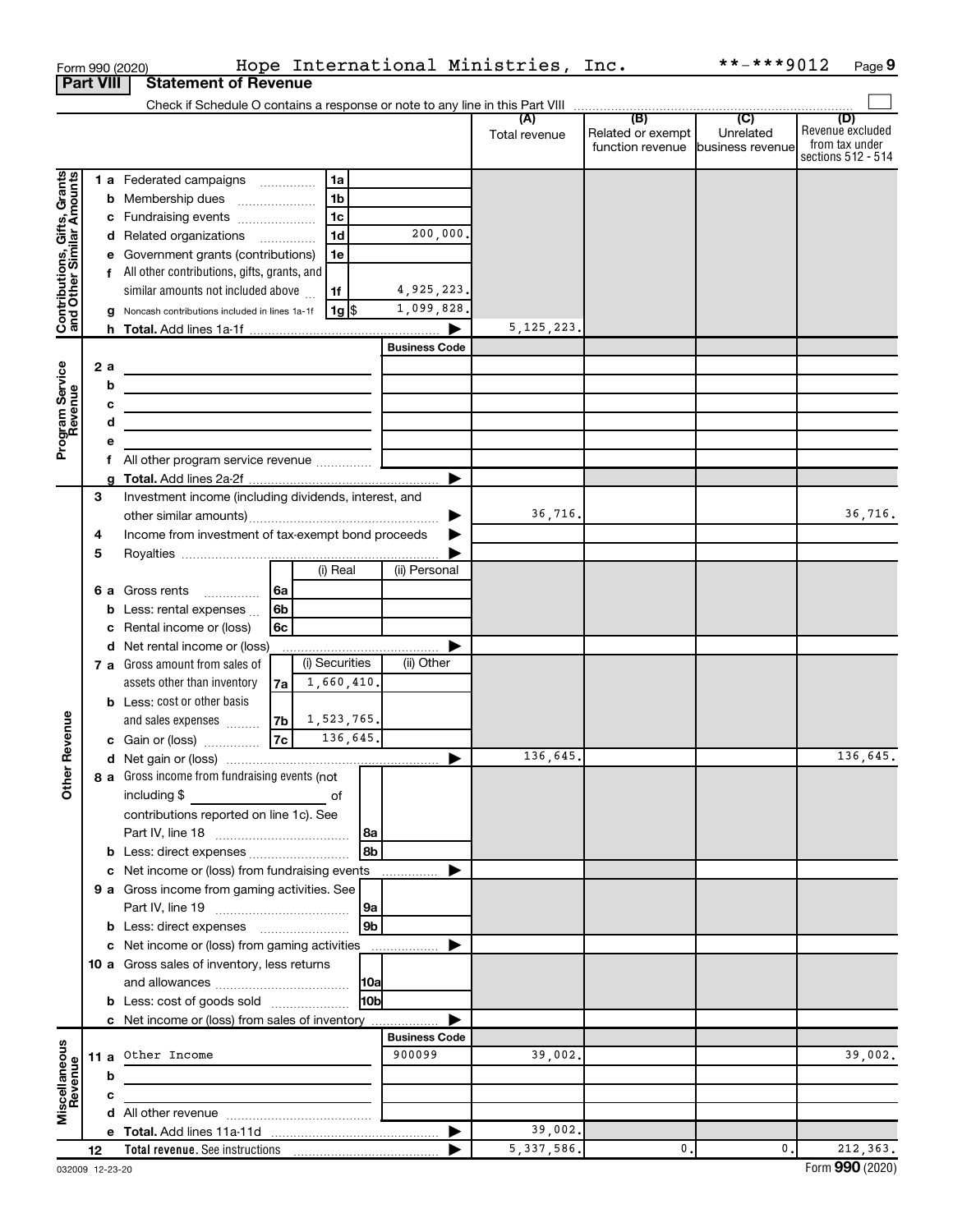**Part IX Statement of Functional Expenses**

Form 990 (2020) Page Hope International Ministries, Inc. \*\*-\*\*\*9012

|    | Section 501(c)(3) and 501(c)(4) organizations must complete all columns. All other organizations must complete column (A).                                 |                       |                             |                                    |                         |
|----|------------------------------------------------------------------------------------------------------------------------------------------------------------|-----------------------|-----------------------------|------------------------------------|-------------------------|
|    | Check if Schedule O contains a response or note to any line in this Part IX                                                                                | (A)                   | (B)                         | (C)                                | (D)                     |
|    | Do not include amounts reported on lines 6b,<br>7b, 8b, 9b, and 10b of Part VIII.                                                                          | Total expenses        | Program service<br>expenses | Management and<br>general expenses | Fundraising<br>expenses |
| 1. | Grants and other assistance to domestic organizations                                                                                                      |                       |                             |                                    |                         |
|    | and domestic governments. See Part IV, line 21                                                                                                             | 856,755.              | 856,755.                    |                                    |                         |
| 2  | Grants and other assistance to domestic                                                                                                                    |                       |                             |                                    |                         |
|    | individuals. See Part IV, line 22                                                                                                                          | 262,898.              | 262,898.                    |                                    |                         |
| 3  | Grants and other assistance to foreign                                                                                                                     |                       |                             |                                    |                         |
|    | organizations, foreign governments, and foreign                                                                                                            |                       |                             |                                    |                         |
|    | individuals. See Part IV, lines 15 and 16                                                                                                                  |                       |                             |                                    |                         |
| 4  | Benefits paid to or for members                                                                                                                            |                       |                             |                                    |                         |
| 5  | Compensation of current officers, directors,                                                                                                               |                       |                             |                                    |                         |
|    | trustees, and key employees                                                                                                                                | 129,244.              | 129,244.                    |                                    |                         |
| 6  | Compensation not included above to disqualified                                                                                                            |                       |                             |                                    |                         |
|    | persons (as defined under section 4958(f)(1)) and                                                                                                          |                       |                             |                                    |                         |
|    | persons described in section 4958(c)(3)(B)<br>$\overline{\phantom{a}}$                                                                                     |                       |                             |                                    |                         |
| 7  | Other salaries and wages                                                                                                                                   | 753,059.              | 618,879.                    | 98,100.                            | 36,080.                 |
| 8  | Pension plan accruals and contributions (include                                                                                                           |                       |                             |                                    |                         |
|    | section 401(k) and 403(b) employer contributions)                                                                                                          | 45,634.               | 45,634.                     |                                    |                         |
| 9  |                                                                                                                                                            | 226, 439.             | 193,644.                    | 21,669.                            | $\frac{11,126}{2,952}$  |
| 10 |                                                                                                                                                            | 72,189.               | 64, 204.                    | 5,033.                             |                         |
| 11 | Fees for services (nonemployees):                                                                                                                          |                       |                             |                                    |                         |
| а  |                                                                                                                                                            |                       |                             |                                    |                         |
| b  |                                                                                                                                                            |                       |                             |                                    |                         |
| с  |                                                                                                                                                            | 32,700.               |                             | 32,700.                            |                         |
| d  |                                                                                                                                                            |                       |                             |                                    |                         |
| е  | Professional fundraising services. See Part IV, line 17                                                                                                    |                       |                             |                                    |                         |
| f  | Investment management fees                                                                                                                                 |                       |                             |                                    |                         |
| g  | Other. (If line 11g amount exceeds 10% of line 25,                                                                                                         |                       |                             |                                    |                         |
|    | column (A) amount, list line 11g expenses on Sch O.)                                                                                                       |                       |                             |                                    |                         |
| 12 |                                                                                                                                                            | 244, 468.<br>135,509. | 108,053.                    |                                    | 244, 468.<br>3,603.     |
| 13 |                                                                                                                                                            | 20,111.               | 20,111.                     | 23,853.                            |                         |
| 14 |                                                                                                                                                            |                       |                             |                                    |                         |
| 15 |                                                                                                                                                            | 318, 317.             | 310,893.                    | 7,424.                             |                         |
| 16 |                                                                                                                                                            | 37,603.               | 37,603.                     |                                    |                         |
| 17 |                                                                                                                                                            |                       |                             |                                    |                         |
| 18 | Payments of travel or entertainment expenses                                                                                                               |                       |                             |                                    |                         |
|    | for any federal, state, or local public officials                                                                                                          | 166, 444.             |                             |                                    |                         |
| 19 | Conferences, conventions, and meetings                                                                                                                     | 25,972.               | 166,444.<br>25,972.         |                                    |                         |
| 20 | Interest                                                                                                                                                   |                       |                             |                                    |                         |
| 21 |                                                                                                                                                            | 377, 339.             | 321, 433.                   | 55,906.                            |                         |
| 22 | Depreciation, depletion, and amortization                                                                                                                  | 126,538.              | 126,538.                    |                                    |                         |
| 23 | Insurance<br>Other expenses. Itemize expenses not covered                                                                                                  |                       |                             |                                    |                         |
| 24 | above (List miscellaneous expenses on line 24e. If<br>line 24e amount exceeds 10% of line 25, column (A)<br>amount, list line 24e expenses on Schedule O.) |                       |                             |                                    |                         |
|    | a School                                                                                                                                                   | 89,898.               | 89,898.                     |                                    |                         |
| b  | Children's Programs                                                                                                                                        | 89,324.               | 89,324.                     |                                    |                         |
| C. | Consulting                                                                                                                                                 | 45,000.               |                             | 45,000.                            |                         |
| d  | Dues and Subscriptions                                                                                                                                     | 31,708.               | 13,294.                     |                                    | 18,414.                 |
|    | e All other expenses                                                                                                                                       | 4,948.                | 3,515.                      | 1,433.                             |                         |
| 25 | Total functional expenses. Add lines 1 through 24e                                                                                                         | 4,092,097.            | 3,484,336.                  | 291,118.                           | 316, 643.               |
| 26 | <b>Joint costs.</b> Complete this line only if the organization                                                                                            |                       |                             |                                    |                         |
|    | reported in column (B) joint costs from a combined                                                                                                         |                       |                             |                                    |                         |
|    | educational campaign and fundraising solicitation.                                                                                                         |                       |                             |                                    |                         |
|    | Check here $\blacktriangleright$<br>if following SOP 98-2 (ASC 958-720)                                                                                    |                       |                             |                                    |                         |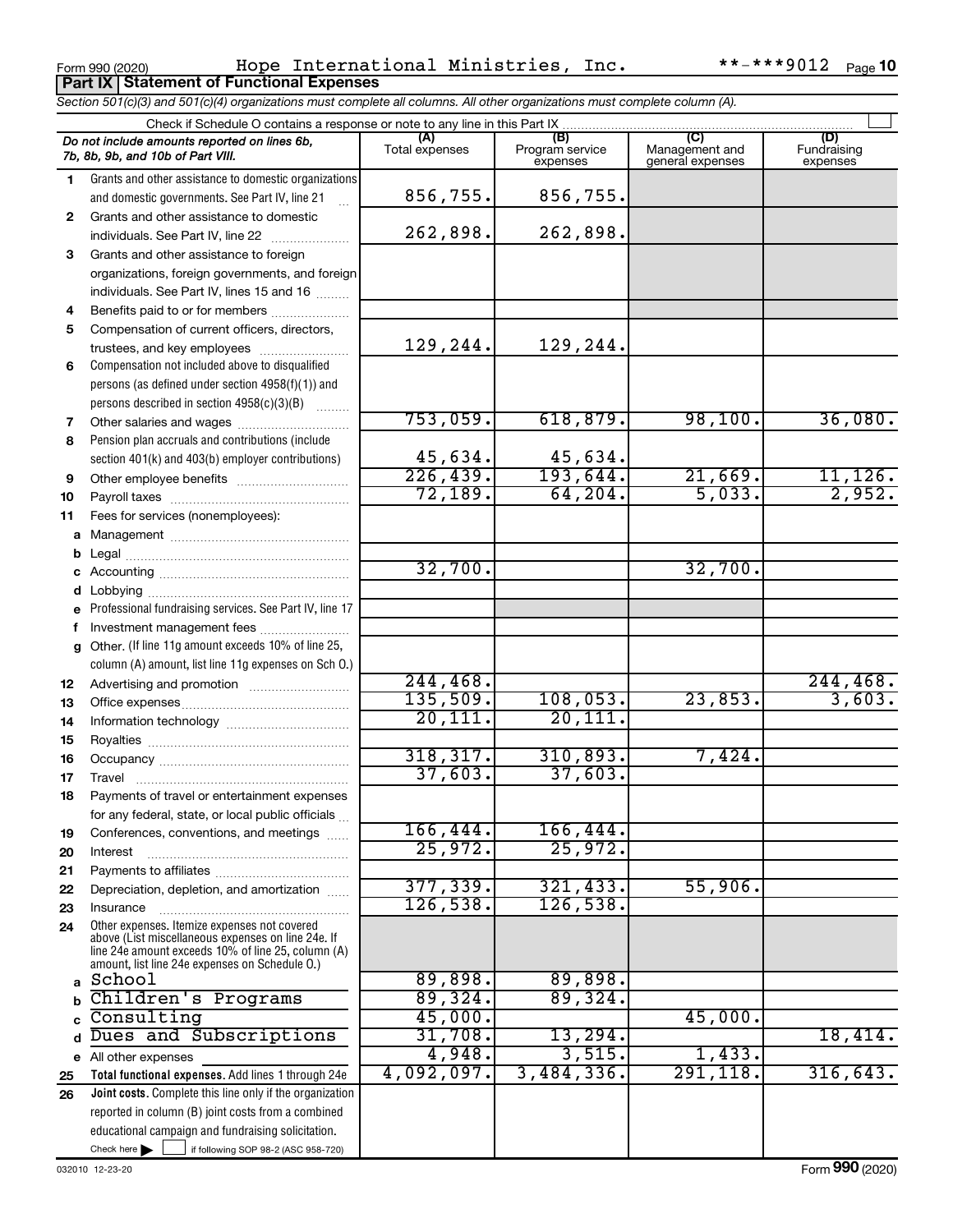| Form 990 (2020) |  |  | Hope International Ministries, | Inc. | **-***9012 $_{\text{Page}}$ 11 |  |
|-----------------|--|--|--------------------------------|------|--------------------------------|--|
|-----------------|--|--|--------------------------------|------|--------------------------------|--|

|                             |          | <b>Part X   Balance Sheet</b>                                                                          |                                  |                                 |                 |                       |
|-----------------------------|----------|--------------------------------------------------------------------------------------------------------|----------------------------------|---------------------------------|-----------------|-----------------------|
|                             |          |                                                                                                        |                                  |                                 |                 |                       |
|                             |          |                                                                                                        |                                  | (A)<br>Beginning of year        |                 | (B)<br>End of year    |
|                             | 1        |                                                                                                        |                                  | 1,899,897.                      | $\mathbf{1}$    | 2,734,676.            |
|                             | 2        |                                                                                                        |                                  |                                 | $\mathbf{2}$    |                       |
|                             | з        |                                                                                                        |                                  |                                 | 3               |                       |
|                             | 4        |                                                                                                        |                                  | 1,433.                          | 4               | $\overline{0}$ .      |
|                             | 5        | Loans and other receivables from any current or former officer, director,                              |                                  |                                 |                 |                       |
|                             |          | trustee, key employee, creator or founder, substantial contributor, or 35%                             |                                  |                                 |                 |                       |
|                             |          |                                                                                                        |                                  |                                 | 5               |                       |
|                             | 6        | Loans and other receivables from other disqualified persons (as defined                                |                                  |                                 |                 |                       |
|                             |          | under section $4958(f)(1)$ , and persons described in section $4958(c)(3)(B)$                          | <b>Carlos</b>                    |                                 | 6               |                       |
|                             | 7        |                                                                                                        |                                  | 3,474.                          | $\overline{7}$  | 2,549.                |
| Assets                      | 8        |                                                                                                        |                                  |                                 | 8               |                       |
|                             | 9        | Prepaid expenses and deferred charges                                                                  |                                  |                                 | 9               |                       |
|                             |          | 10a Land, buildings, and equipment: cost or other                                                      |                                  |                                 |                 |                       |
|                             |          | basis. Complete Part VI of Schedule D  10a                                                             | $\frac{12,681,940.}{4,009,915.}$ |                                 |                 |                       |
|                             | b        |                                                                                                        |                                  | 8,632,306.                      | 10 <sub>c</sub> | 8,672,025.            |
|                             | 11       |                                                                                                        |                                  | 1,053,168.                      | 11              | 1, 187, 574.          |
|                             | 12       |                                                                                                        |                                  | 105, 398.                       | 12              | 128,612.              |
|                             | 13       |                                                                                                        |                                  |                                 | 13              |                       |
|                             | 14       |                                                                                                        |                                  |                                 | 14              |                       |
|                             | 15       |                                                                                                        |                                  | 88.<br>11,695,764.              | 15              | 5,089.<br>12,730,525. |
|                             | 16       |                                                                                                        |                                  | 121,957.                        | 16              | 89,166.               |
|                             | 17       |                                                                                                        |                                  |                                 | 17              |                       |
|                             | 18       |                                                                                                        |                                  |                                 | 18              |                       |
|                             | 19       |                                                                                                        |                                  |                                 | 19              |                       |
|                             | 20       |                                                                                                        |                                  |                                 | 20              |                       |
|                             | 21<br>22 | Escrow or custodial account liability. Complete Part IV of Schedule D                                  |                                  |                                 | 21              |                       |
| Liabilities                 |          | Loans and other payables to any current or former officer, director,                                   |                                  |                                 |                 |                       |
|                             |          | trustee, key employee, creator or founder, substantial contributor, or 35%                             |                                  |                                 | 22              |                       |
|                             | 23       | Secured mortgages and notes payable to unrelated third parties                                         |                                  | 696,905.                        | 23              | 463,097.              |
|                             | 24       | Unsecured notes and loans payable to unrelated third parties                                           |                                  |                                 | 24              |                       |
|                             | 25       | Other liabilities (including federal income tax, payables to related third                             |                                  |                                 |                 |                       |
|                             |          | parties, and other liabilities not included on lines 17-24). Complete Part X                           |                                  |                                 |                 |                       |
|                             |          | of Schedule D                                                                                          |                                  |                                 | 25              |                       |
|                             | 26       | Total liabilities. Add lines 17 through 25                                                             |                                  | 818, 862.                       | 26              | 552, 263.             |
|                             |          | Organizations that follow FASB ASC 958, check here $\blacktriangleright \lfloor \underline{X} \rfloor$ |                                  |                                 |                 |                       |
|                             |          | and complete lines 27, 28, 32, and 33.                                                                 |                                  |                                 |                 |                       |
|                             | 27       |                                                                                                        |                                  | $\frac{6,897,472.}{3,979,430.}$ | 27              | 11, 373, 693.         |
|                             | 28       |                                                                                                        |                                  |                                 | 28              | 804, 569.             |
|                             |          | Organizations that do not follow FASB ASC 958, check here $\blacktriangleright$                        |                                  |                                 |                 |                       |
|                             |          | and complete lines 29 through 33.                                                                      |                                  |                                 |                 |                       |
|                             | 29       |                                                                                                        |                                  |                                 | 29              |                       |
|                             | 30       | Paid-in or capital surplus, or land, building, or equipment fund                                       |                                  |                                 | 30              |                       |
| Net Assets or Fund Balances | 31       | Retained earnings, endowment, accumulated income, or other funds                                       |                                  |                                 | 31              |                       |
|                             | 32       |                                                                                                        |                                  | 10,876,902.                     | 32              | 12, 178, 262.         |
|                             | 33       |                                                                                                        |                                  | 11,695,764.                     | 33              | 12,730,525.           |
|                             |          |                                                                                                        |                                  |                                 |                 | Form 990 (2020)       |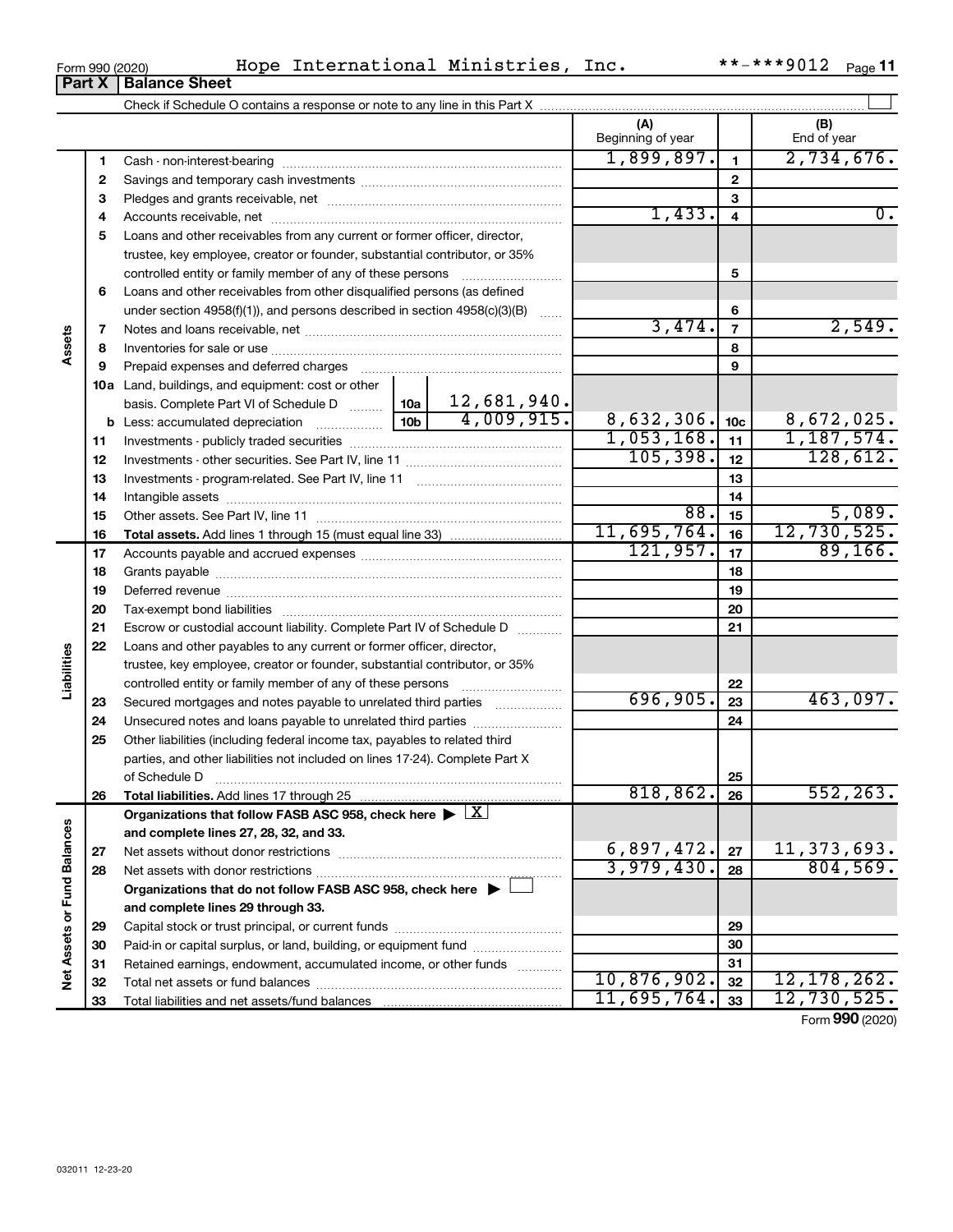|    | Hope International Ministries, Inc.<br>Form 990 (2020)                                                                                                                                                                         |                | **-***9012     |            | Page 12   |
|----|--------------------------------------------------------------------------------------------------------------------------------------------------------------------------------------------------------------------------------|----------------|----------------|------------|-----------|
|    | Part XI<br><b>Reconciliation of Net Assets</b>                                                                                                                                                                                 |                |                |            |           |
|    |                                                                                                                                                                                                                                |                |                |            |           |
|    |                                                                                                                                                                                                                                |                |                |            |           |
| 1  |                                                                                                                                                                                                                                | $\mathbf{1}$   | 5,337,586.     |            |           |
| 2  |                                                                                                                                                                                                                                | $\overline{2}$ | 4,092,097.     |            |           |
| З  | Revenue less expenses. Subtract line 2 from line 1                                                                                                                                                                             | 3              | 1, 245, 489.   |            |           |
| 4  |                                                                                                                                                                                                                                | 4              | 10,876,902.    |            |           |
| 5  |                                                                                                                                                                                                                                | 5              |                |            | 80,768.   |
| 6  |                                                                                                                                                                                                                                | 6              |                |            | 90,048.   |
| 7  |                                                                                                                                                                                                                                | $\overline{7}$ |                |            |           |
| 8  | Prior period adjustments manufactured and content and content and all the manufactured adjustments manufacture                                                                                                                 | 8              | $-114,945.$    |            |           |
| 9  | Other changes in net assets or fund balances (explain on Schedule O) [11] [12] manument changes in net assets or fund balances (explain on Schedule O) [12] manument changes in net assets or fund balances (explain on Schedu | 9              |                |            | 0.        |
| 10 | Net assets or fund balances at end of year. Combine lines 3 through 9 (must equal Part X, line 32,                                                                                                                             |                |                |            |           |
|    |                                                                                                                                                                                                                                | 10             | 12, 178, 262.  |            |           |
|    | Part XII Financial Statements and Reporting                                                                                                                                                                                    |                |                |            |           |
|    |                                                                                                                                                                                                                                |                |                |            |           |
|    |                                                                                                                                                                                                                                |                |                | <b>Yes</b> | <b>No</b> |
| 1. | Accounting method used to prepare the Form 990: $\Box$ Cash $\Box$ Accrual $\Box$ Other                                                                                                                                        |                |                |            |           |
|    | If the organization changed its method of accounting from a prior year or checked "Other," explain in Schedule O.                                                                                                              |                |                |            |           |
|    |                                                                                                                                                                                                                                |                | 2a             |            | X         |
|    | If "Yes," check a box below to indicate whether the financial statements for the year were compiled or reviewed on a                                                                                                           |                |                |            |           |
|    | separate basis, consolidated basis, or both:                                                                                                                                                                                   |                |                |            |           |
|    | Both consolidated and separate basis<br>Separate basis<br>Consolidated basis                                                                                                                                                   |                |                |            |           |
|    |                                                                                                                                                                                                                                |                | 2 <sub>b</sub> | X          |           |
|    | If "Yes," check a box below to indicate whether the financial statements for the year were audited on a separate basis,                                                                                                        |                |                |            |           |
|    | consolidated basis, or both:                                                                                                                                                                                                   |                |                |            |           |
|    | $ \mathbf{X} $ Separate basis<br>Consolidated basis<br>Both consolidated and separate basis                                                                                                                                    |                |                |            |           |
|    | c If "Yes" to line 2a or 2b, does the organization have a committee that assumes responsibility for oversight of the audit,                                                                                                    |                |                |            |           |
|    |                                                                                                                                                                                                                                |                | 2c             | X          |           |
|    | If the organization changed either its oversight process or selection process during the tax year, explain on Schedule O.                                                                                                      |                |                |            |           |
|    | 3a As a result of a federal award, was the organization required to undergo an audit or audits as set forth in the Single Audit                                                                                                |                |                |            |           |
|    | Act and OMB Circular A-133?                                                                                                                                                                                                    |                | За             |            | х         |
|    | b If "Yes," did the organization undergo the required audit or audits? If the organization did not undergo the required audit                                                                                                  |                |                |            |           |
|    |                                                                                                                                                                                                                                |                | 3b             | nnn -      |           |

Form (2020) **990**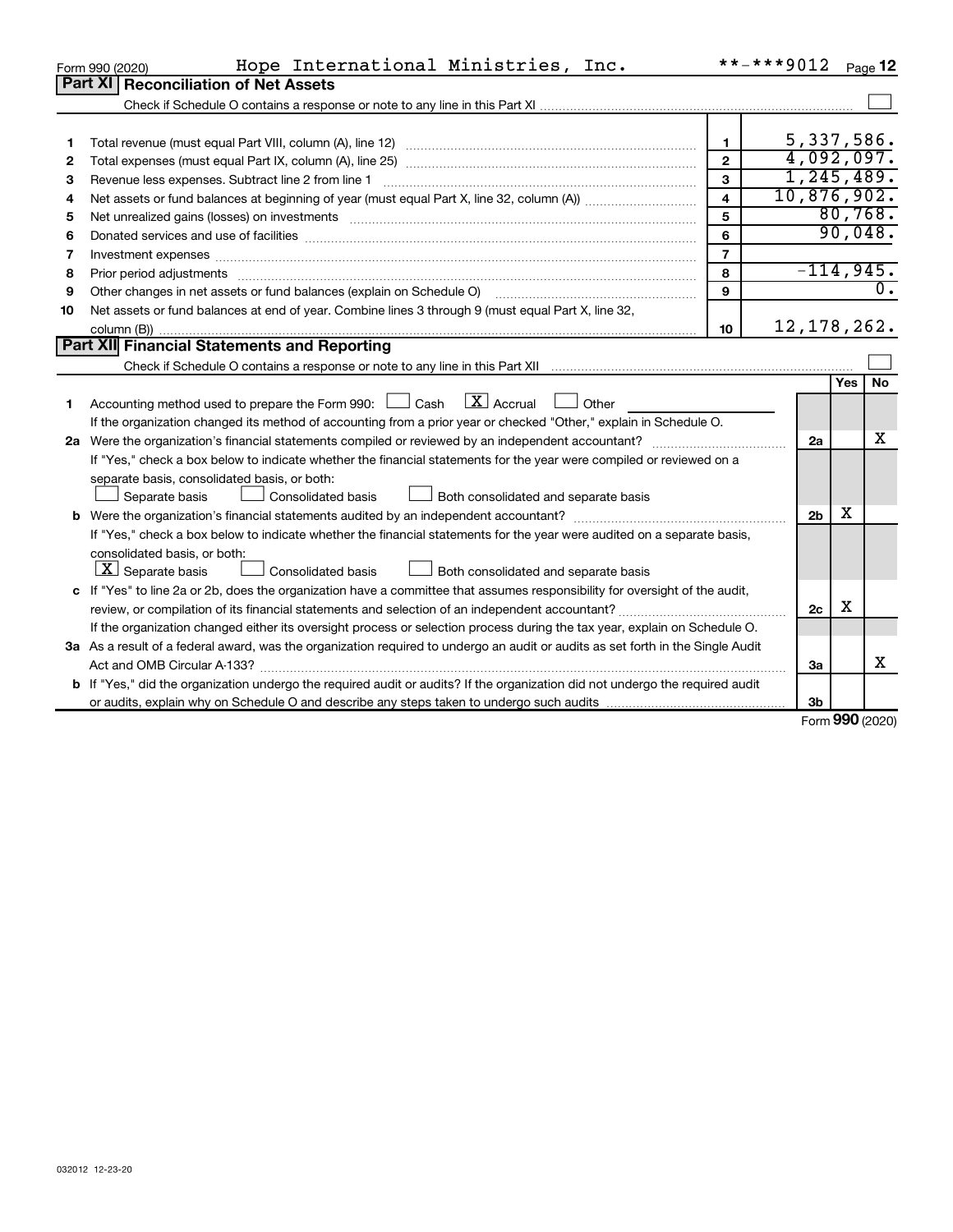|  |  | <b>SCHEDULE A</b> |  |
|--|--|-------------------|--|
|  |  |                   |  |

|  |  |  |  |  | (Form 990 or 990-EZ) |  |
|--|--|--|--|--|----------------------|--|
|--|--|--|--|--|----------------------|--|

## Form 990 or 990-EZ) **Public Charity Status and Public Support**<br>
Complete if the organization is a section 501(c)(3) organization or a section<br> **2020**

**4947(a)(1) nonexempt charitable trust.**

| OMB No. 1545-0047                   |
|-------------------------------------|
| U20                                 |
| <b>Open to Public</b><br>Inspection |
|                                     |

1

|    | Attach to Form 990 or Form 990-EZ.<br>Department of the Treasury<br>Internal Revenue Service                             |  |                       |  |                                                                                    |                                                                                                                                              | <b>Open to Public</b><br>Inspection |                                       |                            |  |                            |
|----|--------------------------------------------------------------------------------------------------------------------------|--|-----------------------|--|------------------------------------------------------------------------------------|----------------------------------------------------------------------------------------------------------------------------------------------|-------------------------------------|---------------------------------------|----------------------------|--|----------------------------|
|    | $\blacktriangleright$ Go to www.irs.gov/Form990 for instructions and the latest information.<br>Name of the organization |  |                       |  |                                                                                    |                                                                                                                                              |                                     | <b>Employer identification number</b> |                            |  |                            |
|    |                                                                                                                          |  |                       |  |                                                                                    | Hope International Ministries, Inc.                                                                                                          |                                     |                                       |                            |  | **-***9012                 |
|    | Part I                                                                                                                   |  |                       |  |                                                                                    | Reason for Public Charity Status. (All organizations must complete this part.) See instructions.                                             |                                     |                                       |                            |  |                            |
|    |                                                                                                                          |  |                       |  |                                                                                    | The organization is not a private foundation because it is: (For lines 1 through 12, check only one box.)                                    |                                     |                                       |                            |  |                            |
| 1. |                                                                                                                          |  |                       |  |                                                                                    | A church, convention of churches, or association of churches described in section 170(b)(1)(A)(i).                                           |                                     |                                       |                            |  |                            |
| 2  |                                                                                                                          |  |                       |  |                                                                                    | A school described in section 170(b)(1)(A)(ii). (Attach Schedule E (Form 990 or 990-EZ).)                                                    |                                     |                                       |                            |  |                            |
| з  |                                                                                                                          |  |                       |  |                                                                                    | A hospital or a cooperative hospital service organization described in section 170(b)(1)(A)(iii).                                            |                                     |                                       |                            |  |                            |
|    |                                                                                                                          |  |                       |  |                                                                                    | A medical research organization operated in conjunction with a hospital described in section 170(b)(1)(A)(iii). Enter the hospital's name,   |                                     |                                       |                            |  |                            |
|    |                                                                                                                          |  | city, and state:      |  |                                                                                    |                                                                                                                                              |                                     |                                       |                            |  |                            |
| 5  |                                                                                                                          |  |                       |  |                                                                                    | An organization operated for the benefit of a college or university owned or operated by a governmental unit described in                    |                                     |                                       |                            |  |                            |
|    |                                                                                                                          |  |                       |  | section 170(b)(1)(A)(iv). (Complete Part II.)                                      |                                                                                                                                              |                                     |                                       |                            |  |                            |
| 6  |                                                                                                                          |  |                       |  |                                                                                    | A federal, state, or local government or governmental unit described in section 170(b)(1)(A)(v).                                             |                                     |                                       |                            |  |                            |
|    | $7 \mid X \mid$                                                                                                          |  |                       |  |                                                                                    | An organization that normally receives a substantial part of its support from a governmental unit or from the general public described in    |                                     |                                       |                            |  |                            |
|    |                                                                                                                          |  |                       |  | section 170(b)(1)(A)(vi). (Complete Part II.)                                      |                                                                                                                                              |                                     |                                       |                            |  |                            |
| 8  |                                                                                                                          |  |                       |  |                                                                                    | A community trust described in section 170(b)(1)(A)(vi). (Complete Part II.)                                                                 |                                     |                                       |                            |  |                            |
| 9  |                                                                                                                          |  |                       |  |                                                                                    | An agricultural research organization described in section 170(b)(1)(A)(ix) operated in conjunction with a land-grant college                |                                     |                                       |                            |  |                            |
|    |                                                                                                                          |  |                       |  |                                                                                    | or university or a non-land-grant college of agriculture (see instructions). Enter the name, city, and state of the college or               |                                     |                                       |                            |  |                            |
|    |                                                                                                                          |  | university:           |  |                                                                                    |                                                                                                                                              |                                     |                                       |                            |  |                            |
| 10 |                                                                                                                          |  |                       |  |                                                                                    | An organization that normally receives (1) more than 33 1/3% of its support from contributions, membership fees, and gross receipts from     |                                     |                                       |                            |  |                            |
|    |                                                                                                                          |  |                       |  |                                                                                    | activities related to its exempt functions, subject to certain exceptions; and (2) no more than 33 1/3% of its support from gross investment |                                     |                                       |                            |  |                            |
|    |                                                                                                                          |  |                       |  |                                                                                    | income and unrelated business taxable income (less section 511 tax) from businesses acquired by the organization after June 30, 1975.        |                                     |                                       |                            |  |                            |
|    |                                                                                                                          |  |                       |  | See section 509(a)(2). (Complete Part III.)                                        |                                                                                                                                              |                                     |                                       |                            |  |                            |
| 11 |                                                                                                                          |  |                       |  |                                                                                    | An organization organized and operated exclusively to test for public safety. See section 509(a)(4).                                         |                                     |                                       |                            |  |                            |
| 12 |                                                                                                                          |  |                       |  |                                                                                    | An organization organized and operated exclusively for the benefit of, to perform the functions of, or to carry out the purposes of one or   |                                     |                                       |                            |  |                            |
|    |                                                                                                                          |  |                       |  |                                                                                    | more publicly supported organizations described in section 509(a)(1) or section 509(a)(2). See section 509(a)(3). Check the box in           |                                     |                                       |                            |  |                            |
|    |                                                                                                                          |  |                       |  |                                                                                    | lines 12a through 12d that describes the type of supporting organization and complete lines 12e, 12f, and 12g.                               |                                     |                                       |                            |  |                            |
| а  |                                                                                                                          |  |                       |  |                                                                                    | Type I. A supporting organization operated, supervised, or controlled by its supported organization(s), typically by giving                  |                                     |                                       |                            |  |                            |
|    |                                                                                                                          |  |                       |  |                                                                                    | the supported organization(s) the power to regularly appoint or elect a majority of the directors or trustees of the supporting              |                                     |                                       |                            |  |                            |
|    |                                                                                                                          |  |                       |  | organization. You must complete Part IV, Sections A and B.                         |                                                                                                                                              |                                     |                                       |                            |  |                            |
| b  |                                                                                                                          |  |                       |  |                                                                                    | Type II. A supporting organization supervised or controlled in connection with its supported organization(s), by having                      |                                     |                                       |                            |  |                            |
|    |                                                                                                                          |  |                       |  |                                                                                    | control or management of the supporting organization vested in the same persons that control or manage the supported                         |                                     |                                       |                            |  |                            |
|    |                                                                                                                          |  |                       |  | organization(s). You must complete Part IV, Sections A and C.                      |                                                                                                                                              |                                     |                                       |                            |  |                            |
| c  |                                                                                                                          |  |                       |  |                                                                                    | Type III functionally integrated. A supporting organization operated in connection with, and functionally integrated with,                   |                                     |                                       |                            |  |                            |
|    |                                                                                                                          |  |                       |  |                                                                                    | its supported organization(s) (see instructions). You must complete Part IV, Sections A, D, and E.                                           |                                     |                                       |                            |  |                            |
| d  |                                                                                                                          |  |                       |  |                                                                                    | Type III non-functionally integrated. A supporting organization operated in connection with its supported organization(s)                    |                                     |                                       |                            |  |                            |
|    |                                                                                                                          |  |                       |  |                                                                                    | that is not functionally integrated. The organization generally must satisfy a distribution requirement and an attentiveness                 |                                     |                                       |                            |  |                            |
|    |                                                                                                                          |  |                       |  |                                                                                    | requirement (see instructions). You must complete Part IV, Sections A and D, and Part V.                                                     |                                     |                                       |                            |  |                            |
| е  |                                                                                                                          |  |                       |  |                                                                                    | Check this box if the organization received a written determination from the IRS that it is a Type I, Type II, Type III                      |                                     |                                       |                            |  |                            |
|    |                                                                                                                          |  |                       |  |                                                                                    | functionally integrated, or Type III non-functionally integrated supporting organization.                                                    |                                     |                                       |                            |  |                            |
|    |                                                                                                                          |  |                       |  |                                                                                    |                                                                                                                                              |                                     |                                       |                            |  |                            |
|    |                                                                                                                          |  | (i) Name of supported |  | Provide the following information about the supported organization(s).<br>(ii) EIN | (iii) Type of organization                                                                                                                   | (iv) Is the organization listed     |                                       | (v) Amount of monetary     |  | (vi) Amount of other       |
|    |                                                                                                                          |  | organization          |  |                                                                                    | (described on lines 1-10                                                                                                                     |                                     | in vour aovernina document?           | support (see instructions) |  | support (see instructions) |
|    |                                                                                                                          |  |                       |  |                                                                                    | above (see instructions))                                                                                                                    | Yes                                 | No                                    |                            |  |                            |
|    |                                                                                                                          |  |                       |  |                                                                                    |                                                                                                                                              |                                     |                                       |                            |  |                            |
|    |                                                                                                                          |  |                       |  |                                                                                    |                                                                                                                                              |                                     |                                       |                            |  |                            |
|    |                                                                                                                          |  |                       |  |                                                                                    |                                                                                                                                              |                                     |                                       |                            |  |                            |
|    |                                                                                                                          |  |                       |  |                                                                                    |                                                                                                                                              |                                     |                                       |                            |  |                            |
|    |                                                                                                                          |  |                       |  |                                                                                    |                                                                                                                                              |                                     |                                       |                            |  |                            |
|    |                                                                                                                          |  |                       |  |                                                                                    |                                                                                                                                              |                                     |                                       |                            |  |                            |
|    |                                                                                                                          |  |                       |  |                                                                                    |                                                                                                                                              |                                     |                                       |                            |  |                            |
|    |                                                                                                                          |  |                       |  |                                                                                    |                                                                                                                                              |                                     |                                       |                            |  |                            |
|    |                                                                                                                          |  |                       |  |                                                                                    |                                                                                                                                              |                                     |                                       |                            |  |                            |
|    |                                                                                                                          |  |                       |  |                                                                                    |                                                                                                                                              |                                     |                                       |                            |  |                            |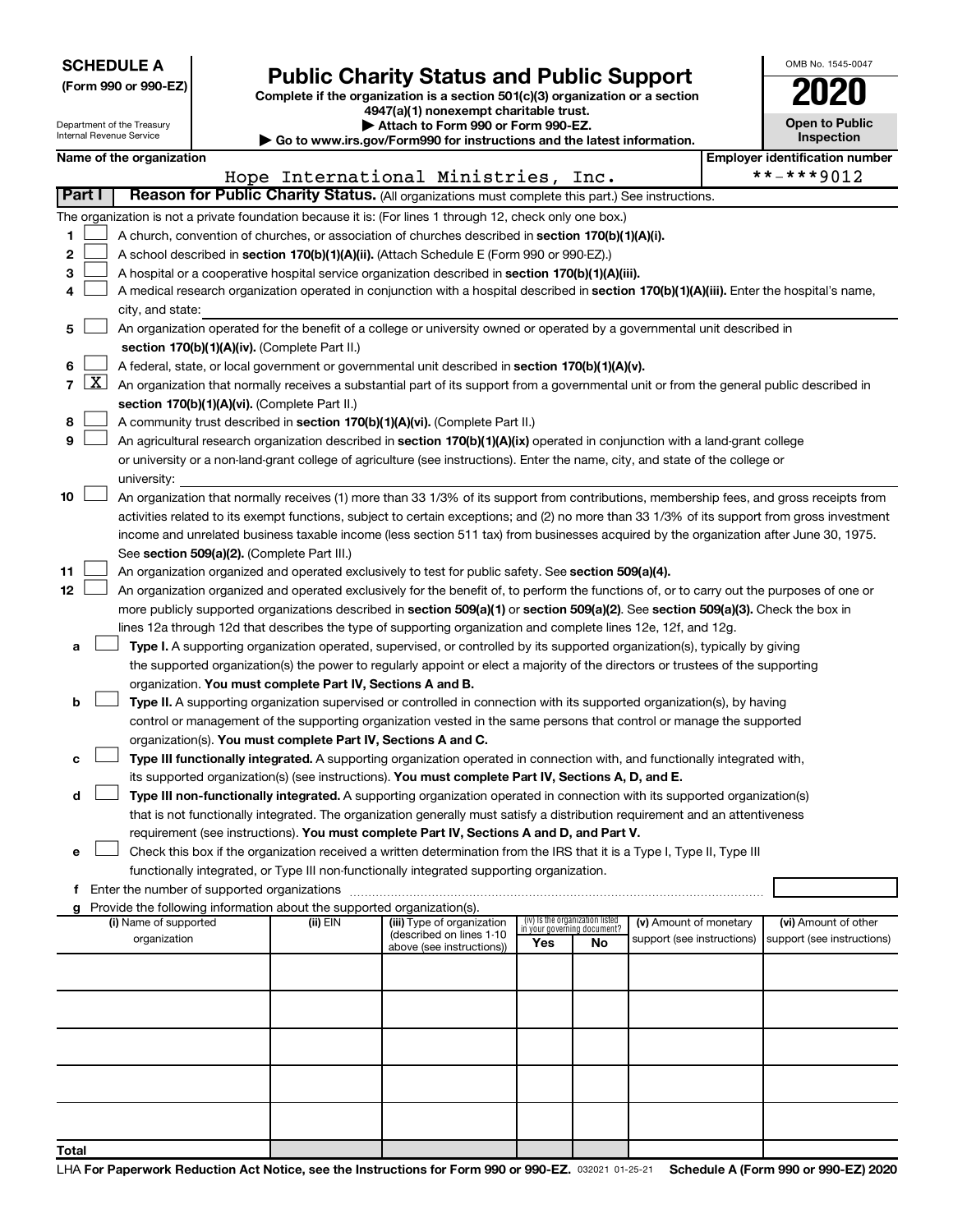#### $***$   $***$  9012 Page 2 Schedule A (Form 990 or 990-EZ) 2020 <code>Hope International Ministries</code> , <code>Inc.</code>  $\small{\textbf{***}}$   $\small{\textbf{***}}$  9012 <code>Page</code>

(Complete only if you checked the box on line 5, 7, or 8 of Part I or if the organization failed to qualify under Part III. If the organization fails to qualify under the tests listed below, please complete Part III.) **Part II Support Schedule for Organizations Described in Sections 170(b)(1)(A)(iv) and 170(b)(1)(A)(vi)**

|     | <b>Section A. Public Support</b>                                                                                                                                                                                               |            |            |              |            |              |                                    |
|-----|--------------------------------------------------------------------------------------------------------------------------------------------------------------------------------------------------------------------------------|------------|------------|--------------|------------|--------------|------------------------------------|
|     | Calendar year (or fiscal year beginning in)                                                                                                                                                                                    | (a) 2016   | (b) 2017   | $(c)$ 2018   | $(d)$ 2019 | (e) 2020     | (f) Total                          |
|     | 1 Gifts, grants, contributions, and                                                                                                                                                                                            |            |            |              |            |              |                                    |
|     | membership fees received. (Do not                                                                                                                                                                                              |            |            |              |            |              |                                    |
|     | include any "unusual grants.")                                                                                                                                                                                                 | 4,590,066. | 1,767,178. | 6, 168, 161. | 4,786,298. | 5, 125, 223. | 22,436,926.                        |
|     | 2 Tax revenues levied for the organ-                                                                                                                                                                                           |            |            |              |            |              |                                    |
|     | ization's benefit and either paid to                                                                                                                                                                                           |            |            |              |            |              |                                    |
|     | or expended on its behalf                                                                                                                                                                                                      |            |            |              |            |              |                                    |
|     | 3 The value of services or facilities                                                                                                                                                                                          |            |            |              |            |              |                                    |
|     | furnished by a governmental unit to                                                                                                                                                                                            |            |            |              |            |              |                                    |
|     | the organization without charge                                                                                                                                                                                                |            |            |              |            |              |                                    |
|     | 4 Total. Add lines 1 through 3                                                                                                                                                                                                 | 4,590,066. | 1,767,178. | 6,168,161    | 4,786,298  | 5, 125, 223. | 22,436,926.                        |
| 5.  | The portion of total contributions                                                                                                                                                                                             |            |            |              |            |              |                                    |
|     | by each person (other than a                                                                                                                                                                                                   |            |            |              |            |              |                                    |
|     | governmental unit or publicly                                                                                                                                                                                                  |            |            |              |            |              |                                    |
|     | supported organization) included                                                                                                                                                                                               |            |            |              |            |              |                                    |
|     | on line 1 that exceeds 2% of the                                                                                                                                                                                               |            |            |              |            |              |                                    |
|     | amount shown on line 11,                                                                                                                                                                                                       |            |            |              |            |              |                                    |
|     | column (f)                                                                                                                                                                                                                     |            |            |              |            |              |                                    |
|     | 6 Public support. Subtract line 5 from line 4.                                                                                                                                                                                 |            |            |              |            |              | 22,436,926.                        |
|     | <b>Section B. Total Support</b>                                                                                                                                                                                                |            |            |              |            |              |                                    |
|     | Calendar year (or fiscal year beginning in)                                                                                                                                                                                    | (a) 2016   | (b) 2017   | $(c)$ 2018   | $(d)$ 2019 | (e) 2020     | (f) Total                          |
|     | <b>7</b> Amounts from line 4                                                                                                                                                                                                   | 4,590,066. | 1,767,178. | 6,168,161    | 4,786,298  | 5, 125, 223. | 22,436,926.                        |
|     | 8 Gross income from interest,                                                                                                                                                                                                  |            |            |              |            |              |                                    |
|     | dividends, payments received on                                                                                                                                                                                                |            |            |              |            |              |                                    |
|     | securities loans, rents, royalties,                                                                                                                                                                                            |            |            |              |            |              |                                    |
|     | and income from similar sources                                                                                                                                                                                                | 17,701.    | 13,958.    | 30,332.      | 23,867.    | 36,716.      | 122,574.                           |
|     | <b>9</b> Net income from unrelated business                                                                                                                                                                                    |            |            |              |            |              |                                    |
|     | activities, whether or not the                                                                                                                                                                                                 |            |            |              |            |              |                                    |
|     | business is regularly carried on                                                                                                                                                                                               |            |            |              |            |              |                                    |
|     | 10 Other income. Do not include gain                                                                                                                                                                                           |            |            |              |            |              |                                    |
|     | or loss from the sale of capital                                                                                                                                                                                               |            |            |              |            |              |                                    |
|     | assets (Explain in Part VI.)                                                                                                                                                                                                   | 90, 192.   | 9,100.     | 52, 578.     | 15, 723.   | 39,002.      | 206,595.                           |
|     | 11 Total support. Add lines 7 through 10                                                                                                                                                                                       |            |            |              |            |              | 22,766,095.                        |
|     | <b>12</b> Gross receipts from related activities, etc. (see instructions)                                                                                                                                                      |            |            |              |            | 12           |                                    |
|     | 13 First 5 years. If the Form 990 is for the organization's first, second, third, fourth, or fifth tax year as a section 501(c)(3)                                                                                             |            |            |              |            |              |                                    |
|     | organization, check this box and stop here                                                                                                                                                                                     |            |            |              |            |              |                                    |
|     | <b>Section C. Computation of Public Support Percentage</b>                                                                                                                                                                     |            |            |              |            |              |                                    |
|     |                                                                                                                                                                                                                                |            |            |              |            | 14           | 98.55<br>%                         |
|     |                                                                                                                                                                                                                                |            |            |              |            | 15           | 93.57<br>%                         |
|     | 16a 33 1/3% support test - 2020. If the organization did not check the box on line 13, and line 14 is 33 1/3% or more, check this box and                                                                                      |            |            |              |            |              |                                    |
|     | stop here. The organization qualifies as a publicly supported organization manufactured content and the content of the state of the state of the state of the state of the state of the state of the state of the state of the |            |            |              |            |              | $\blacktriangleright$ $\mathbf{X}$ |
|     | b 33 1/3% support test - 2019. If the organization did not check a box on line 13 or 16a, and line 15 is 33 1/3% or more, check this box                                                                                       |            |            |              |            |              |                                    |
|     |                                                                                                                                                                                                                                |            |            |              |            |              |                                    |
|     | 17a 10% -facts-and-circumstances test - 2020. If the organization did not check a box on line 13, 16a, or 16b, and line 14 is 10% or more,                                                                                     |            |            |              |            |              |                                    |
|     | and if the organization meets the facts-and-circumstances test, check this box and stop here. Explain in Part VI how the organization                                                                                          |            |            |              |            |              |                                    |
|     | meets the facts-and-circumstances test. The organization qualifies as a publicly supported organization                                                                                                                        |            |            |              |            |              |                                    |
|     | <b>b 10%</b> -facts-and-circumstances test - 2019. If the organization did not check a box on line 13, 16a, 16b, or 17a, and line 15 is 10% or                                                                                 |            |            |              |            |              |                                    |
|     | more, and if the organization meets the facts-and-circumstances test, check this box and stop here. Explain in Part VI how the                                                                                                 |            |            |              |            |              |                                    |
|     | organization meets the facts-and-circumstances test. The organization qualifies as a publicly supported organization                                                                                                           |            |            |              |            |              |                                    |
| 18. | Private foundation. If the organization did not check a box on line 13, 16a, 16b, 17a, or 17b, check this box and see instructions.                                                                                            |            |            |              |            |              |                                    |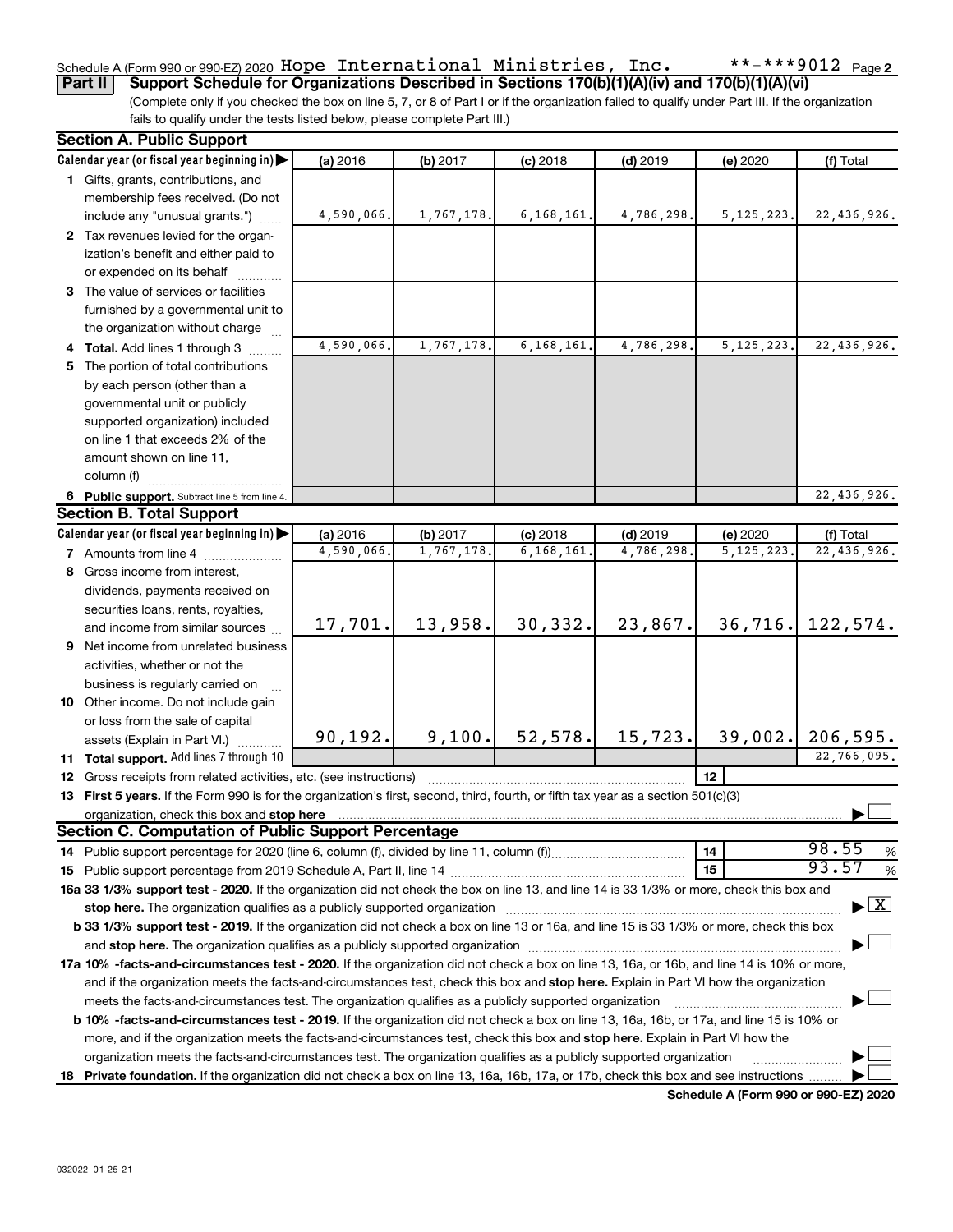## Schedule A (Form 990 or 990-EZ) 2020 <code>Hope International Ministries</code> , <code>Inc.</code>  $\small{\textbf{***}}$   $\small{\textbf{***}}$  9012 <code>Page</code> **Part III Support Schedule for Organizations Described in Section 509(a)(2)**

(Complete only if you checked the box on line 10 of Part I or if the organization failed to qualify under Part II. If the organization fails to qualify under the tests listed below, please complete Part II.)

| <b>Section A. Public Support</b>                                                                                                                 |          |          |            |            |          |           |
|--------------------------------------------------------------------------------------------------------------------------------------------------|----------|----------|------------|------------|----------|-----------|
| Calendar year (or fiscal year beginning in)                                                                                                      | (a) 2016 | (b) 2017 | $(c)$ 2018 | $(d)$ 2019 | (e) 2020 | (f) Total |
| 1 Gifts, grants, contributions, and                                                                                                              |          |          |            |            |          |           |
| membership fees received. (Do not                                                                                                                |          |          |            |            |          |           |
| include any "unusual grants.")                                                                                                                   |          |          |            |            |          |           |
| 2 Gross receipts from admissions,                                                                                                                |          |          |            |            |          |           |
| merchandise sold or services per-                                                                                                                |          |          |            |            |          |           |
| formed, or facilities furnished in                                                                                                               |          |          |            |            |          |           |
| any activity that is related to the<br>organization's tax-exempt purpose                                                                         |          |          |            |            |          |           |
| 3 Gross receipts from activities that                                                                                                            |          |          |            |            |          |           |
| are not an unrelated trade or bus-                                                                                                               |          |          |            |            |          |           |
| iness under section 513                                                                                                                          |          |          |            |            |          |           |
| 4 Tax revenues levied for the organ-                                                                                                             |          |          |            |            |          |           |
| ization's benefit and either paid to                                                                                                             |          |          |            |            |          |           |
| or expended on its behalf                                                                                                                        |          |          |            |            |          |           |
| 5 The value of services or facilities                                                                                                            |          |          |            |            |          |           |
| furnished by a governmental unit to                                                                                                              |          |          |            |            |          |           |
| the organization without charge                                                                                                                  |          |          |            |            |          |           |
| 6 Total. Add lines 1 through 5                                                                                                                   |          |          |            |            |          |           |
|                                                                                                                                                  |          |          |            |            |          |           |
| 7a Amounts included on lines 1, 2, and                                                                                                           |          |          |            |            |          |           |
| 3 received from disqualified persons<br><b>b</b> Amounts included on lines 2 and 3 received                                                      |          |          |            |            |          |           |
| from other than disqualified persons that                                                                                                        |          |          |            |            |          |           |
| exceed the greater of \$5,000 or 1% of the                                                                                                       |          |          |            |            |          |           |
| amount on line 13 for the year                                                                                                                   |          |          |            |            |          |           |
| c Add lines 7a and 7b                                                                                                                            |          |          |            |            |          |           |
| 8 Public support. (Subtract line 7c from line 6.)                                                                                                |          |          |            |            |          |           |
| <b>Section B. Total Support</b>                                                                                                                  |          |          |            |            |          |           |
| Calendar year (or fiscal year beginning in)                                                                                                      | (a) 2016 | (b) 2017 | $(c)$ 2018 | $(d)$ 2019 | (e) 2020 | (f) Total |
| <b>9</b> Amounts from line 6                                                                                                                     |          |          |            |            |          |           |
| <b>10a</b> Gross income from interest,<br>dividends, payments received on                                                                        |          |          |            |            |          |           |
| securities loans, rents, royalties,                                                                                                              |          |          |            |            |          |           |
| and income from similar sources                                                                                                                  |          |          |            |            |          |           |
| <b>b</b> Unrelated business taxable income                                                                                                       |          |          |            |            |          |           |
| (less section 511 taxes) from businesses                                                                                                         |          |          |            |            |          |           |
| acquired after June 30, 1975                                                                                                                     |          |          |            |            |          |           |
| c Add lines 10a and 10b                                                                                                                          |          |          |            |            |          |           |
| 11 Net income from unrelated business                                                                                                            |          |          |            |            |          |           |
| activities not included in line 10b.<br>whether or not the business is                                                                           |          |          |            |            |          |           |
| regularly carried on                                                                                                                             |          |          |            |            |          |           |
| <b>12</b> Other income. Do not include gain                                                                                                      |          |          |            |            |          |           |
| or loss from the sale of capital<br>assets (Explain in Part VI.)                                                                                 |          |          |            |            |          |           |
| <b>13</b> Total support. (Add lines 9, 10c, 11, and 12.)                                                                                         |          |          |            |            |          |           |
| 14 First 5 years. If the Form 990 is for the organization's first, second, third, fourth, or fifth tax year as a section 501(c)(3) organization, |          |          |            |            |          |           |
|                                                                                                                                                  |          |          |            |            |          |           |
| Section C. Computation of Public Support Percentage                                                                                              |          |          |            |            |          |           |
|                                                                                                                                                  |          |          |            |            | 15       | ℅         |
| 16 Public support percentage from 2019 Schedule A, Part III, line 15                                                                             |          |          |            |            | 16       | %         |
| Section D. Computation of Investment Income Percentage                                                                                           |          |          |            |            |          |           |
|                                                                                                                                                  |          |          |            |            | 17       | %         |
| 18 Investment income percentage from 2019 Schedule A, Part III, line 17                                                                          |          |          |            |            | 18       | %         |
| 19a 33 1/3% support tests - 2020. If the organization did not check the box on line 14, and line 15 is more than 33 1/3%, and line 17 is not     |          |          |            |            |          |           |
| more than 33 1/3%, check this box and stop here. The organization qualifies as a publicly supported organization                                 |          |          |            |            |          |           |
| b 33 1/3% support tests - 2019. If the organization did not check a box on line 14 or line 19a, and line 16 is more than 33 1/3%, and            |          |          |            |            |          |           |
| line 18 is not more than 33 1/3%, check this box and stop here. The organization qualifies as a publicly supported organization                  |          |          |            |            |          |           |
|                                                                                                                                                  |          |          |            |            |          |           |
|                                                                                                                                                  |          |          |            |            |          |           |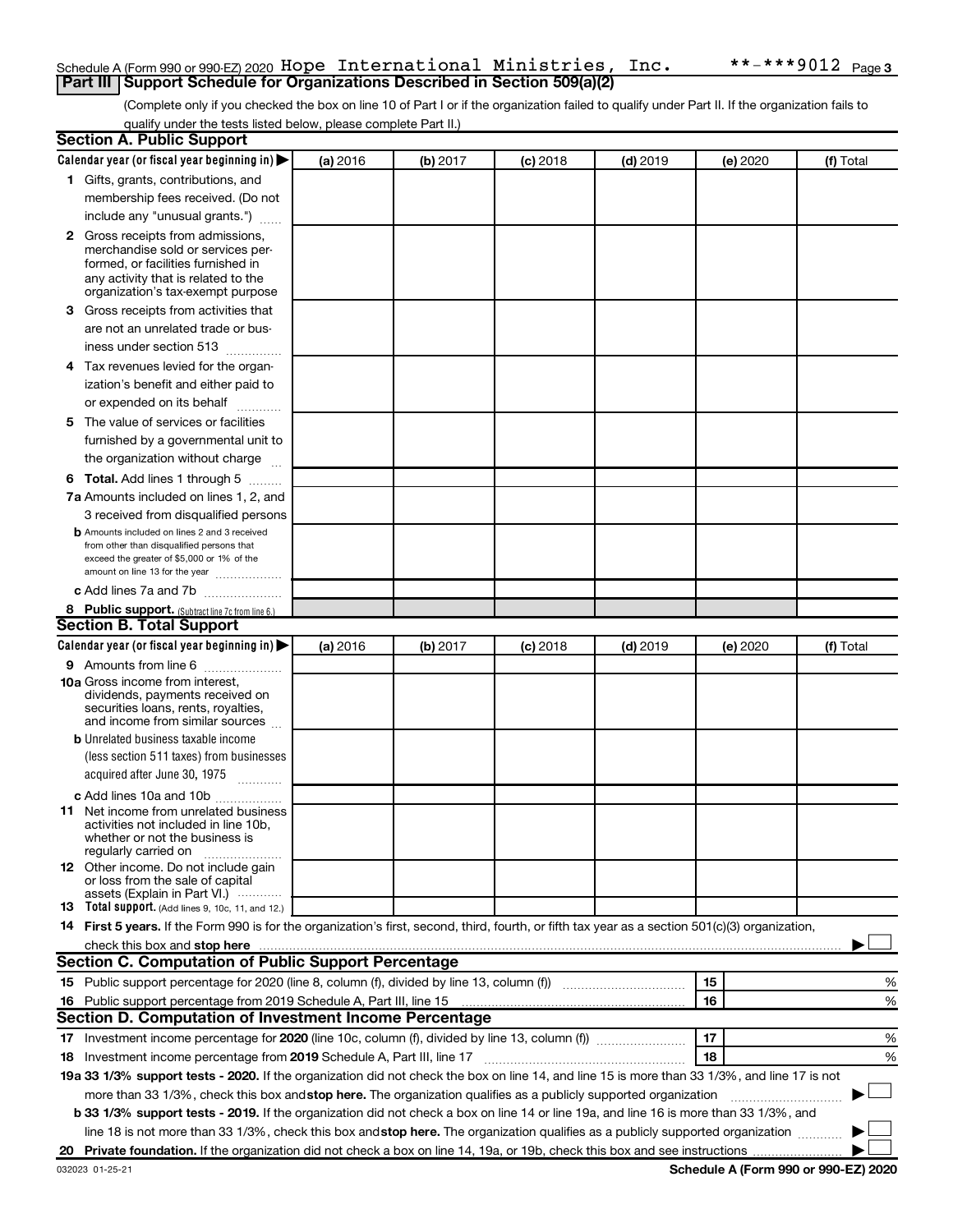**1**

**2**

**Yes No**

## **Part IV Supporting Organizations**

(Complete only if you checked a box in line 12 on Part I. If you checked box 12a, Part I, complete Sections A and B. If you checked box 12b, Part I, complete Sections A and C. If you checked box 12c, Part I, complete Sections A, D, and E. If you checked box 12d, Part I, complete Sections A and D, and complete Part V.)

## **Section A. All Supporting Organizations**

- **1** Are all of the organization's supported organizations listed by name in the organization's governing documents? If "No," describe in Part VI how the supported organizations are designated. If designated by *class or purpose, describe the designation. If historic and continuing relationship, explain.*
- **2** Did the organization have any supported organization that does not have an IRS determination of status under section 509(a)(1) or (2)? If "Yes," explain in Part **VI** how the organization determined that the supported *organization was described in section 509(a)(1) or (2).*
- **3a** Did the organization have a supported organization described in section 501(c)(4), (5), or (6)? If "Yes," answer *lines 3b and 3c below.*
- **b** Did the organization confirm that each supported organization qualified under section 501(c)(4), (5), or (6) and satisfied the public support tests under section 509(a)(2)? If "Yes," describe in Part VI when and how the *organization made the determination.*
- **c** Did the organization ensure that all support to such organizations was used exclusively for section 170(c)(2)(B) purposes? If "Yes," explain in Part VI what controls the organization put in place to ensure such use.
- **4 a** *If* Was any supported organization not organized in the United States ("foreign supported organization")? *"Yes," and if you checked box 12a or 12b in Part I, answer lines 4b and 4c below.*
- **b** Did the organization have ultimate control and discretion in deciding whether to make grants to the foreign supported organization? If "Yes," describe in Part VI how the organization had such control and discretion *despite being controlled or supervised by or in connection with its supported organizations.*
- **c** Did the organization support any foreign supported organization that does not have an IRS determination under sections 501(c)(3) and 509(a)(1) or (2)? If "Yes," explain in Part VI what controls the organization used *to ensure that all support to the foreign supported organization was used exclusively for section 170(c)(2)(B) purposes.*
- **5a** Did the organization add, substitute, or remove any supported organizations during the tax year? If "Yes," answer lines 5b and 5c below (if applicable). Also, provide detail in **Part VI,** including (i) the names and EIN *numbers of the supported organizations added, substituted, or removed; (ii) the reasons for each such action; (iii) the authority under the organization's organizing document authorizing such action; and (iv) how the action was accomplished (such as by amendment to the organizing document).*
- **b** Type I or Type II only. Was any added or substituted supported organization part of a class already designated in the organization's organizing document?
- **c Substitutions only.**  Was the substitution the result of an event beyond the organization's control?
- **6** Did the organization provide support (whether in the form of grants or the provision of services or facilities) to **Part VI.** support or benefit one or more of the filing organization's supported organizations? If "Yes," provide detail in anyone other than (i) its supported organizations, (ii) individuals that are part of the charitable class benefited by one or more of its supported organizations, or (iii) other supporting organizations that also
- **7** Did the organization provide a grant, loan, compensation, or other similar payment to a substantial contributor regard to a substantial contributor? If "Yes," complete Part I of Schedule L (Form 990 or 990-EZ). (as defined in section 4958(c)(3)(C)), a family member of a substantial contributor, or a 35% controlled entity with
- **8** Did the organization make a loan to a disqualified person (as defined in section 4958) not described in line 7? *If "Yes," complete Part I of Schedule L (Form 990 or 990-EZ).*
- **9 a** Was the organization controlled directly or indirectly at any time during the tax year by one or more in section 509(a)(1) or (2))? If "Yes," provide detail in **Part VI.** disqualified persons, as defined in section 4946 (other than foundation managers and organizations described
- **b** Did one or more disqualified persons (as defined in line 9a) hold a controlling interest in any entity in which the supporting organization had an interest? If "Yes," provide detail in Part VI.
- **c** Did a disqualified person (as defined in line 9a) have an ownership interest in, or derive any personal benefit from, assets in which the supporting organization also had an interest? If "Yes," provide detail in Part VI.
- **10 a** Was the organization subject to the excess business holdings rules of section 4943 because of section supporting organizations)? If "Yes," answer line 10b below. 4943(f) (regarding certain Type II supporting organizations, and all Type III non-functionally integrated
	- **b** Did the organization have any excess business holdings in the tax year? (Use Schedule C, Form 4720, to *determine whether the organization had excess business holdings.)*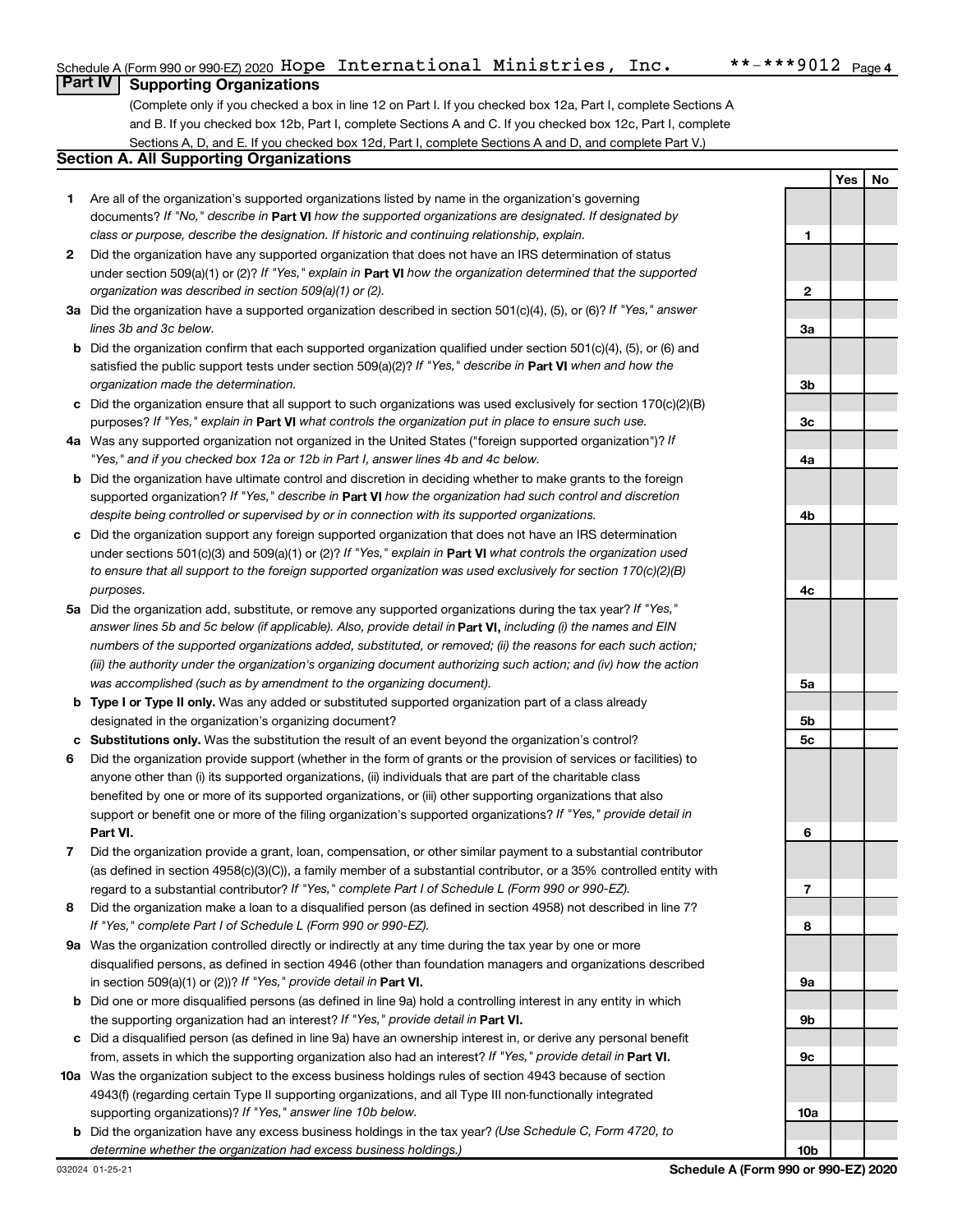#### Schedule A (Form 990 or 990-EZ) 2020 HODE INTETNATIONAL MINISTRIES, INC.  $\bullet$  ^ - ^ ^ ~ YUIZ Page **Part IV Supporting Organizations** *(continued)* Hope International Ministries, Inc. \*\*-\*\*\*9012

|    |                                                                                                                                                                                                                                                           |                 | Yes | No        |
|----|-----------------------------------------------------------------------------------------------------------------------------------------------------------------------------------------------------------------------------------------------------------|-----------------|-----|-----------|
| 11 | Has the organization accepted a gift or contribution from any of the following persons?                                                                                                                                                                   |                 |     |           |
|    | a A person who directly or indirectly controls, either alone or together with persons described in lines 11b and                                                                                                                                          |                 |     |           |
|    | 11c below, the governing body of a supported organization?                                                                                                                                                                                                | 11a             |     |           |
|    | <b>b</b> A family member of a person described in line 11a above?                                                                                                                                                                                         | 11 <sub>b</sub> |     |           |
|    | c A 35% controlled entity of a person described in line 11a or 11b above?If "Yes" to line 11a, 11b, or 11c, provide                                                                                                                                       |                 |     |           |
|    | detail in <b>Part VI.</b>                                                                                                                                                                                                                                 | 11c             |     |           |
|    | <b>Section B. Type I Supporting Organizations</b>                                                                                                                                                                                                         |                 |     |           |
|    |                                                                                                                                                                                                                                                           |                 | Yes | <b>No</b> |
| 1  | Did the governing body, members of the governing body, officers acting in their official capacity, or membership of one or                                                                                                                                |                 |     |           |
|    | more supported organizations have the power to regularly appoint or elect at least a majority of the organization's officers,                                                                                                                             |                 |     |           |
|    | directors, or trustees at all times during the tax year? If "No," describe in Part VI how the supported organization(s)<br>effectively operated, supervised, or controlled the organization's activities. If the organization had more than one supported |                 |     |           |
|    | organization, describe how the powers to appoint and/or remove officers, directors, or trustees were allocated among the                                                                                                                                  |                 |     |           |
|    | supported organizations and what conditions or restrictions, if any, applied to such powers during the tax year.                                                                                                                                          | 1               |     |           |
| 2  | Did the organization operate for the benefit of any supported organization other than the supported                                                                                                                                                       |                 |     |           |
|    | organization(s) that operated, supervised, or controlled the supporting organization? If "Yes," explain in                                                                                                                                                |                 |     |           |
|    | Part VI how providing such benefit carried out the purposes of the supported organization(s) that operated,                                                                                                                                               |                 |     |           |
|    | supervised, or controlled the supporting organization.                                                                                                                                                                                                    | $\mathbf{2}$    |     |           |
|    | <b>Section C. Type II Supporting Organizations</b>                                                                                                                                                                                                        |                 |     |           |
|    |                                                                                                                                                                                                                                                           |                 | Yes | No        |
| 1. | Were a majority of the organization's directors or trustees during the tax year also a majority of the directors                                                                                                                                          |                 |     |           |
|    | or trustees of each of the organization's supported organization(s)? If "No," describe in Part VI how control                                                                                                                                             |                 |     |           |
|    | or management of the supporting organization was vested in the same persons that controlled or managed                                                                                                                                                    |                 |     |           |
|    | the supported organization(s).                                                                                                                                                                                                                            | 1               |     |           |
|    | Section D. All Type III Supporting Organizations                                                                                                                                                                                                          |                 |     |           |
|    |                                                                                                                                                                                                                                                           |                 | Yes | No        |
| 1. | Did the organization provide to each of its supported organizations, by the last day of the fifth month of the                                                                                                                                            |                 |     |           |
|    | organization's tax year, (i) a written notice describing the type and amount of support provided during the prior tax                                                                                                                                     |                 |     |           |
|    | year, (ii) a copy of the Form 990 that was most recently filed as of the date of notification, and (iii) copies of the                                                                                                                                    |                 |     |           |
|    | organization's governing documents in effect on the date of notification, to the extent not previously provided?                                                                                                                                          | 1               |     |           |
| 2  | Were any of the organization's officers, directors, or trustees either (i) appointed or elected by the supported                                                                                                                                          |                 |     |           |
|    | organization(s) or (ii) serving on the governing body of a supported organization? If "No," explain in Part VI how                                                                                                                                        |                 |     |           |
|    | the organization maintained a close and continuous working relationship with the supported organization(s).                                                                                                                                               | $\mathbf{2}$    |     |           |
| 3  | By reason of the relationship described in line 2, above, did the organization's supported organizations have a                                                                                                                                           |                 |     |           |
|    | significant voice in the organization's investment policies and in directing the use of the organization's                                                                                                                                                |                 |     |           |
|    | income or assets at all times during the tax year? If "Yes," describe in Part VI the role the organization's                                                                                                                                              | 3               |     |           |
|    | supported organizations played in this regard.<br>Section E. Type III Functionally Integrated Supporting Organizations                                                                                                                                    |                 |     |           |
| 1  | Check the box next to the method that the organization used to satisfy the Integral Part Test during the yealsee instructions).                                                                                                                           |                 |     |           |
| a  | The organization satisfied the Activities Test. Complete line 2 below.                                                                                                                                                                                    |                 |     |           |
| b  | The organization is the parent of each of its supported organizations. Complete line 3 below.                                                                                                                                                             |                 |     |           |
| c  | The organization supported a governmental entity. Describe in Part VI how you supported a governmental entity (see instructions).                                                                                                                         |                 |     |           |
| 2  | Activities Test. Answer lines 2a and 2b below.                                                                                                                                                                                                            |                 | Yes | No        |
| а  | Did substantially all of the organization's activities during the tax year directly further the exempt purposes of                                                                                                                                        |                 |     |           |
|    | the supported organization(s) to which the organization was responsive? If "Yes," then in Part VI identify                                                                                                                                                |                 |     |           |
|    | those supported organizations and explain how these activities directly furthered their exempt purposes,                                                                                                                                                  |                 |     |           |
|    | how the organization was responsive to those supported organizations, and how the organization determined                                                                                                                                                 |                 |     |           |
|    | that these activities constituted substantially all of its activities.                                                                                                                                                                                    | 2a              |     |           |
| b  | Did the activities described in line 2a, above, constitute activities that, but for the organization's involvement,                                                                                                                                       |                 |     |           |
|    | one or more of the organization's supported organization(s) would have been engaged in? If "Yes," explain in                                                                                                                                              |                 |     |           |
|    | Part VI the reasons for the organization's position that its supported organization(s) would have engaged in                                                                                                                                              |                 |     |           |
|    | these activities but for the organization's involvement.                                                                                                                                                                                                  | 2b              |     |           |
| з  | Parent of Supported Organizations. Answer lines 3a and 3b below.                                                                                                                                                                                          |                 |     |           |
| а  | Did the organization have the power to regularly appoint or elect a majority of the officers, directors, or                                                                                                                                               |                 |     |           |
|    | trustees of each of the supported organizations? If "Yes" or "No" provide details in Part VI.                                                                                                                                                             | За              |     |           |
| b  | Did the organization exercise a substantial degree of direction over the policies, programs, and activities of each                                                                                                                                       |                 |     |           |
|    | of its supported organizations? If "Yes," describe in Part VI the role played by the organization in this regard.                                                                                                                                         | 3b              |     |           |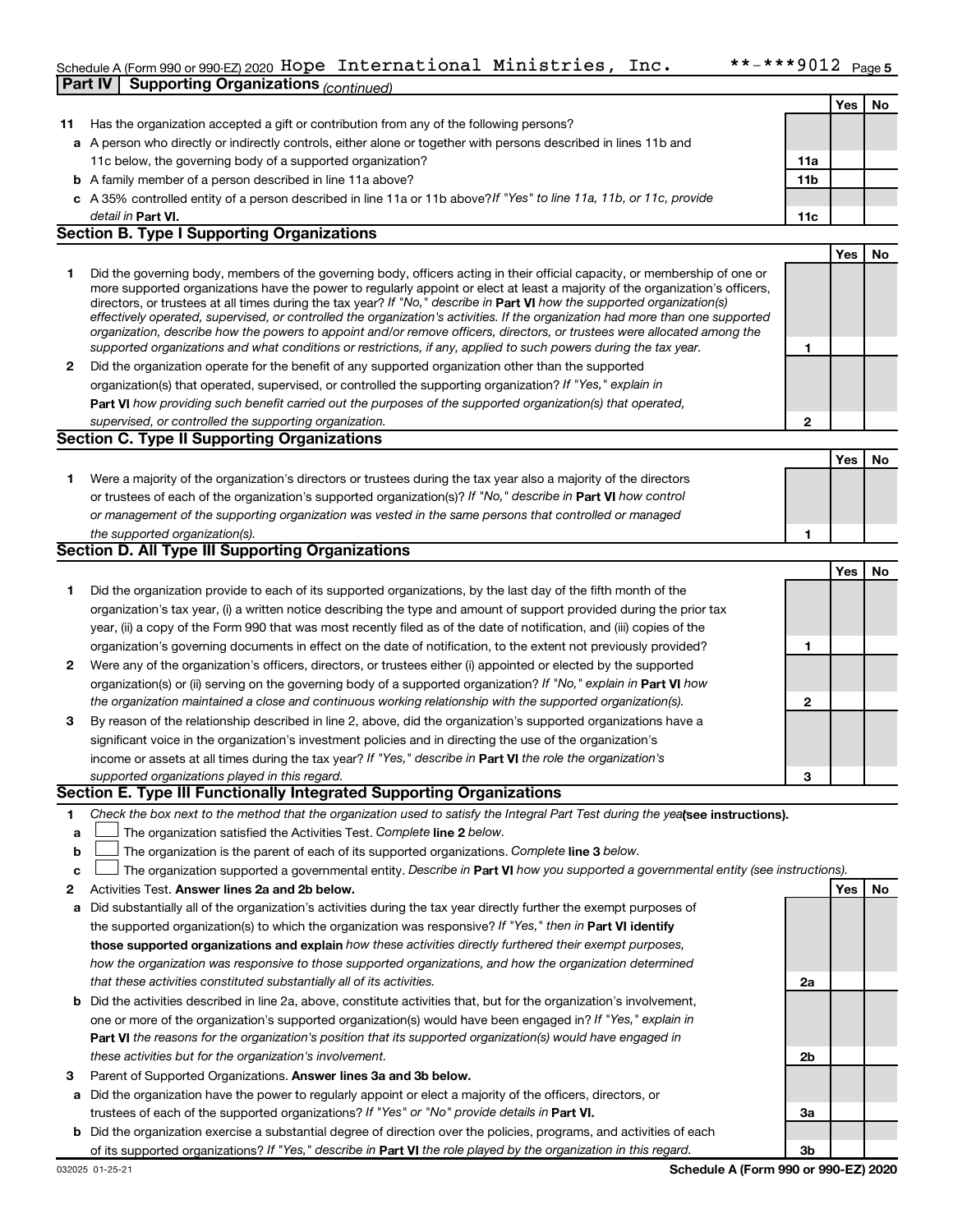## Schedule A (Form 990 or 990-EZ) 2020 <code>Hope International Ministries</code> , <code>Inc.</code>  $\small{\textbf{***}}$   $\small{\textbf{***}}$  9012 <code>Page</code> **Part V Type III Non-Functionally Integrated 509(a)(3) Supporting Organizations**

1 **Letter See instructions.** Check here if the organization satisfied the Integral Part Test as a qualifying trust on Nov. 20, 1970 (*explain in* Part **VI**). See instructions. All other Type III non-functionally integrated supporting organizations must complete Sections A through E.

|              | Section A - Adjusted Net Income                                             | (A) Prior Year | (B) Current Year<br>(optional) |                                |
|--------------|-----------------------------------------------------------------------------|----------------|--------------------------------|--------------------------------|
| 1            | Net short-term capital gain                                                 | 1              |                                |                                |
| 2            | Recoveries of prior-year distributions                                      | $\overline{2}$ |                                |                                |
| 3            | Other gross income (see instructions)                                       | 3              |                                |                                |
| 4            | Add lines 1 through 3.                                                      | 4              |                                |                                |
| 5            | Depreciation and depletion                                                  | 5              |                                |                                |
| 6            | Portion of operating expenses paid or incurred for production or            |                |                                |                                |
|              | collection of gross income or for management, conservation, or              |                |                                |                                |
|              | maintenance of property held for production of income (see instructions)    | 6              |                                |                                |
| 7            | Other expenses (see instructions)                                           | $\overline{7}$ |                                |                                |
| 8            | Adjusted Net Income (subtract lines 5, 6, and 7 from line 4)                | 8              |                                |                                |
|              | <b>Section B - Minimum Asset Amount</b>                                     |                | (A) Prior Year                 | (B) Current Year<br>(optional) |
| 1            | Aggregate fair market value of all non-exempt-use assets (see               |                |                                |                                |
|              | instructions for short tax year or assets held for part of year):           |                |                                |                                |
|              | a Average monthly value of securities                                       | 1a             |                                |                                |
|              | <b>b</b> Average monthly cash balances                                      | 1b             |                                |                                |
|              | c Fair market value of other non-exempt-use assets                          | 1c             |                                |                                |
|              | d Total (add lines 1a, 1b, and 1c)                                          | 1d             |                                |                                |
|              | <b>e</b> Discount claimed for blockage or other factors                     |                |                                |                                |
|              | (explain in detail in <b>Part VI</b> ):                                     |                |                                |                                |
| $\mathbf{2}$ | Acquisition indebtedness applicable to non-exempt-use assets                | $\mathbf{2}$   |                                |                                |
| 3            | Subtract line 2 from line 1d.                                               | 3              |                                |                                |
| 4            | Cash deemed held for exempt use. Enter 0.015 of line 3 (for greater amount, |                |                                |                                |
|              | see instructions).                                                          | 4              |                                |                                |
| 5            | Net value of non-exempt-use assets (subtract line 4 from line 3)            | 5              |                                |                                |
| 6            | Multiply line 5 by 0.035.                                                   | 6              |                                |                                |
| 7            | Recoveries of prior-year distributions                                      | 7              |                                |                                |
| 8            | Minimum Asset Amount (add line 7 to line 6)                                 | 8              |                                |                                |
|              | <b>Section C - Distributable Amount</b>                                     |                |                                | <b>Current Year</b>            |
| 1            | Adjusted net income for prior year (from Section A, line 8, column A)       | 1              |                                |                                |
| $\mathbf{2}$ | Enter 0.85 of line 1.                                                       | $\overline{2}$ |                                |                                |
| з            | Minimum asset amount for prior year (from Section B, line 8, column A)      | 3              |                                |                                |
| 4            | Enter greater of line 2 or line 3.                                          | 4              |                                |                                |
| 5            | Income tax imposed in prior year                                            | 5              |                                |                                |
| 6            | <b>Distributable Amount.</b> Subtract line 5 from line 4, unless subject to |                |                                |                                |
|              | emergency temporary reduction (see instructions).                           | 6              |                                |                                |
|              |                                                                             |                |                                |                                |

**7** Let Check here if the current year is the organization's first as a non-functionally integrated Type III supporting organization (see instructions).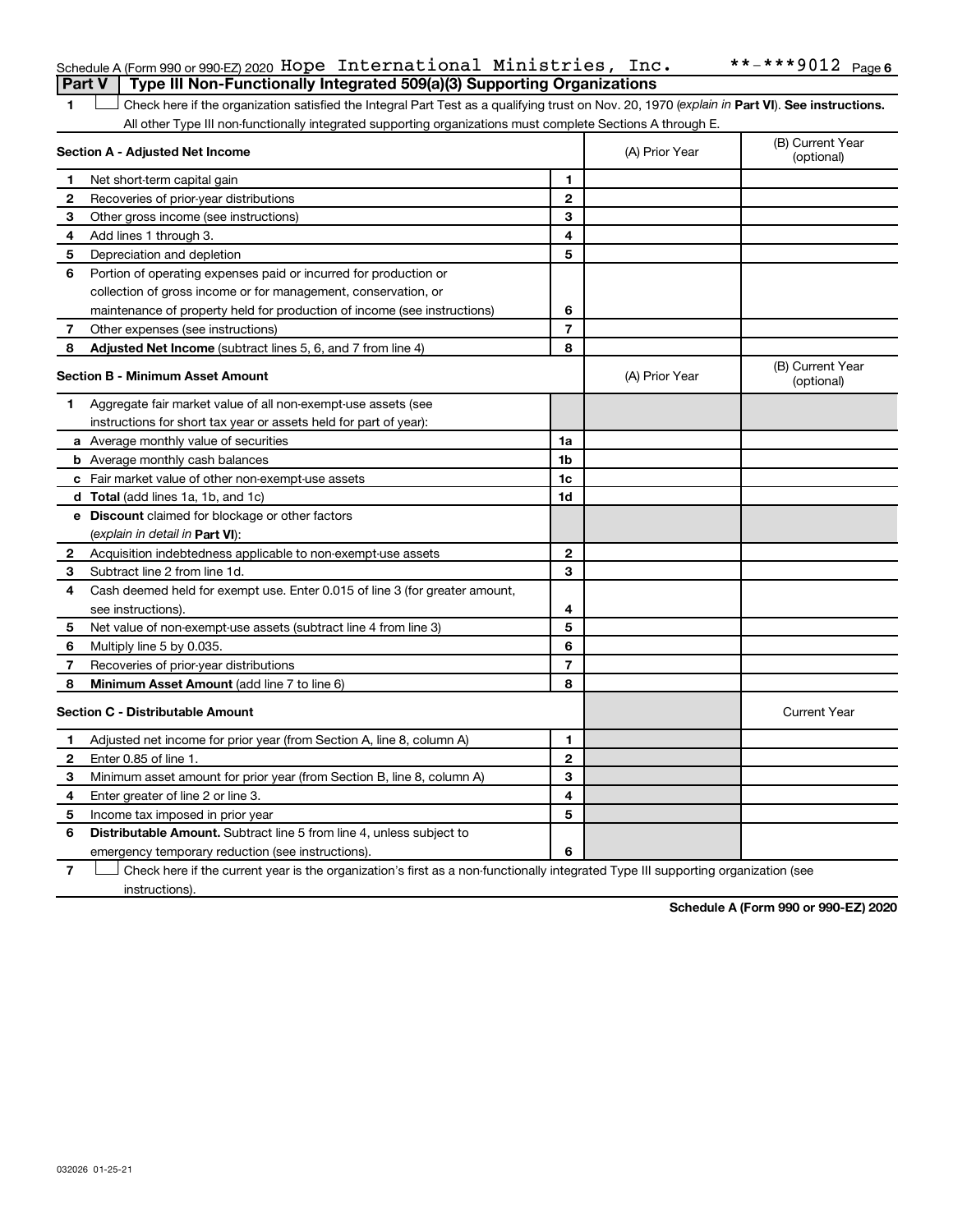#### Schedule A (Form 990 or 990-EZ) 2020 HODE INTETNATIONAL MINISTRIES, INC.  $\bullet$  ^ - ^ ^ ~ YUIZ Page Hope International Ministries, Inc. \*\*-\*\*\*9012

|    | Type III Non-Functionally Integrated 509(a)(3) Supporting Organizations (continued)<br><b>Part V</b> |                             |                                       |    |                                         |  |  |  |
|----|------------------------------------------------------------------------------------------------------|-----------------------------|---------------------------------------|----|-----------------------------------------|--|--|--|
|    | <b>Current Year</b><br><b>Section D - Distributions</b>                                              |                             |                                       |    |                                         |  |  |  |
| 1  | Amounts paid to supported organizations to accomplish exempt purposes                                |                             |                                       | 1  |                                         |  |  |  |
| 2  | Amounts paid to perform activity that directly furthers exempt purposes of supported                 |                             |                                       |    |                                         |  |  |  |
|    | organizations, in excess of income from activity                                                     |                             | 2                                     |    |                                         |  |  |  |
| 3  | Administrative expenses paid to accomplish exempt purposes of supported organizations                |                             |                                       | 3  |                                         |  |  |  |
| 4  | Amounts paid to acquire exempt-use assets                                                            |                             |                                       | 4  |                                         |  |  |  |
| 5  | Qualified set-aside amounts (prior IRS approval required - provide details in Part VI)               |                             |                                       | 5  |                                         |  |  |  |
| 6  | Other distributions ( <i>describe in Part VI</i> ). See instructions.                                |                             |                                       | 6  |                                         |  |  |  |
| 7  | Total annual distributions. Add lines 1 through 6.                                                   |                             |                                       | 7  |                                         |  |  |  |
| 8  | Distributions to attentive supported organizations to which the organization is responsive           |                             |                                       |    |                                         |  |  |  |
|    | (provide details in Part VI). See instructions.                                                      |                             |                                       | 8  |                                         |  |  |  |
| 9  | Distributable amount for 2020 from Section C, line 6                                                 |                             |                                       | 9  |                                         |  |  |  |
| 10 | Line 8 amount divided by line 9 amount                                                               |                             |                                       | 10 |                                         |  |  |  |
|    |                                                                                                      | (i)                         | (ii)                                  |    | (iii)                                   |  |  |  |
|    | <b>Section E - Distribution Allocations (see instructions)</b>                                       | <b>Excess Distributions</b> | <b>Underdistributions</b><br>Pre-2020 |    | <b>Distributable</b><br>Amount for 2020 |  |  |  |
| 1  | Distributable amount for 2020 from Section C, line 6                                                 |                             |                                       |    |                                         |  |  |  |
| 2  | Underdistributions, if any, for years prior to 2020 (reason-                                         |                             |                                       |    |                                         |  |  |  |
|    | able cause required - explain in Part VI). See instructions.                                         |                             |                                       |    |                                         |  |  |  |
| 3  | Excess distributions carryover, if any, to 2020                                                      |                             |                                       |    |                                         |  |  |  |
|    | a From 2015                                                                                          |                             |                                       |    |                                         |  |  |  |
|    | $b$ From 2016                                                                                        |                             |                                       |    |                                         |  |  |  |
|    | c From 2017                                                                                          |                             |                                       |    |                                         |  |  |  |
|    | <b>d</b> From 2018                                                                                   |                             |                                       |    |                                         |  |  |  |
|    | e From 2019                                                                                          |                             |                                       |    |                                         |  |  |  |
|    | f Total of lines 3a through 3e                                                                       |                             |                                       |    |                                         |  |  |  |
|    | g Applied to underdistributions of prior years                                                       |                             |                                       |    |                                         |  |  |  |
|    | <b>h</b> Applied to 2020 distributable amount                                                        |                             |                                       |    |                                         |  |  |  |
| Ť. | Carryover from 2015 not applied (see instructions)                                                   |                             |                                       |    |                                         |  |  |  |
|    | Remainder. Subtract lines 3g, 3h, and 3i from line 3f.                                               |                             |                                       |    |                                         |  |  |  |
| 4  | Distributions for 2020 from Section D,                                                               |                             |                                       |    |                                         |  |  |  |
|    | line $7:$                                                                                            |                             |                                       |    |                                         |  |  |  |
|    | a Applied to underdistributions of prior years                                                       |                             |                                       |    |                                         |  |  |  |
|    | <b>b</b> Applied to 2020 distributable amount                                                        |                             |                                       |    |                                         |  |  |  |
|    | c Remainder. Subtract lines 4a and 4b from line 4.                                                   |                             |                                       |    |                                         |  |  |  |
| 5  | Remaining underdistributions for years prior to 2020, if                                             |                             |                                       |    |                                         |  |  |  |
|    | any. Subtract lines 3g and 4a from line 2. For result greater                                        |                             |                                       |    |                                         |  |  |  |
|    | than zero, explain in Part VI. See instructions.                                                     |                             |                                       |    |                                         |  |  |  |
| 6  | Remaining underdistributions for 2020. Subtract lines 3h                                             |                             |                                       |    |                                         |  |  |  |
|    | and 4b from line 1. For result greater than zero, explain in                                         |                             |                                       |    |                                         |  |  |  |
|    | <b>Part VI.</b> See instructions.                                                                    |                             |                                       |    |                                         |  |  |  |
| 7  | Excess distributions carryover to 2021. Add lines 3j                                                 |                             |                                       |    |                                         |  |  |  |
|    | and 4c.                                                                                              |                             |                                       |    |                                         |  |  |  |
| 8  | Breakdown of line 7:                                                                                 |                             |                                       |    |                                         |  |  |  |
|    | a Excess from 2016                                                                                   |                             |                                       |    |                                         |  |  |  |
|    | <b>b</b> Excess from 2017                                                                            |                             |                                       |    |                                         |  |  |  |
|    | c Excess from 2018                                                                                   |                             |                                       |    |                                         |  |  |  |
|    |                                                                                                      |                             |                                       |    |                                         |  |  |  |
|    | d Excess from 2019<br>e Excess from 2020                                                             |                             |                                       |    |                                         |  |  |  |
|    |                                                                                                      |                             |                                       |    |                                         |  |  |  |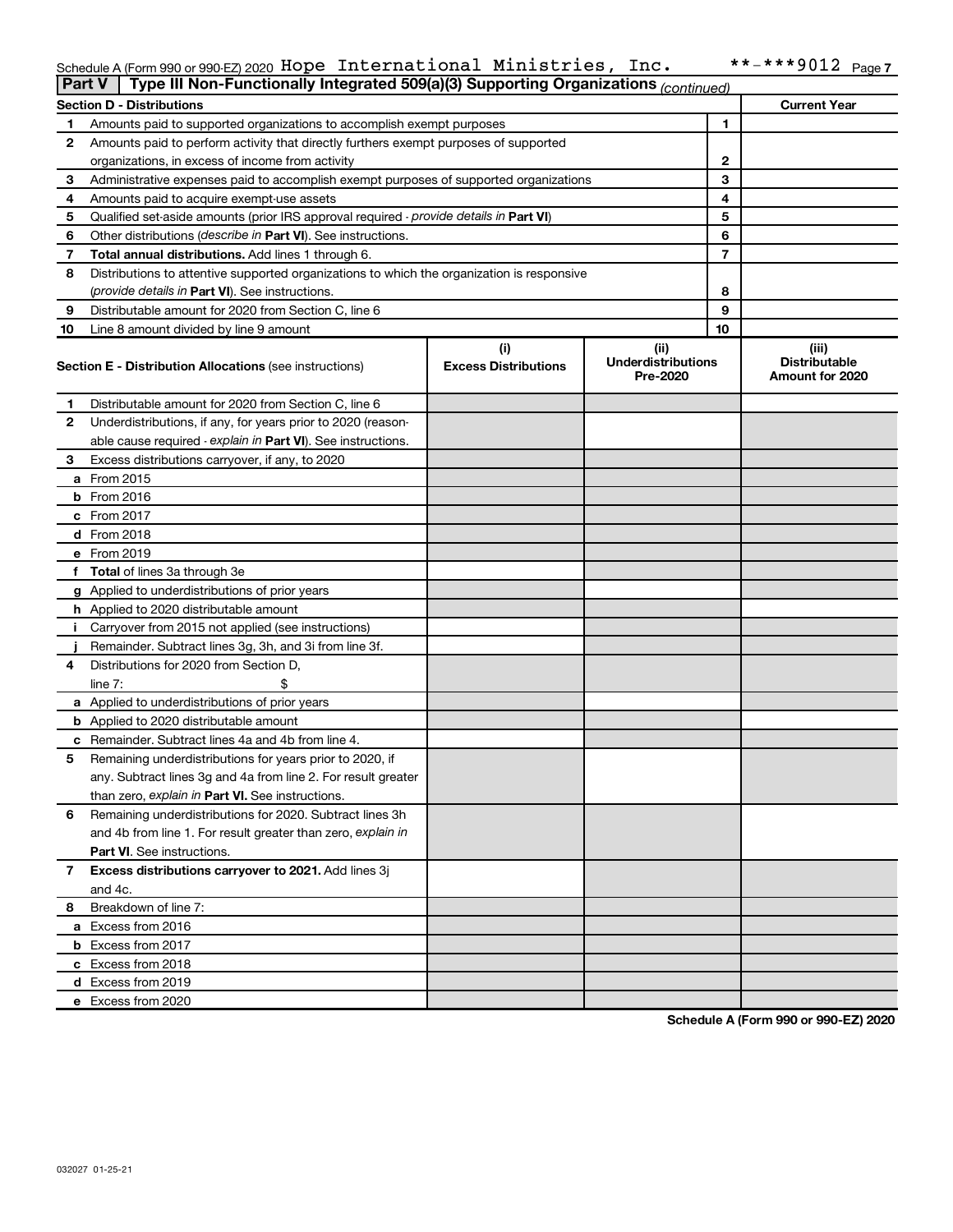|                     |  | **-***9012 Page 8                                                        |                                                                                                                                                                                                                                                                                                                                                                                                                                                                                                                                                                      |
|---------------------|--|--------------------------------------------------------------------------|----------------------------------------------------------------------------------------------------------------------------------------------------------------------------------------------------------------------------------------------------------------------------------------------------------------------------------------------------------------------------------------------------------------------------------------------------------------------------------------------------------------------------------------------------------------------|
|                     |  |                                                                          |                                                                                                                                                                                                                                                                                                                                                                                                                                                                                                                                                                      |
|                     |  |                                                                          |                                                                                                                                                                                                                                                                                                                                                                                                                                                                                                                                                                      |
|                     |  |                                                                          |                                                                                                                                                                                                                                                                                                                                                                                                                                                                                                                                                                      |
|                     |  |                                                                          |                                                                                                                                                                                                                                                                                                                                                                                                                                                                                                                                                                      |
|                     |  |                                                                          |                                                                                                                                                                                                                                                                                                                                                                                                                                                                                                                                                                      |
|                     |  |                                                                          |                                                                                                                                                                                                                                                                                                                                                                                                                                                                                                                                                                      |
|                     |  |                                                                          |                                                                                                                                                                                                                                                                                                                                                                                                                                                                                                                                                                      |
|                     |  |                                                                          |                                                                                                                                                                                                                                                                                                                                                                                                                                                                                                                                                                      |
|                     |  |                                                                          |                                                                                                                                                                                                                                                                                                                                                                                                                                                                                                                                                                      |
|                     |  |                                                                          |                                                                                                                                                                                                                                                                                                                                                                                                                                                                                                                                                                      |
|                     |  |                                                                          |                                                                                                                                                                                                                                                                                                                                                                                                                                                                                                                                                                      |
|                     |  |                                                                          |                                                                                                                                                                                                                                                                                                                                                                                                                                                                                                                                                                      |
|                     |  |                                                                          |                                                                                                                                                                                                                                                                                                                                                                                                                                                                                                                                                                      |
|                     |  |                                                                          |                                                                                                                                                                                                                                                                                                                                                                                                                                                                                                                                                                      |
|                     |  |                                                                          |                                                                                                                                                                                                                                                                                                                                                                                                                                                                                                                                                                      |
|                     |  |                                                                          |                                                                                                                                                                                                                                                                                                                                                                                                                                                                                                                                                                      |
|                     |  |                                                                          |                                                                                                                                                                                                                                                                                                                                                                                                                                                                                                                                                                      |
|                     |  |                                                                          |                                                                                                                                                                                                                                                                                                                                                                                                                                                                                                                                                                      |
|                     |  |                                                                          |                                                                                                                                                                                                                                                                                                                                                                                                                                                                                                                                                                      |
|                     |  |                                                                          |                                                                                                                                                                                                                                                                                                                                                                                                                                                                                                                                                                      |
|                     |  |                                                                          |                                                                                                                                                                                                                                                                                                                                                                                                                                                                                                                                                                      |
|                     |  |                                                                          |                                                                                                                                                                                                                                                                                                                                                                                                                                                                                                                                                                      |
|                     |  |                                                                          |                                                                                                                                                                                                                                                                                                                                                                                                                                                                                                                                                                      |
|                     |  |                                                                          |                                                                                                                                                                                                                                                                                                                                                                                                                                                                                                                                                                      |
|                     |  |                                                                          |                                                                                                                                                                                                                                                                                                                                                                                                                                                                                                                                                                      |
|                     |  |                                                                          |                                                                                                                                                                                                                                                                                                                                                                                                                                                                                                                                                                      |
| (See instructions.) |  | Schedule A (Form 990 or 990-EZ) 2020 Hope International Ministries, Inc. | Supplemental Information. Provide the explanations required by Part II, line 10; Part II, line 17a or 17b; Part III, line 12;<br>Part IV, Section A, lines 1, 2, 3b, 3c, 4b, 4c, 5a, 6, 9a, 9b, 9c, 11a, 11b, and 11c; Part IV, Section B, lines 1 and 2; Part IV, Section C,<br>line 1; Part IV, Section D, lines 2 and 3; Part IV, Section E, lines 1c, 2a, 2b, 3a, and 3b; Part V, line 1; Part V, Section B, line 1e; Part V,<br>Section D, lines 5, 6, and 8; and Part V, Section E, lines 2, 5, and 6. Also complete this part for any additional information. |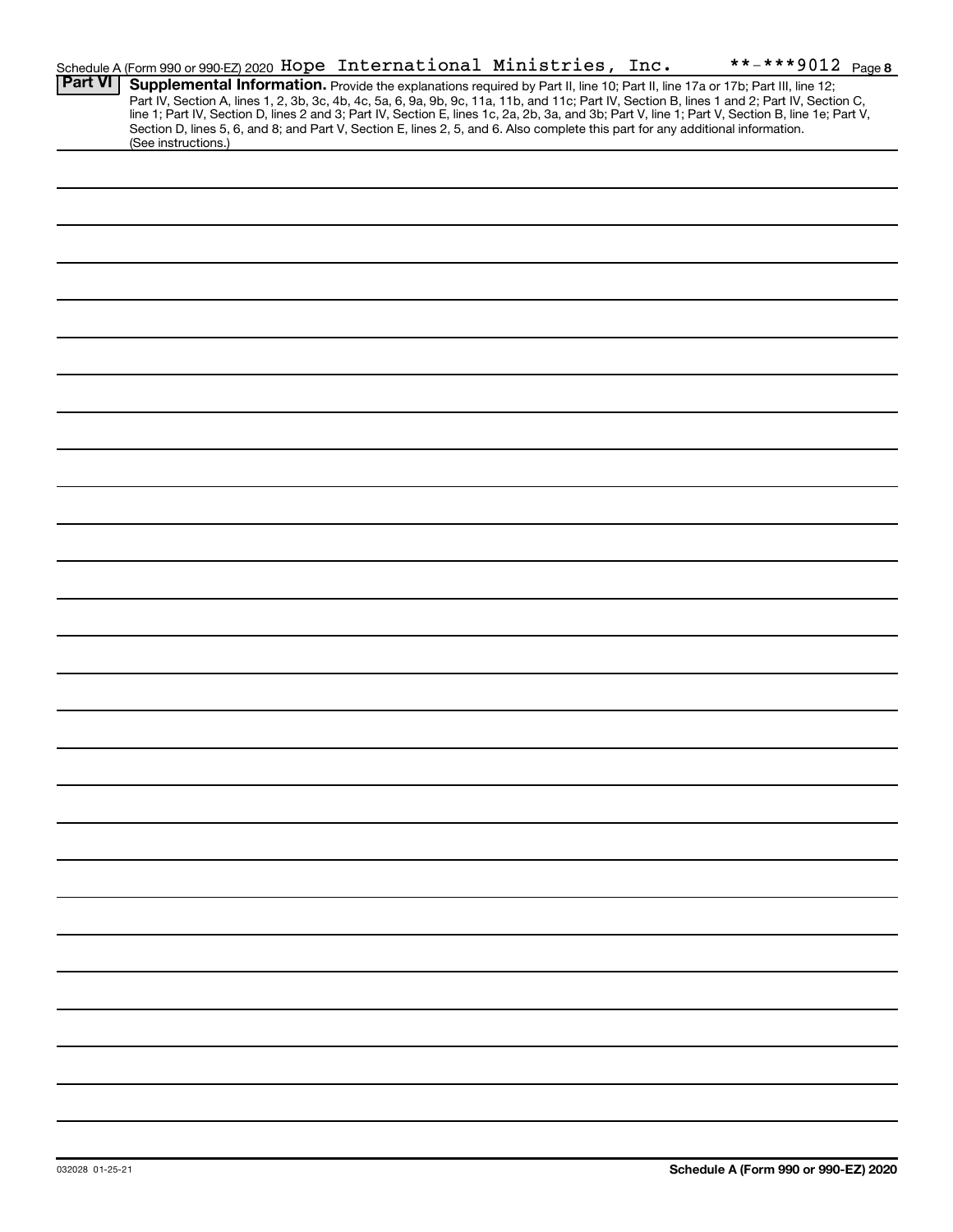## **Schedule B Schedule of Contributors**

**or 990-PF) | Attach to Form 990, Form 990-EZ, or Form 990-PF. | Go to www.irs.gov/Form990 for the latest information.** OMB No. 1545-0047

**2020**

**Employer identification number**

| Name of the organization                                                                                                                  |  |          |                                                                           |  |  | <b>Employer identification numb</b> |  |            |
|-------------------------------------------------------------------------------------------------------------------------------------------|--|----------|---------------------------------------------------------------------------|--|--|-------------------------------------|--|------------|
|                                                                                                                                           |  |          | Hope International Ministries, Inc.                                       |  |  |                                     |  | **-***9012 |
| Organization type (check one):                                                                                                            |  |          |                                                                           |  |  |                                     |  |            |
| Filers of:                                                                                                                                |  | Section: |                                                                           |  |  |                                     |  |            |
| $\lfloor \underline{X} \rfloor$ 501(c)( 3) (enter number) organization<br>Form 990 or 990-EZ                                              |  |          |                                                                           |  |  |                                     |  |            |
|                                                                                                                                           |  |          | 4947(a)(1) nonexempt charitable trust not treated as a private foundation |  |  |                                     |  |            |
|                                                                                                                                           |  |          | 527 political organization                                                |  |  |                                     |  |            |
| Form 990-PF                                                                                                                               |  |          | 501(c)(3) exempt private foundation                                       |  |  |                                     |  |            |
|                                                                                                                                           |  |          | 4947(a)(1) nonexempt charitable trust treated as a private foundation     |  |  |                                     |  |            |
|                                                                                                                                           |  |          | 501(c)(3) taxable private foundation                                      |  |  |                                     |  |            |
|                                                                                                                                           |  |          |                                                                           |  |  |                                     |  |            |
| Check if your organization is covered by the General Rule or a Special Rule.                                                              |  |          |                                                                           |  |  |                                     |  |            |
| Note: Only a section 501(c)(7), (8), or (10) organization can check boxes for both the General Rule and a Special Rule. See instructions. |  |          |                                                                           |  |  |                                     |  |            |
| <b>General Rule</b>                                                                                                                       |  |          |                                                                           |  |  |                                     |  |            |

For an organization filing Form 990, 990-EZ, or 990-PF that received, during the year, contributions totaling \$5,000 or more (in money or property) from any one contributor. Complete Parts I and II. See instructions for determining a contributor's total contributions.

### **Special Rules**

 $\Box$ 

 $\Box$ 

any one contributor, during the year, total contributions of the greater of (1) \$5,000; or (2) 2% of the amount on (i) Form 990, Part VIII, line 1h;  $\boxed{\text{X}}$  For an organization described in section 501(c)(3) filing Form 990 or 990-EZ that met the 33 1/3% support test of the regulations under sections 509(a)(1) and 170(b)(1)(A)(vi), that checked Schedule A (Form 990 or 990-EZ), Part II, line 13, 16a, or 16b, and that received from or (ii) Form 990-EZ, line 1. Complete Parts I and II.

For an organization described in section 501(c)(7), (8), or (10) filing Form 990 or 990-EZ that received from any one contributor, during the year, total contributions of more than \$1,000 exclusively for religious, charitable, scientific, literary, or educational purposes, or for the prevention of cruelty to children or animals. Complete Parts I (entering "N/A" in column (b) instead of the contributor name and address), II, and III.  $\Box$ 

purpose. Don't complete any of the parts unless the General Rule applies to this organization because it received nonexclusively year, contributions exclusively for religious, charitable, etc., purposes, but no such contributions totaled more than \$1,000. If this box is checked, enter here the total contributions that were received during the year for an exclusively religious, charitable, etc., For an organization described in section 501(c)(7), (8), or (10) filing Form 990 or 990-EZ that received from any one contributor, during the religious, charitable, etc., contributions totaling \$5,000 or more during the year  $~\ldots\ldots\ldots\ldots\ldots\ldots\ldots\ldots\ldots\blacktriangleright~$ \$

**Caution:**  An organization that isn't covered by the General Rule and/or the Special Rules doesn't file Schedule B (Form 990, 990-EZ, or 990-PF),  **must** but it answer "No" on Part IV, line 2, of its Form 990; or check the box on line H of its Form 990-EZ or on its Form 990-PF, Part I, line 2, to certify that it doesn't meet the filing requirements of Schedule B (Form 990, 990-EZ, or 990-PF).

**For Paperwork Reduction Act Notice, see the instructions for Form 990, 990-EZ, or 990-PF. Schedule B (Form 990, 990-EZ, or 990-PF) (2020)** LHA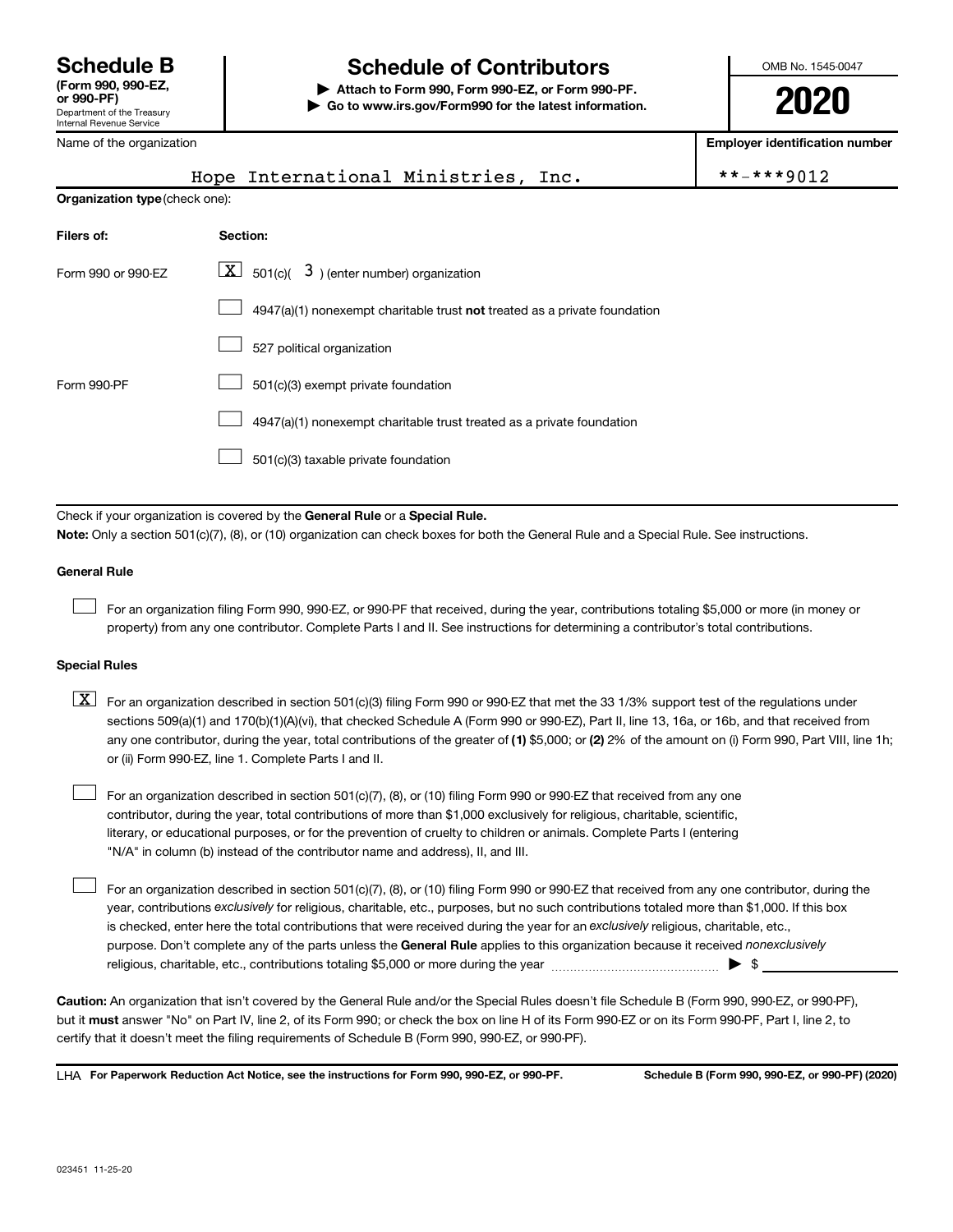Name of organization

## Hope International Ministries, Inc. \*\*\*\*\*\*9012

**Part I** Contributors (see instructions). Use duplicate copies of Part I if additional space is needed.

| (a)<br>No.       | (b)<br>Name, address, and ZIP + 4                                              | (c)<br><b>Total contributions</b> | (d)<br>Type of contribution                                                                             |
|------------------|--------------------------------------------------------------------------------|-----------------------------------|---------------------------------------------------------------------------------------------------------|
| 1                | Ruth Gunderson<br>607 Madrid Blvd<br>Punta Gorda, FL 33950-7855                | 107,954.<br>$\frac{1}{2}$         | $\boxed{\text{X}}$<br>Person<br>Payroll<br>Noncash<br>(Complete Part II for<br>noncash contributions.)  |
| (a)<br>No.       | (b)<br>Name, address, and ZIP + 4                                              | (c)<br><b>Total contributions</b> | (d)<br>Type of contribution                                                                             |
| $\boldsymbol{2}$ | Christopher Fadden<br>302 Riverside Dr<br>Melbourne Beach, FL 32951-2142       | 120,000.<br>$$\circ$$             | $\lfloor x \rfloor$<br>Person<br>Payroll<br>Noncash<br>(Complete Part II for<br>noncash contributions.) |
| (a)<br>No.       | (b)<br>Name, address, and ZIP + 4                                              | (c)<br><b>Total contributions</b> | (d)<br>Type of contribution                                                                             |
| 3                | Vanguard Charitable<br>PO Box 9509<br>Warwick, RI 02889-0509                   | 200,000.<br>$$\tilde$$            | $\lfloor x \rfloor$<br>Person<br>Pavroll<br>Noncash<br>(Complete Part II for<br>noncash contributions.) |
| (a)<br>No.       | (b)<br>Name, address, and ZIP + 4                                              | (c)<br><b>Total contributions</b> | (d)<br>Type of contribution                                                                             |
| 4                | Grounds for Grace<br>1901 Ulmerton Road Suite 475<br>Clearwater, FL 33762-2312 | 120,000.<br>$\frac{1}{2}$         | $\mathbf{X}$<br>Person<br>Payroll<br>Noncash<br>(Complete Part II for<br>noncash contributions.)        |
| (a)<br>No.       | (b)<br>Name, address, and ZIP + 4                                              | (c)<br><b>Total contributions</b> | (d)<br>Type of contribution                                                                             |
|                  |                                                                                | \$                                | Person<br>Payroll<br><b>Noncash</b><br>(Complete Part II for<br>noncash contributions.)                 |
| (a)<br>No.       | (b)<br>Name, address, and ZIP + 4                                              | (c)<br><b>Total contributions</b> | (d)<br>Type of contribution                                                                             |
|                  |                                                                                | \$                                | Person<br>Payroll<br><b>Noncash</b><br>(Complete Part II for<br>noncash contributions.)                 |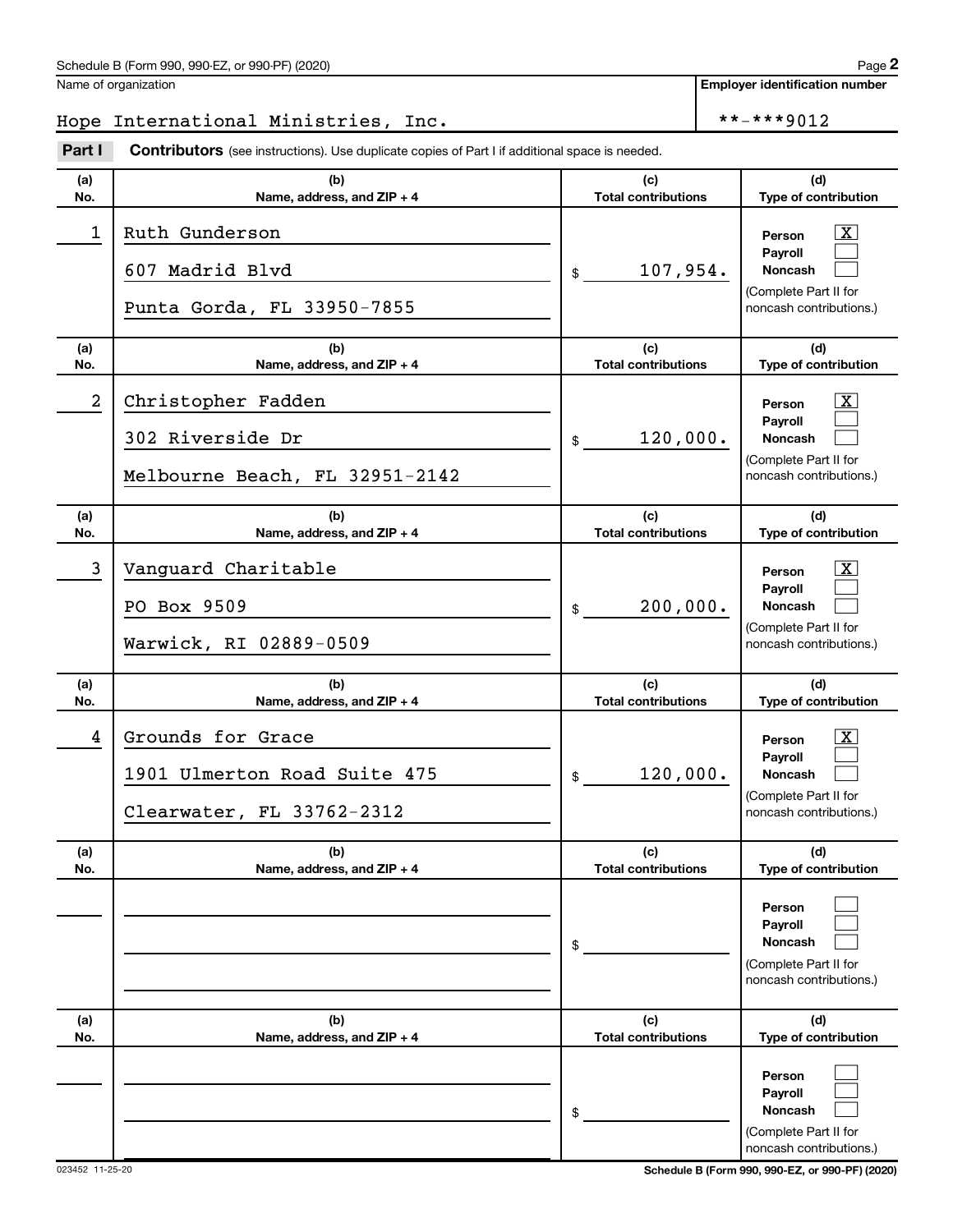Name of organization

## Hope International Ministries, Inc. \*\*-\*\*\*\*9012

Part II Noncash Property (see instructions). Use duplicate copies of Part II if additional space is needed.

| (a)<br>No.<br>from<br>Part I | (b)<br>Description of noncash property given | (c)<br>FMV (or estimate)<br>(See instructions.)                      | (d)<br>Date received |
|------------------------------|----------------------------------------------|----------------------------------------------------------------------|----------------------|
|                              |                                              | $\begin{array}{c c} \updownarrow & \downarrow \\ \hline \end{array}$ |                      |
| (a)<br>No.<br>from<br>Part I | (b)<br>Description of noncash property given | (c)<br>FMV (or estimate)<br>(See instructions.)                      | (d)<br>Date received |
|                              |                                              | $\frac{1}{2}$                                                        |                      |
| (a)<br>No.<br>from<br>Part I | (b)<br>Description of noncash property given | (c)<br>FMV (or estimate)<br>(See instructions.)                      | (d)<br>Date received |
|                              |                                              | $\frac{1}{2}$                                                        |                      |
| (a)<br>No.<br>from<br>Part I | (b)<br>Description of noncash property given | (c)<br>FMV (or estimate)<br>(See instructions.)                      | (d)<br>Date received |
|                              |                                              | \$                                                                   |                      |
| (a)<br>No.<br>from<br>Part I | (b)<br>Description of noncash property given | (c)<br>FMV (or estimate)<br>(See instructions.)                      | (d)<br>Date received |
|                              |                                              | $\$$                                                                 |                      |
| (a)<br>No.<br>from<br>Part I | (b)<br>Description of noncash property given | (c)<br>FMV (or estimate)<br>(See instructions.)                      | (d)<br>Date received |
|                              |                                              | $\,$                                                                 |                      |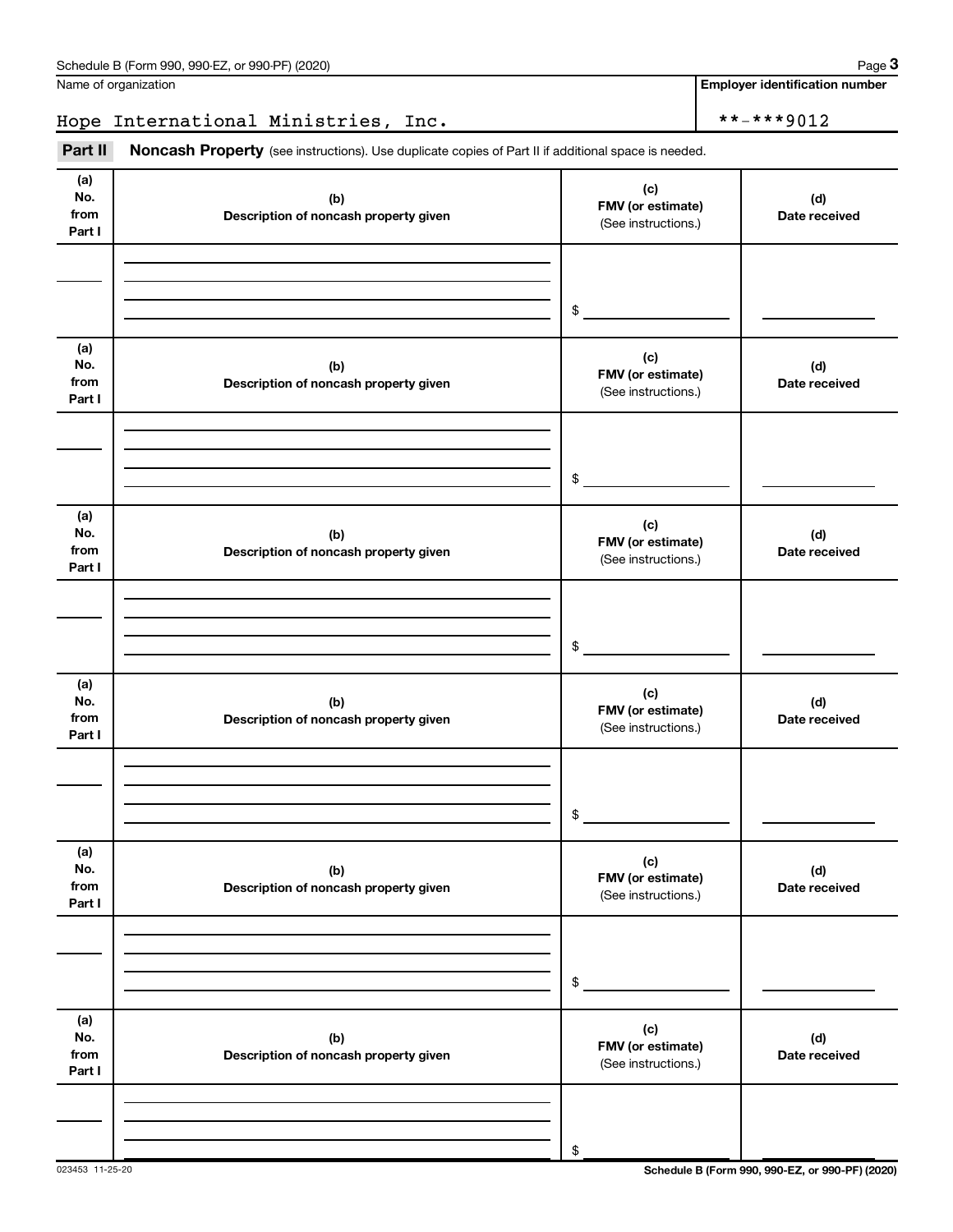|                           | Schedule B (Form 990, 990-EZ, or 990-PF) (2020)                                                                                                                                                                                                                                                                                                                                                                                                                   |                      |                                       | Page 4                                   |  |  |  |  |  |
|---------------------------|-------------------------------------------------------------------------------------------------------------------------------------------------------------------------------------------------------------------------------------------------------------------------------------------------------------------------------------------------------------------------------------------------------------------------------------------------------------------|----------------------|---------------------------------------|------------------------------------------|--|--|--|--|--|
|                           | Name of organization                                                                                                                                                                                                                                                                                                                                                                                                                                              |                      | <b>Employer identification number</b> |                                          |  |  |  |  |  |
|                           | Hope International Ministries, Inc.                                                                                                                                                                                                                                                                                                                                                                                                                               |                      |                                       | **-***9012                               |  |  |  |  |  |
| Part III                  | Exclusively religious, charitable, etc., contributions to organizations described in section 501(c)(7), (8), or (10) that total more than \$1,000 for the year<br>from any one contributor. Complete columns (a) through (e) and the following line entry. For organizations<br>completing Part III, enter the total of exclusively religious, charitable, etc., contributions of \$1,000 or less for the year. (Enter this info. once.) $\blacktriangleright$ \$ |                      |                                       |                                          |  |  |  |  |  |
|                           | Use duplicate copies of Part III if additional space is needed.                                                                                                                                                                                                                                                                                                                                                                                                   |                      |                                       |                                          |  |  |  |  |  |
| (a) No.<br>from<br>Part I | (b) Purpose of gift                                                                                                                                                                                                                                                                                                                                                                                                                                               | (c) Use of gift      |                                       | (d) Description of how gift is held      |  |  |  |  |  |
|                           |                                                                                                                                                                                                                                                                                                                                                                                                                                                                   |                      |                                       |                                          |  |  |  |  |  |
|                           |                                                                                                                                                                                                                                                                                                                                                                                                                                                                   | (e) Transfer of gift |                                       |                                          |  |  |  |  |  |
|                           | Transferee's name, address, and ZIP + 4                                                                                                                                                                                                                                                                                                                                                                                                                           |                      |                                       | Relationship of transferor to transferee |  |  |  |  |  |
| (a) No.                   |                                                                                                                                                                                                                                                                                                                                                                                                                                                                   |                      |                                       |                                          |  |  |  |  |  |
| from<br>Part I            | (b) Purpose of gift                                                                                                                                                                                                                                                                                                                                                                                                                                               | (c) Use of gift      |                                       | (d) Description of how gift is held      |  |  |  |  |  |
|                           |                                                                                                                                                                                                                                                                                                                                                                                                                                                                   |                      |                                       |                                          |  |  |  |  |  |
|                           | (e) Transfer of gift                                                                                                                                                                                                                                                                                                                                                                                                                                              |                      |                                       |                                          |  |  |  |  |  |
|                           |                                                                                                                                                                                                                                                                                                                                                                                                                                                                   |                      |                                       |                                          |  |  |  |  |  |
|                           | Transferee's name, address, and ZIP + 4                                                                                                                                                                                                                                                                                                                                                                                                                           |                      |                                       | Relationship of transferor to transferee |  |  |  |  |  |
|                           |                                                                                                                                                                                                                                                                                                                                                                                                                                                                   |                      |                                       |                                          |  |  |  |  |  |
|                           |                                                                                                                                                                                                                                                                                                                                                                                                                                                                   |                      |                                       |                                          |  |  |  |  |  |
| (a) No.<br>from<br>Part I | (b) Purpose of gift                                                                                                                                                                                                                                                                                                                                                                                                                                               | (c) Use of gift      |                                       | (d) Description of how gift is held      |  |  |  |  |  |
|                           |                                                                                                                                                                                                                                                                                                                                                                                                                                                                   |                      |                                       |                                          |  |  |  |  |  |
|                           |                                                                                                                                                                                                                                                                                                                                                                                                                                                                   |                      |                                       |                                          |  |  |  |  |  |
|                           | (e) Transfer of gift                                                                                                                                                                                                                                                                                                                                                                                                                                              |                      |                                       |                                          |  |  |  |  |  |
|                           | Transferee's name, address, and ZIP + 4                                                                                                                                                                                                                                                                                                                                                                                                                           |                      |                                       | Relationship of transferor to transferee |  |  |  |  |  |
|                           |                                                                                                                                                                                                                                                                                                                                                                                                                                                                   |                      |                                       |                                          |  |  |  |  |  |
| (a) No.<br>from<br>Part I | (b) Purpose of gift                                                                                                                                                                                                                                                                                                                                                                                                                                               | (c) Use of gift      |                                       | (d) Description of how gift is held      |  |  |  |  |  |
|                           |                                                                                                                                                                                                                                                                                                                                                                                                                                                                   |                      |                                       |                                          |  |  |  |  |  |
|                           |                                                                                                                                                                                                                                                                                                                                                                                                                                                                   |                      |                                       |                                          |  |  |  |  |  |
|                           |                                                                                                                                                                                                                                                                                                                                                                                                                                                                   | (e) Transfer of gift |                                       |                                          |  |  |  |  |  |
|                           | Transferee's name, address, and ZIP + 4                                                                                                                                                                                                                                                                                                                                                                                                                           |                      |                                       | Relationship of transferor to transferee |  |  |  |  |  |
|                           |                                                                                                                                                                                                                                                                                                                                                                                                                                                                   |                      |                                       |                                          |  |  |  |  |  |
|                           |                                                                                                                                                                                                                                                                                                                                                                                                                                                                   |                      |                                       |                                          |  |  |  |  |  |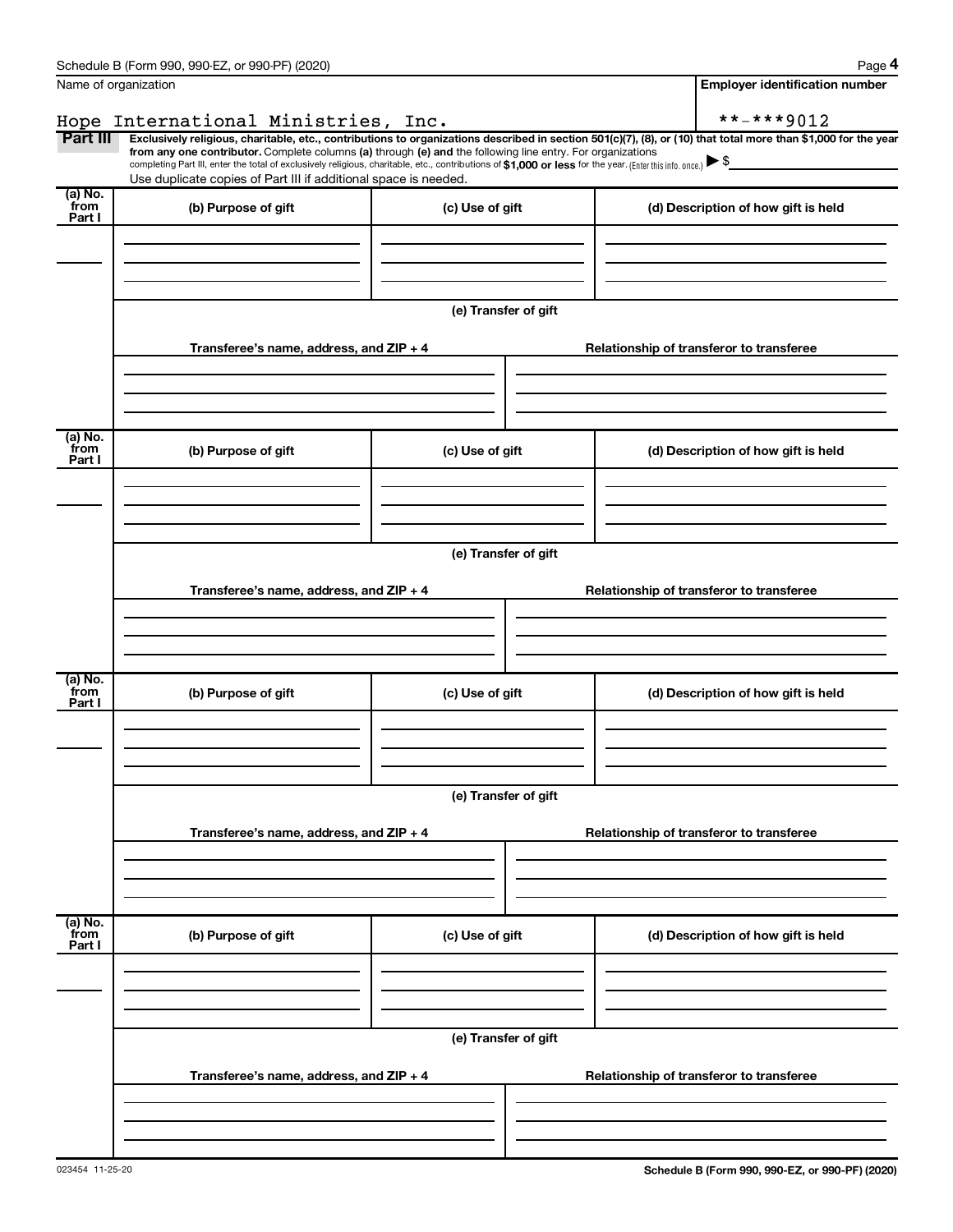# **SCHEDULE D Supplemental Financial Statements**<br> **Form 990 2020**<br> **Part IV** line 6.7.8.9.10, 11a, 11b, 11d, 11d, 11d, 11d, 11d, 12a, 0r, 12b

**(Form 990) | Complete if the organization answered "Yes" on Form 990, Part IV, line 6, 7, 8, 9, 10, 11a, 11b, 11c, 11d, 11e, 11f, 12a, or 12b.**

**| Attach to Form 990. |Go to www.irs.gov/Form990 for instructions and the latest information.**



Department of the Treasury Internal Revenue Service

Name of the organization<br> **Hope International Ministries, Inc. Employer identification number**<br>
\*\*-\*\*\*9012 Hope International Ministries, Inc.

| Part I  | Organizations Maintaining Donor Advised Funds or Other Similar Funds or Accounts. Complete if the                                                                                                                                                      |                         |    |                                                      |  |  |  |  |
|---------|--------------------------------------------------------------------------------------------------------------------------------------------------------------------------------------------------------------------------------------------------------|-------------------------|----|------------------------------------------------------|--|--|--|--|
|         | organization answered "Yes" on Form 990, Part IV, line 6.                                                                                                                                                                                              |                         |    |                                                      |  |  |  |  |
|         |                                                                                                                                                                                                                                                        | (a) Donor advised funds |    | (b) Funds and other accounts                         |  |  |  |  |
| 1       |                                                                                                                                                                                                                                                        |                         |    |                                                      |  |  |  |  |
| 2       | Aggregate value of contributions to (during year)                                                                                                                                                                                                      |                         |    |                                                      |  |  |  |  |
| З       | Aggregate value of grants from (during year)                                                                                                                                                                                                           |                         |    |                                                      |  |  |  |  |
| 4       |                                                                                                                                                                                                                                                        |                         |    |                                                      |  |  |  |  |
| 5       | Did the organization inform all donors and donor advisors in writing that the assets held in donor advised funds                                                                                                                                       |                         |    |                                                      |  |  |  |  |
|         |                                                                                                                                                                                                                                                        |                         |    | Yes<br>No                                            |  |  |  |  |
| 6       | Did the organization inform all grantees, donors, and donor advisors in writing that grant funds can be used only                                                                                                                                      |                         |    |                                                      |  |  |  |  |
|         | for charitable purposes and not for the benefit of the donor or donor advisor, or for any other purpose conferring                                                                                                                                     |                         |    |                                                      |  |  |  |  |
|         | impermissible private benefit?                                                                                                                                                                                                                         |                         |    | Yes<br>No                                            |  |  |  |  |
| Part II | Conservation Easements. Complete if the organization answered "Yes" on Form 990, Part IV, line 7.                                                                                                                                                      |                         |    |                                                      |  |  |  |  |
| 1.      | Purpose(s) of conservation easements held by the organization (check all that apply).                                                                                                                                                                  |                         |    |                                                      |  |  |  |  |
|         | Preservation of land for public use (for example, recreation or education)                                                                                                                                                                             |                         |    | Preservation of a historically important land area   |  |  |  |  |
|         | Protection of natural habitat                                                                                                                                                                                                                          |                         |    | Preservation of a certified historic structure       |  |  |  |  |
|         | Preservation of open space                                                                                                                                                                                                                             |                         |    |                                                      |  |  |  |  |
| 2       | Complete lines 2a through 2d if the organization held a qualified conservation contribution in the form of a conservation easement on the last                                                                                                         |                         |    |                                                      |  |  |  |  |
|         | day of the tax year.                                                                                                                                                                                                                                   |                         |    | Held at the End of the Tax Year                      |  |  |  |  |
|         |                                                                                                                                                                                                                                                        |                         |    | 2a                                                   |  |  |  |  |
|         | Total acreage restricted by conservation easements                                                                                                                                                                                                     |                         |    | 2 <sub>b</sub>                                       |  |  |  |  |
|         | Number of conservation easements on a certified historic structure included in (a) manufacture included in (a)                                                                                                                                         |                         | 2c |                                                      |  |  |  |  |
|         | d Number of conservation easements included in (c) acquired after 7/25/06, and not on a historic structure                                                                                                                                             |                         |    |                                                      |  |  |  |  |
|         | 2d<br>listed in the National Register [111] Marshall Register [11] Marshall Register [11] Marshall Register [11] Marshall Register [11] Marshall Register [11] Marshall Register [11] Marshall Register [11] Marshall Register [11]                    |                         |    |                                                      |  |  |  |  |
| з       | Number of conservation easements modified, transferred, released, extinguished, or terminated by the organization during the tax                                                                                                                       |                         |    |                                                      |  |  |  |  |
|         | $year \blacktriangleright$                                                                                                                                                                                                                             |                         |    |                                                      |  |  |  |  |
| 4       | Number of states where property subject to conservation easement is located >                                                                                                                                                                          |                         |    |                                                      |  |  |  |  |
| 5       | Does the organization have a written policy regarding the periodic monitoring, inspection, handling of                                                                                                                                                 |                         |    |                                                      |  |  |  |  |
|         | violations, and enforcement of the conservation easements it holds?                                                                                                                                                                                    |                         |    | Yes<br>No                                            |  |  |  |  |
| 6       | Staff and volunteer hours devoted to monitoring, inspecting, handling of violations, and enforcing conservation easements during the year                                                                                                              |                         |    |                                                      |  |  |  |  |
|         |                                                                                                                                                                                                                                                        |                         |    |                                                      |  |  |  |  |
| 7       | Amount of expenses incurred in monitoring, inspecting, handling of violations, and enforcing conservation easements during the year                                                                                                                    |                         |    |                                                      |  |  |  |  |
|         | $\blacktriangleright$ \$                                                                                                                                                                                                                               |                         |    |                                                      |  |  |  |  |
| 8       | Does each conservation easement reported on line 2(d) above satisfy the requirements of section 170(h)(4)(B)(i)                                                                                                                                        |                         |    |                                                      |  |  |  |  |
|         |                                                                                                                                                                                                                                                        |                         |    | Yes<br>No                                            |  |  |  |  |
| 9       | In Part XIII, describe how the organization reports conservation easements in its revenue and expense statement and                                                                                                                                    |                         |    |                                                      |  |  |  |  |
|         | balance sheet, and include, if applicable, the text of the footnote to the organization's financial statements that describes the                                                                                                                      |                         |    |                                                      |  |  |  |  |
|         | organization's accounting for conservation easements.<br>Organizations Maintaining Collections of Art, Historical Treasures, or Other Similar Assets.<br>Part III                                                                                      |                         |    |                                                      |  |  |  |  |
|         | Complete if the organization answered "Yes" on Form 990, Part IV, line 8.                                                                                                                                                                              |                         |    |                                                      |  |  |  |  |
|         |                                                                                                                                                                                                                                                        |                         |    |                                                      |  |  |  |  |
|         | 1a If the organization elected, as permitted under FASB ASC 958, not to report in its revenue statement and balance sheet works                                                                                                                        |                         |    |                                                      |  |  |  |  |
|         | of art, historical treasures, or other similar assets held for public exhibition, education, or research in furtherance of public                                                                                                                      |                         |    |                                                      |  |  |  |  |
|         | service, provide in Part XIII the text of the footnote to its financial statements that describes these items.<br><b>b</b> If the organization elected, as permitted under FASB ASC 958, to report in its revenue statement and balance sheet works of |                         |    |                                                      |  |  |  |  |
|         |                                                                                                                                                                                                                                                        |                         |    |                                                      |  |  |  |  |
|         | art, historical treasures, or other similar assets held for public exhibition, education, or research in furtherance of public service,                                                                                                                |                         |    |                                                      |  |  |  |  |
|         | provide the following amounts relating to these items:                                                                                                                                                                                                 |                         |    |                                                      |  |  |  |  |
|         |                                                                                                                                                                                                                                                        |                         |    | \$<br>$\blacktriangleright$ s                        |  |  |  |  |
|         | (ii) Assets included in Form 990, Part X                                                                                                                                                                                                               |                         |    |                                                      |  |  |  |  |
| 2       | If the organization received or held works of art, historical treasures, or other similar assets for financial gain, provide                                                                                                                           |                         |    |                                                      |  |  |  |  |
|         | the following amounts required to be reported under FASB ASC 958 relating to these items:                                                                                                                                                              |                         |    |                                                      |  |  |  |  |
|         |                                                                                                                                                                                                                                                        |                         |    | $\blacktriangleright$ \$<br>$\blacktriangleright$ \$ |  |  |  |  |
|         | ueuk Beduction Act Notice, and the Instructions for Form 000                                                                                                                                                                                           |                         |    | Cahadule D (Farm 000) 2020                           |  |  |  |  |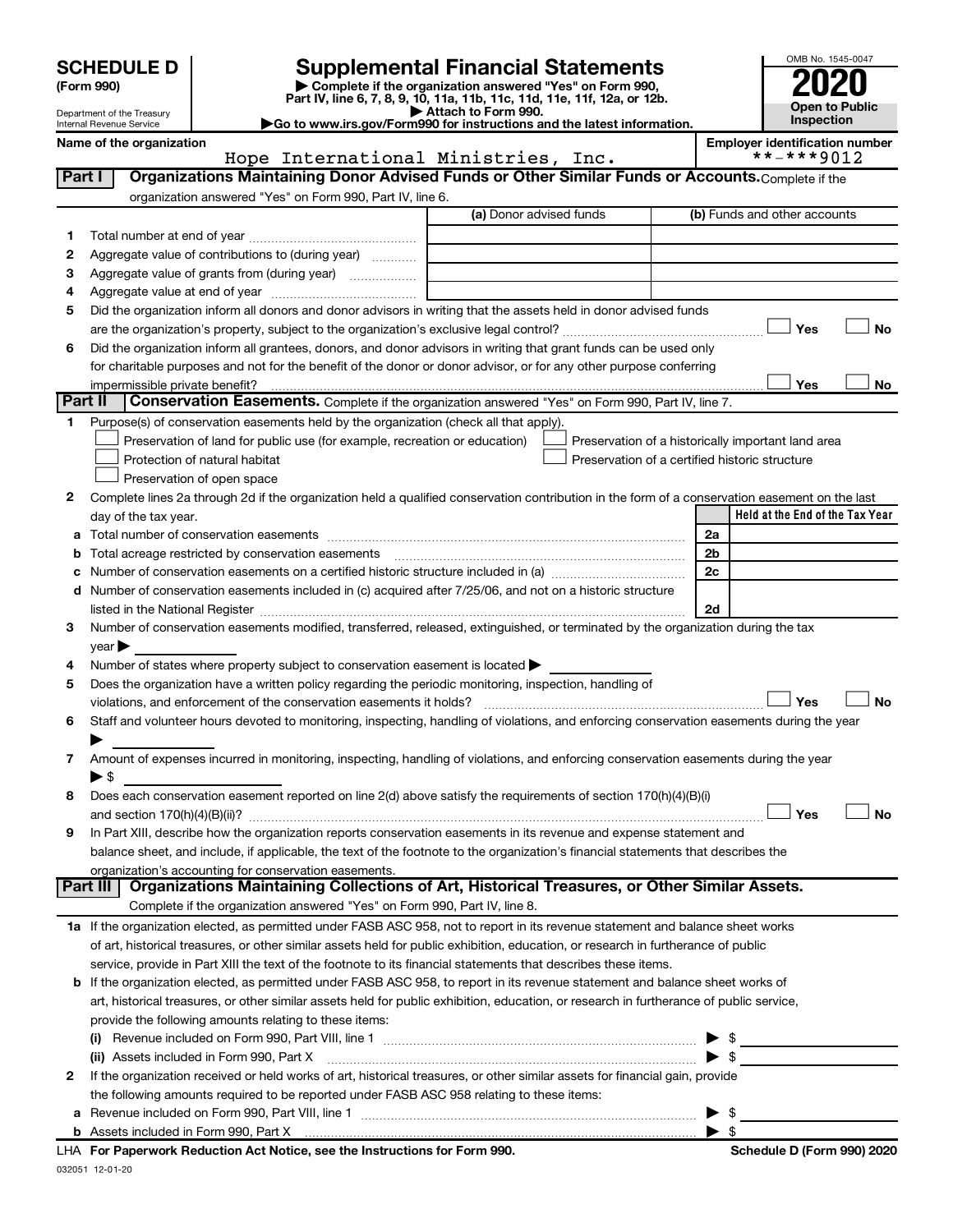|               | Schedule D (Form 990) 2020                                                                                                                                                                                                     | Hope International Ministries, Inc. |                   |                            |                      | **-***9012 Page 2 |                            |           |          |  |
|---------------|--------------------------------------------------------------------------------------------------------------------------------------------------------------------------------------------------------------------------------|-------------------------------------|-------------------|----------------------------|----------------------|-------------------|----------------------------|-----------|----------|--|
|               | Part III  <br><b>Organizations Maintaining Collections of Art, Historical Treasures, or Other Similar Assets</b> continued)                                                                                                    |                                     |                   |                            |                      |                   |                            |           |          |  |
| 3             | Using the organization's acquisition, accession, and other records, check any of the following that make significant use of its                                                                                                |                                     |                   |                            |                      |                   |                            |           |          |  |
|               | collection items (check all that apply):                                                                                                                                                                                       |                                     |                   |                            |                      |                   |                            |           |          |  |
| a             | Public exhibition                                                                                                                                                                                                              |                                     |                   | Loan or exchange program   |                      |                   |                            |           |          |  |
| b             | Scholarly research                                                                                                                                                                                                             |                                     |                   | Other <b>Communication</b> |                      |                   |                            |           |          |  |
| с             | Preservation for future generations                                                                                                                                                                                            |                                     |                   |                            |                      |                   |                            |           |          |  |
|               | Provide a description of the organization's collections and explain how they further the organization's exempt purpose in Part XIII.                                                                                           |                                     |                   |                            |                      |                   |                            |           |          |  |
| 5             | During the year, did the organization solicit or receive donations of art, historical treasures, or other similar assets                                                                                                       |                                     |                   |                            |                      |                   |                            |           |          |  |
|               | Yes<br>No<br>Part IV<br>Escrow and Custodial Arrangements. Complete if the organization answered "Yes" on Form 990, Part IV, line 9, or                                                                                        |                                     |                   |                            |                      |                   |                            |           |          |  |
|               | reported an amount on Form 990, Part X, line 21.                                                                                                                                                                               |                                     |                   |                            |                      |                   |                            |           |          |  |
|               |                                                                                                                                                                                                                                |                                     |                   |                            |                      |                   |                            |           |          |  |
|               | 1a Is the organization an agent, trustee, custodian or other intermediary for contributions or other assets not included                                                                                                       |                                     |                   |                            |                      |                   |                            |           |          |  |
|               | b If "Yes," explain the arrangement in Part XIII and complete the following table:                                                                                                                                             |                                     |                   |                            |                      |                   | Yes                        |           | No       |  |
|               |                                                                                                                                                                                                                                |                                     |                   |                            |                      |                   | Amount                     |           |          |  |
|               |                                                                                                                                                                                                                                |                                     |                   |                            | 1c                   |                   |                            |           |          |  |
|               | c Beginning balance measurements and the contract of Beginning balance measurements are all the contract of the contract of the contract of the contract of the contract of the contract of the contract of the contract of th |                                     |                   |                            | 1d                   |                   |                            |           |          |  |
|               | e Distributions during the year manufactured and continuum and contact the year manufactured and contact the year manufactured and contact the year manufactured and contact the year manufactured and contact the year manufa |                                     |                   |                            | 1е                   |                   |                            |           |          |  |
| Ť.            |                                                                                                                                                                                                                                |                                     |                   |                            | 1f                   |                   |                            |           |          |  |
|               | 2a Did the organization include an amount on Form 990, Part X, line 21, for escrow or custodial account liability?                                                                                                             |                                     |                   |                            |                      |                   | Yes                        |           | No       |  |
|               | <b>b</b> If "Yes," explain the arrangement in Part XIII. Check here if the explanation has been provided on Part XIII                                                                                                          |                                     |                   |                            |                      |                   |                            |           |          |  |
| <b>Part V</b> | Endowment Funds. Complete if the organization answered "Yes" on Form 990, Part IV, line 10.                                                                                                                                    |                                     |                   |                            |                      |                   |                            |           |          |  |
|               |                                                                                                                                                                                                                                | (a) Current year                    | (b) Prior year    | (c) Two years back         | (d) Three years back |                   | (e) Four years back        |           |          |  |
|               | 1a Beginning of year balance                                                                                                                                                                                                   | 104,599.                            | 106,869.          | 105,654.                   |                      | 105,429           |                            |           | 95,609.  |  |
|               |                                                                                                                                                                                                                                |                                     |                   |                            |                      |                   |                            |           |          |  |
|               | c Net investment earnings, gains, and losses                                                                                                                                                                                   | 29,499.                             | 2,413.            | 5,737.                     |                      | 289               |                            |           | 14,271.  |  |
|               |                                                                                                                                                                                                                                | 4,686.                              | 4,568.            | 4,389.                     |                      |                   |                            |           | 4,208.   |  |
|               | e Other expenditures for facilities                                                                                                                                                                                            |                                     |                   |                            |                      |                   |                            |           |          |  |
|               |                                                                                                                                                                                                                                |                                     |                   |                            |                      |                   |                            |           |          |  |
|               | f Administrative expenses <i></i>                                                                                                                                                                                              | 800.                                | 115.              | 133.                       |                      | 64.               |                            |           | 243.     |  |
| g             |                                                                                                                                                                                                                                | 128,612.                            | 104,599.          | 106,869.                   |                      | 105,654.          |                            |           | 105,429. |  |
| 2             | Provide the estimated percentage of the current year end balance (line 1g, column (a)) held as:                                                                                                                                |                                     |                   |                            |                      |                   |                            |           |          |  |
|               | a Board designated or quasi-endowment >                                                                                                                                                                                        | .0000                               | %                 |                            |                      |                   |                            |           |          |  |
|               | 100,0000<br><b>b</b> Permanent endowment $\blacktriangleright$                                                                                                                                                                 | %                                   |                   |                            |                      |                   |                            |           |          |  |
|               | .0000%<br><b>c</b> Term endowment $\blacktriangleright$                                                                                                                                                                        |                                     |                   |                            |                      |                   |                            |           |          |  |
|               | The percentages on lines 2a, 2b, and 2c should equal 100%.                                                                                                                                                                     |                                     |                   |                            |                      |                   |                            |           |          |  |
|               | 3a Are there endowment funds not in the possession of the organization that are held and administered for the organization                                                                                                     |                                     |                   |                            |                      |                   |                            |           |          |  |
|               | by:                                                                                                                                                                                                                            |                                     |                   |                            |                      |                   |                            | Yes<br>x  | No       |  |
|               | (i)                                                                                                                                                                                                                            |                                     |                   |                            |                      |                   | 3a(i)                      |           | x        |  |
|               |                                                                                                                                                                                                                                |                                     |                   |                            |                      |                   | 3a(ii)                     |           |          |  |
|               | Describe in Part XIII the intended uses of the organization's endowment funds.                                                                                                                                                 |                                     |                   |                            |                      |                   | 3b                         |           |          |  |
|               | Land, Buildings, and Equipment.<br><b>Part VI</b>                                                                                                                                                                              |                                     |                   |                            |                      |                   |                            |           |          |  |
|               | Complete if the organization answered "Yes" on Form 990, Part IV, line 11a. See Form 990, Part X, line 10.                                                                                                                     |                                     |                   |                            |                      |                   |                            |           |          |  |
|               | Description of property                                                                                                                                                                                                        | (a) Cost or other                   | (b) Cost or other |                            | (c) Accumulated      |                   | (d) Book value             |           |          |  |
|               |                                                                                                                                                                                                                                | basis (investment)                  | basis (other)     |                            | depreciation         |                   |                            |           |          |  |
|               |                                                                                                                                                                                                                                |                                     |                   | 2,538,674.                 |                      |                   | 2,538,674.                 |           |          |  |
|               |                                                                                                                                                                                                                                |                                     |                   | 8,046,189.                 | $2,453,116$ .        |                   | 5,593,073.                 |           |          |  |
|               |                                                                                                                                                                                                                                |                                     |                   | 1,037,654.                 | 823, 234.            |                   |                            | 214, 420. |          |  |
|               |                                                                                                                                                                                                                                |                                     |                   | 325, 341.                  | 215,016.             |                   |                            | 110, 325. |          |  |
|               |                                                                                                                                                                                                                                |                                     |                   | 734,082.                   | 518,549.             |                   |                            | 215,533.  |          |  |
|               | Total. Add lines 1a through 1e. (Column (d) must equal Form 990, Part X, column (B), line 10c.)                                                                                                                                |                                     |                   |                            |                      |                   | 8,672,025.                 |           |          |  |
|               |                                                                                                                                                                                                                                |                                     |                   |                            |                      |                   | $div1 - D$ (Ferm 000) 0000 |           |          |  |

**Schedule D (Form 990) 2020**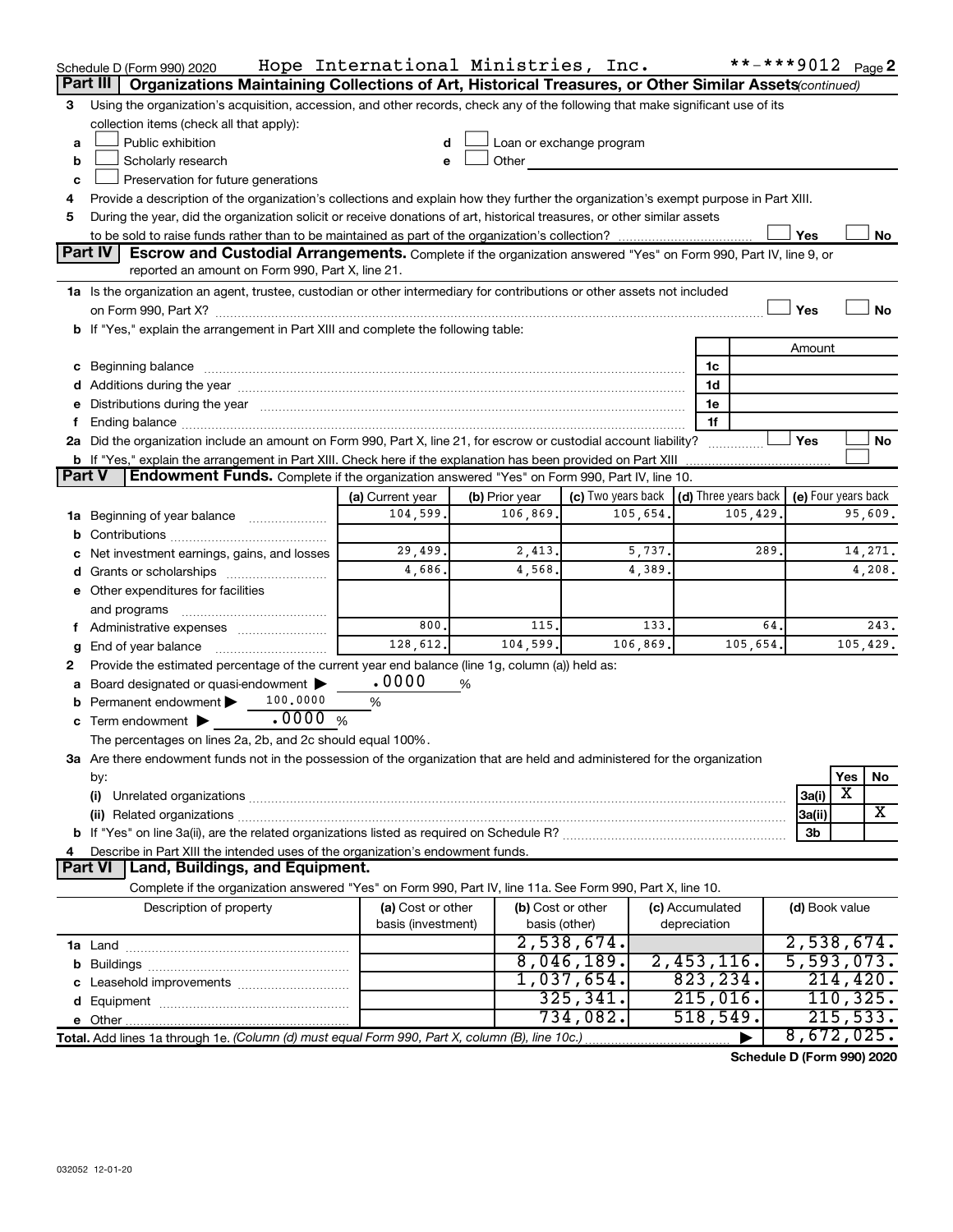| Part VII Investments - Other Securities.                                                                                                                                           |                 |                                                           |                |
|------------------------------------------------------------------------------------------------------------------------------------------------------------------------------------|-----------------|-----------------------------------------------------------|----------------|
| Complete if the organization answered "Yes" on Form 990, Part IV, line 11b. See Form 990, Part X, line 12.<br>(a) Description of security or category (including name of security) | (b) Book value  | (c) Method of valuation: Cost or end-of-year market value |                |
| (1) Financial derivatives                                                                                                                                                          |                 |                                                           |                |
|                                                                                                                                                                                    |                 |                                                           |                |
| $(3)$ Other                                                                                                                                                                        |                 |                                                           |                |
| (A)                                                                                                                                                                                |                 |                                                           |                |
| (B)                                                                                                                                                                                |                 |                                                           |                |
| (C)                                                                                                                                                                                |                 |                                                           |                |
| (D)                                                                                                                                                                                |                 |                                                           |                |
| (E)                                                                                                                                                                                |                 |                                                           |                |
| (F)                                                                                                                                                                                |                 |                                                           |                |
| (G)                                                                                                                                                                                |                 |                                                           |                |
| (H)                                                                                                                                                                                |                 |                                                           |                |
| Total. (Col. (b) must equal Form 990, Part X, col. (B) line 12.)                                                                                                                   |                 |                                                           |                |
| Part VIII Investments - Program Related.                                                                                                                                           |                 |                                                           |                |
| Complete if the organization answered "Yes" on Form 990, Part IV, line 11c. See Form 990, Part X, line 13.                                                                         |                 |                                                           |                |
| (a) Description of investment                                                                                                                                                      | (b) Book value  | (c) Method of valuation: Cost or end-of-year market value |                |
| (1)                                                                                                                                                                                |                 |                                                           |                |
| (2)                                                                                                                                                                                |                 |                                                           |                |
| (3)                                                                                                                                                                                |                 |                                                           |                |
| (4)                                                                                                                                                                                |                 |                                                           |                |
| (5)                                                                                                                                                                                |                 |                                                           |                |
| (6)                                                                                                                                                                                |                 |                                                           |                |
| (7)                                                                                                                                                                                |                 |                                                           |                |
| (8)                                                                                                                                                                                |                 |                                                           |                |
| (9)                                                                                                                                                                                |                 |                                                           |                |
| Total. (Col. (b) must equal Form 990, Part X, col. (B) line 13.)                                                                                                                   |                 |                                                           |                |
| Part IX<br><b>Other Assets.</b>                                                                                                                                                    |                 |                                                           |                |
| Complete if the organization answered "Yes" on Form 990, Part IV, line 11d. See Form 990, Part X, line 15.                                                                         |                 |                                                           |                |
|                                                                                                                                                                                    | (a) Description |                                                           | (b) Book value |
| (1)                                                                                                                                                                                |                 |                                                           |                |
| (2)                                                                                                                                                                                |                 |                                                           |                |
| (3)                                                                                                                                                                                |                 |                                                           |                |
| (4)                                                                                                                                                                                |                 |                                                           |                |
| (5)<br>(6)                                                                                                                                                                         |                 |                                                           |                |
| (7)                                                                                                                                                                                |                 |                                                           |                |
| (8)                                                                                                                                                                                |                 |                                                           |                |
| (9)                                                                                                                                                                                |                 |                                                           |                |
| Total. (Column (b) must equal Form 990, Part X, col. (B) line 15.)                                                                                                                 |                 |                                                           |                |
| Part X<br><b>Other Liabilities.</b>                                                                                                                                                |                 |                                                           |                |
| Complete if the organization answered "Yes" on Form 990, Part IV, line 11e or 11f. See Form 990, Part X, line 25.                                                                  |                 |                                                           |                |
| (a) Description of liability<br>1.                                                                                                                                                 |                 |                                                           | (b) Book value |
| Federal income taxes<br>(1)                                                                                                                                                        |                 |                                                           |                |
| (2)                                                                                                                                                                                |                 |                                                           |                |
| (3)                                                                                                                                                                                |                 |                                                           |                |
| (4)                                                                                                                                                                                |                 |                                                           |                |
| (5)                                                                                                                                                                                |                 |                                                           |                |
| (6)                                                                                                                                                                                |                 |                                                           |                |
| (7)                                                                                                                                                                                |                 |                                                           |                |
| (8)                                                                                                                                                                                |                 |                                                           |                |
| (9)                                                                                                                                                                                |                 |                                                           |                |
| Total. (Column (b) must equal Form 990, Part X, col. (B) line 25.)                                                                                                                 |                 |                                                           |                |

Schedule D (Form 990) 2020 Mope International Ministries, Inc. \*\*-\*\*\*9012 Page

**2.** Liability for uncertain tax positions. In Part XIII, provide the text of the footnote to the organization's financial statements that reports the organization's liability for uncertain tax positions under FASB ASC 740. Check here if the text of the footnote has been provided in Part XIII.

 $***$  -\*\*\* 9012 Page 3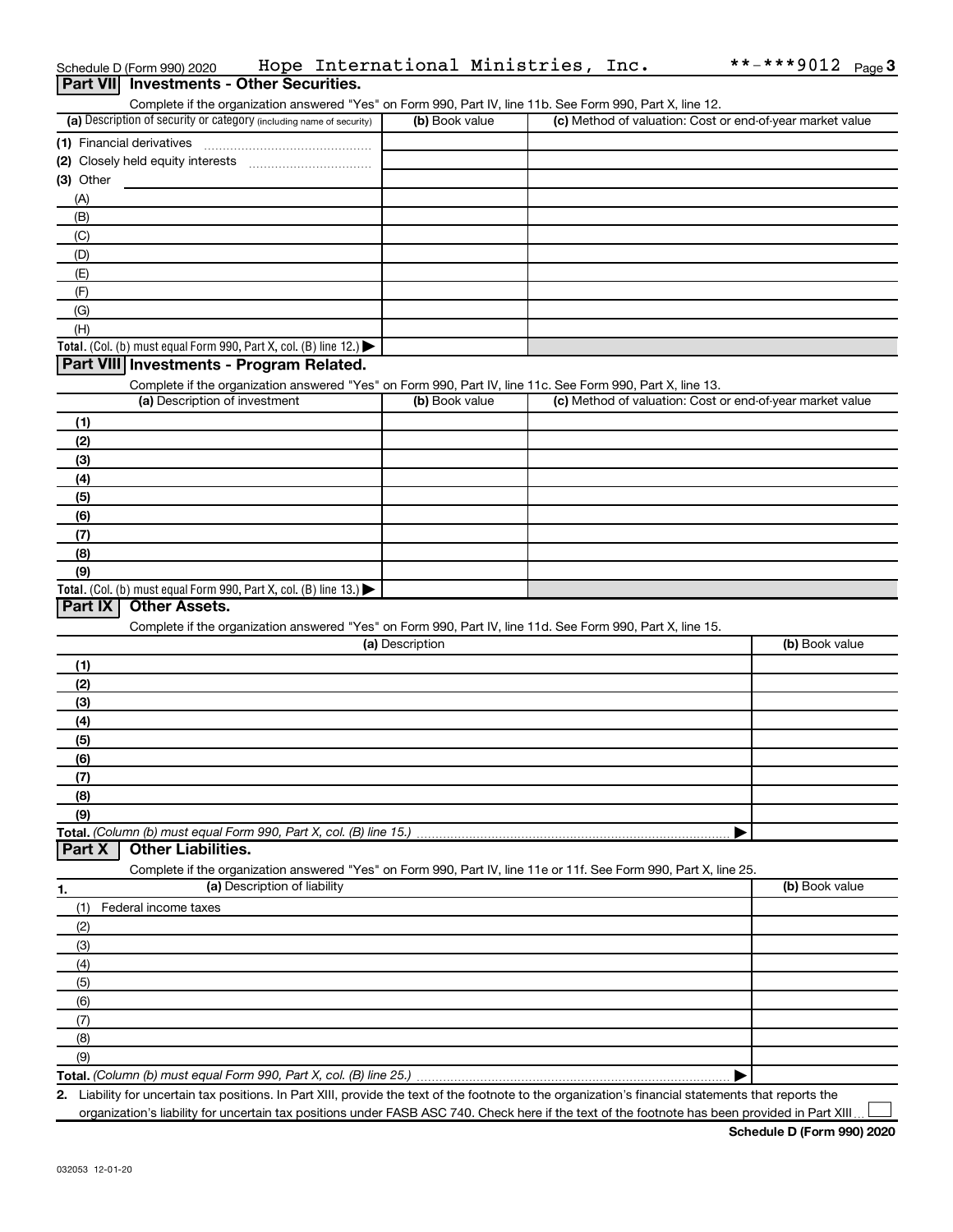|    | Hope International Ministries, Inc.<br>Schedule D (Form 990) 2020                                                                                                                                                                    |                |            |                |              |
|----|--------------------------------------------------------------------------------------------------------------------------------------------------------------------------------------------------------------------------------------|----------------|------------|----------------|--------------|
|    | Reconciliation of Revenue per Audited Financial Statements With Revenue per Return.<br>Part XI                                                                                                                                       |                |            |                |              |
|    | Complete if the organization answered "Yes" on Form 990, Part IV, line 12a.                                                                                                                                                          |                |            |                |              |
| 1  | Total revenue, gains, and other support per audited financial statements                                                                                                                                                             |                |            | $\blacksquare$ | 5,508,402.   |
| 2  | Amounts included on line 1 but not on Form 990, Part VIII, line 12:                                                                                                                                                                  |                |            |                |              |
| a  |                                                                                                                                                                                                                                      | 2a             | 80,768.    |                |              |
|    |                                                                                                                                                                                                                                      | 2 <sub>b</sub> | 90,048.    |                |              |
|    |                                                                                                                                                                                                                                      | 2 <sub>c</sub> |            |                |              |
| d  |                                                                                                                                                                                                                                      | 2d             |            |                |              |
| е  | Add lines 2a through 2d                                                                                                                                                                                                              |                |            | 2е             | 170,816.     |
| З  |                                                                                                                                                                                                                                      |                |            | 3              | 5,337,586.   |
| 4  | Amounts included on Form 990, Part VIII, line 12, but not on line 1:                                                                                                                                                                 |                |            |                |              |
|    |                                                                                                                                                                                                                                      | - 4a           |            |                |              |
|    |                                                                                                                                                                                                                                      | 4b             |            |                |              |
|    | c Add lines 4a and 4b                                                                                                                                                                                                                | 4с             | 0.         |                |              |
|    |                                                                                                                                                                                                                                      | 5              | 5,337,586. |                |              |
|    | Part XII   Reconciliation of Expenses per Audited Financial Statements With Expenses per Return.                                                                                                                                     |                |            |                |              |
|    | Complete if the organization answered "Yes" on Form 990, Part IV, line 12a.                                                                                                                                                          |                |            |                |              |
| 1  |                                                                                                                                                                                                                                      |                |            |                | 4, 182, 145. |
| 2  | Amounts included on line 1 but not on Form 990, Part IX, line 25:                                                                                                                                                                    |                |            |                |              |
| a  |                                                                                                                                                                                                                                      | 2a             | 90,048.    |                |              |
| b  |                                                                                                                                                                                                                                      | 2 <sub>b</sub> |            |                |              |
|    | Other losses                                                                                                                                                                                                                         | 2c             |            |                |              |
| d  |                                                                                                                                                                                                                                      | 2d             |            |                |              |
| e  | Add lines 2a through 2d <b>continuum continuum contract and all the contract of the contract of the contract of the contract of the contract of the contract of the contract of the contract of the contract of the contract of </b> |                |            | 2e             | 90,048.      |
|    | Subtract line 2e from line 1 <b>manufacture in the contract of the 2e</b> from line 1                                                                                                                                                |                |            | 3              | 4,092,097.   |
| 4  | Amounts included on Form 990, Part IX, line 25, but not on line 1:                                                                                                                                                                   |                |            |                |              |
| a  |                                                                                                                                                                                                                                      | 4a             |            |                |              |
|    | Other (Describe in Part XIII.)                                                                                                                                                                                                       | 4 <sub>h</sub> |            |                |              |
|    | Add lines 4a and 4b                                                                                                                                                                                                                  |                |            | 4c             | 0.           |
| 5. |                                                                                                                                                                                                                                      |                |            | 5              | 4,092,097.   |
|    | Part XIII Supplemental Information.                                                                                                                                                                                                  |                |            |                |              |
|    |                                                                                                                                                                                                                                      |                |            |                |              |

Provide the descriptions required for Part II, lines 3, 5, and 9; Part III, lines 1a and 4; Part IV, lines 1b and 2b; Part V, line 4; Part X, line 2; Part XI, lines 2d and 4b; and Part XII, lines 2d and 4b. Also complete this part to provide any additional information.

Part V, line 4:

| Endowment consists of one gift and proceeds from a fundraiser held for the |  |  |
|----------------------------------------------------------------------------|--|--|
|----------------------------------------------------------------------------|--|--|

|  |  | purpose of seeding the education fund. Income related to this gift is |  |  |  |  |
|--|--|-----------------------------------------------------------------------|--|--|--|--|
|  |  |                                                                       |  |  |  |  |

restricted for educational activities.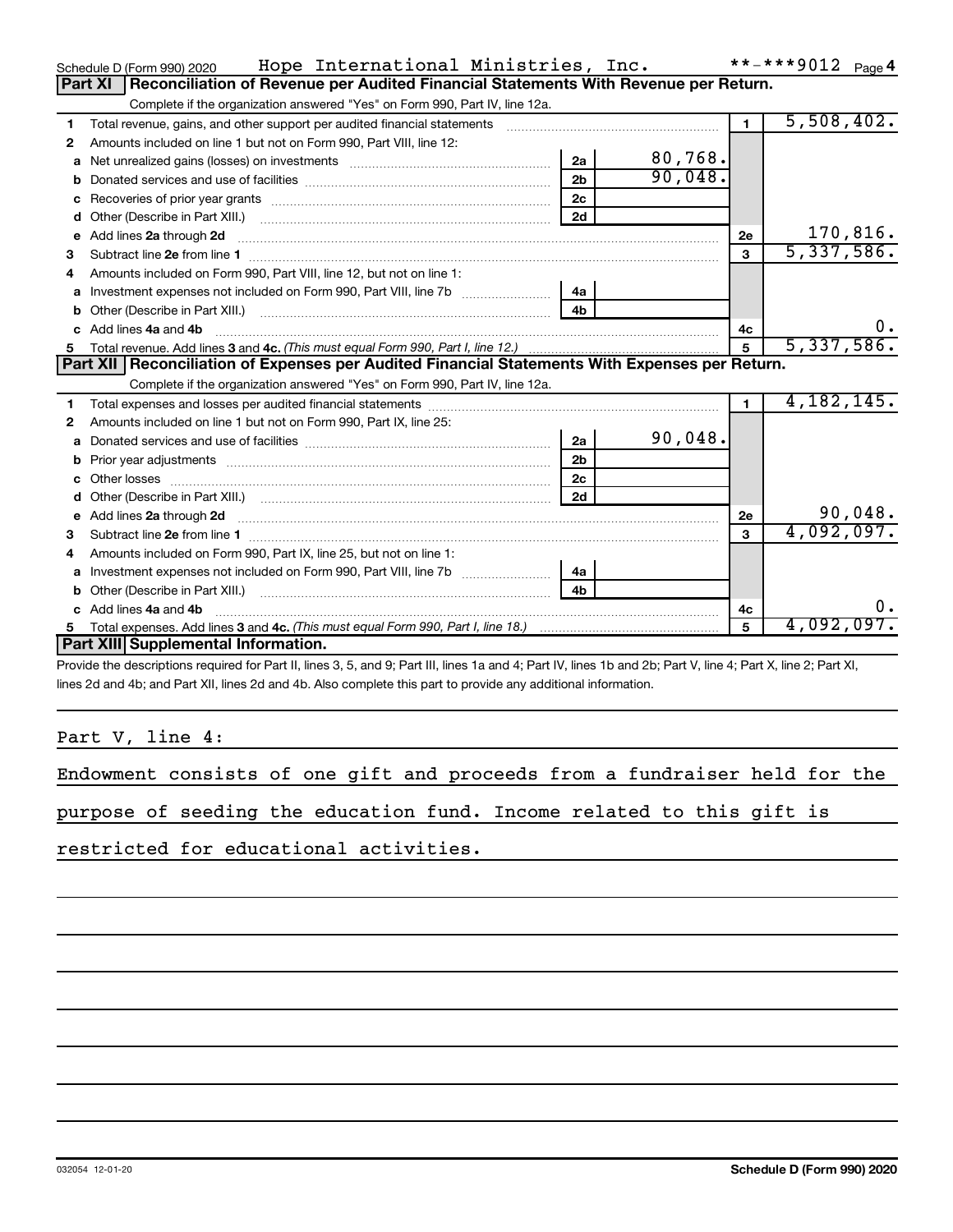| <b>SCHEDULE I</b><br>(Form 990)<br>Department of the Treasury<br>Internal Revenue Service                                                                                                                                                                                     |                                         | <b>Grants and Other Assistance to Organizations,</b><br>Governments, and Individuals in the United States<br>Complete if the organization answered "Yes" on Form 990, Part IV, line 21 or 22. | Attach to Form 990.<br>Go to www.irs.gov/Form990 for the latest information. |                                         |                                                                |                                          | OMB No. 1545-0047<br><b>Open to Public</b><br>Inspection                                           |
|-------------------------------------------------------------------------------------------------------------------------------------------------------------------------------------------------------------------------------------------------------------------------------|-----------------------------------------|-----------------------------------------------------------------------------------------------------------------------------------------------------------------------------------------------|------------------------------------------------------------------------------|-----------------------------------------|----------------------------------------------------------------|------------------------------------------|----------------------------------------------------------------------------------------------------|
| Name of the organization                                                                                                                                                                                                                                                      |                                         |                                                                                                                                                                                               |                                                                              |                                         |                                                                |                                          | <b>Employer identification number</b>                                                              |
|                                                                                                                                                                                                                                                                               | Hope International Ministries, Inc.     |                                                                                                                                                                                               |                                                                              |                                         |                                                                |                                          | **-***9012                                                                                         |
| <b>General Information on Grants and Assistance</b><br>Part I                                                                                                                                                                                                                 |                                         |                                                                                                                                                                                               |                                                                              |                                         |                                                                |                                          |                                                                                                    |
| Does the organization maintain records to substantiate the amount of the grants or assistance, the grantees' eligibility for the grants or assistance, and the selection<br>$\mathbf 1$                                                                                       |                                         |                                                                                                                                                                                               |                                                                              |                                         |                                                                |                                          |                                                                                                    |
|                                                                                                                                                                                                                                                                               |                                         |                                                                                                                                                                                               |                                                                              |                                         |                                                                |                                          | $\boxed{\text{X}}$ Yes<br>l No                                                                     |
| Describe in Part IV the organization's procedures for monitoring the use of grant funds in the United States.<br>$\mathbf{2}$<br>Part II                                                                                                                                      |                                         |                                                                                                                                                                                               |                                                                              |                                         |                                                                |                                          |                                                                                                    |
| Grants and Other Assistance to Domestic Organizations and Domestic Governments. Complete if the organization answered "Yes" on Form 990, Part IV, line 21, for any                                                                                                            |                                         |                                                                                                                                                                                               |                                                                              |                                         |                                                                |                                          |                                                                                                    |
| recipient that received more than \$5,000. Part II can be duplicated if additional space is needed.<br>1 (a) Name and address of organization<br>or government                                                                                                                | $(b)$ EIN                               | (c) IRC section<br>(if applicable)                                                                                                                                                            | (d) Amount of<br>cash grant                                                  | (e) Amount of<br>non-cash<br>assistance | (f) Method of<br>valuation (book,<br>FMV, appraisal,<br>other) | (g) Description of<br>noncash assistance | (h) Purpose of grant<br>or assistance                                                              |
| GoodKids Village Inc<br>11415 Hope International Drive                                                                                                                                                                                                                        |                                         |                                                                                                                                                                                               |                                                                              |                                         |                                                                | Clothing,<br>Books,<br>Household         |                                                                                                    |
| Tampa, FL 33625                                                                                                                                                                                                                                                               | **_***0458                              | 501(c)(3)                                                                                                                                                                                     | $\mathbf{0}$ .                                                               | 831,755. Thrift                         |                                                                | Items                                    | Thrift store goods                                                                                 |
| Hope of Honduras<br>11415 Hope International Drive<br>Tampa, FL 33625                                                                                                                                                                                                         | **_***3838                              | 501(c)(3)                                                                                                                                                                                     | 25,000.                                                                      | $\mathbf 0$ .                           |                                                                |                                          | Cash grant to assist<br>children's home in<br>Honduras purchase food,<br>clothing and medical care |
|                                                                                                                                                                                                                                                                               |                                         |                                                                                                                                                                                               |                                                                              |                                         |                                                                |                                          |                                                                                                    |
| Enter total number of section 501(c)(3) and government organizations listed in the line 1 table<br>$\mathbf{2}$<br>Enter total number of other organizations listed in the line 1 table<br>3<br>For Paperwork Reduction Act Notice, see the Instructions for Form 990.<br>LHA | See Part IV for Column (h) descriptions |                                                                                                                                                                                               |                                                                              |                                         |                                                                |                                          | Schedule I (Form 990) 2020                                                                         |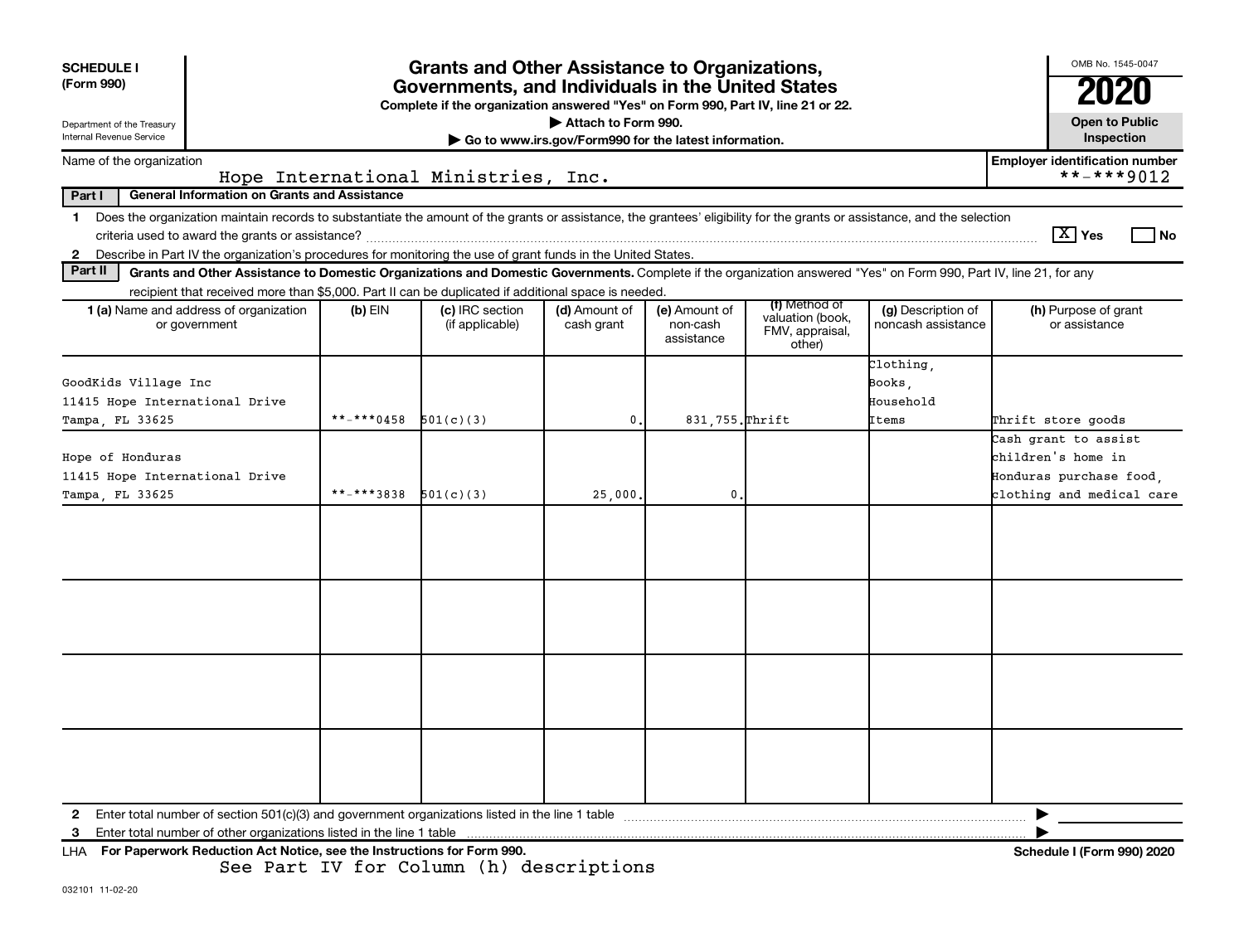Part III | Grants and Other Assistance to Domestic Individuals. Complete if the organization answered "Yes" on Form 990, Part IV, line 22. Part III can be duplicated if additional space is needed.

| (a) Type of grant or assistance                                                                                                                             | (b) Number of<br>recipients | (c) Amount of<br>cash grant | (d) Amount of non-<br>cash assistance | (e) Method of valuation<br>(book, FMV, appraisal, other) | (f) Description of noncash assistance |  |  |  |
|-------------------------------------------------------------------------------------------------------------------------------------------------------------|-----------------------------|-----------------------------|---------------------------------------|----------------------------------------------------------|---------------------------------------|--|--|--|
|                                                                                                                                                             |                             |                             |                                       |                                                          |                                       |  |  |  |
| College tuition - graduates                                                                                                                                 |                             | 21,771.                     |                                       | 501. Purchase Price                                      | Phone and Software                    |  |  |  |
|                                                                                                                                                             |                             |                             |                                       |                                                          |                                       |  |  |  |
| Offering to missionaries                                                                                                                                    |                             | 15,036.                     | 0.                                    |                                                          |                                       |  |  |  |
|                                                                                                                                                             |                             |                             |                                       |                                                          |                                       |  |  |  |
| Clothing, Books and Food                                                                                                                                    | 215                         | 0.                          |                                       | 225,590. Thrift Store                                    | Clothing, Books and Food              |  |  |  |
|                                                                                                                                                             |                             |                             |                                       |                                                          |                                       |  |  |  |
|                                                                                                                                                             |                             |                             |                                       |                                                          |                                       |  |  |  |
|                                                                                                                                                             |                             |                             |                                       |                                                          |                                       |  |  |  |
|                                                                                                                                                             |                             |                             |                                       |                                                          |                                       |  |  |  |
| <b>Part IV</b><br>Supplemental Information. Provide the information required in Part I, line 2; Part III, column (b); and any other additional information. |                             |                             |                                       |                                                          |                                       |  |  |  |
| Part I, Line 2:                                                                                                                                             |                             |                             |                                       |                                                          |                                       |  |  |  |
| The organization receives donations of clothing and other goods. Any of                                                                                     |                             |                             |                                       |                                                          |                                       |  |  |  |
| these items not used by the organization are donated to the related                                                                                         |                             |                             |                                       |                                                          |                                       |  |  |  |
| organization, GoodKids Village, Inc.                                                                                                                        |                             |                             |                                       |                                                          |                                       |  |  |  |
|                                                                                                                                                             |                             |                             |                                       |                                                          |                                       |  |  |  |
| Part II, line 1, Column (h):                                                                                                                                |                             |                             |                                       |                                                          |                                       |  |  |  |

Name of Organization or Government: Hope of Honduras

(h) Purpose of Grant or Assistance: Cash grant to assist children's home

in Honduras purchase food, clothing and medical care for abused and

**2**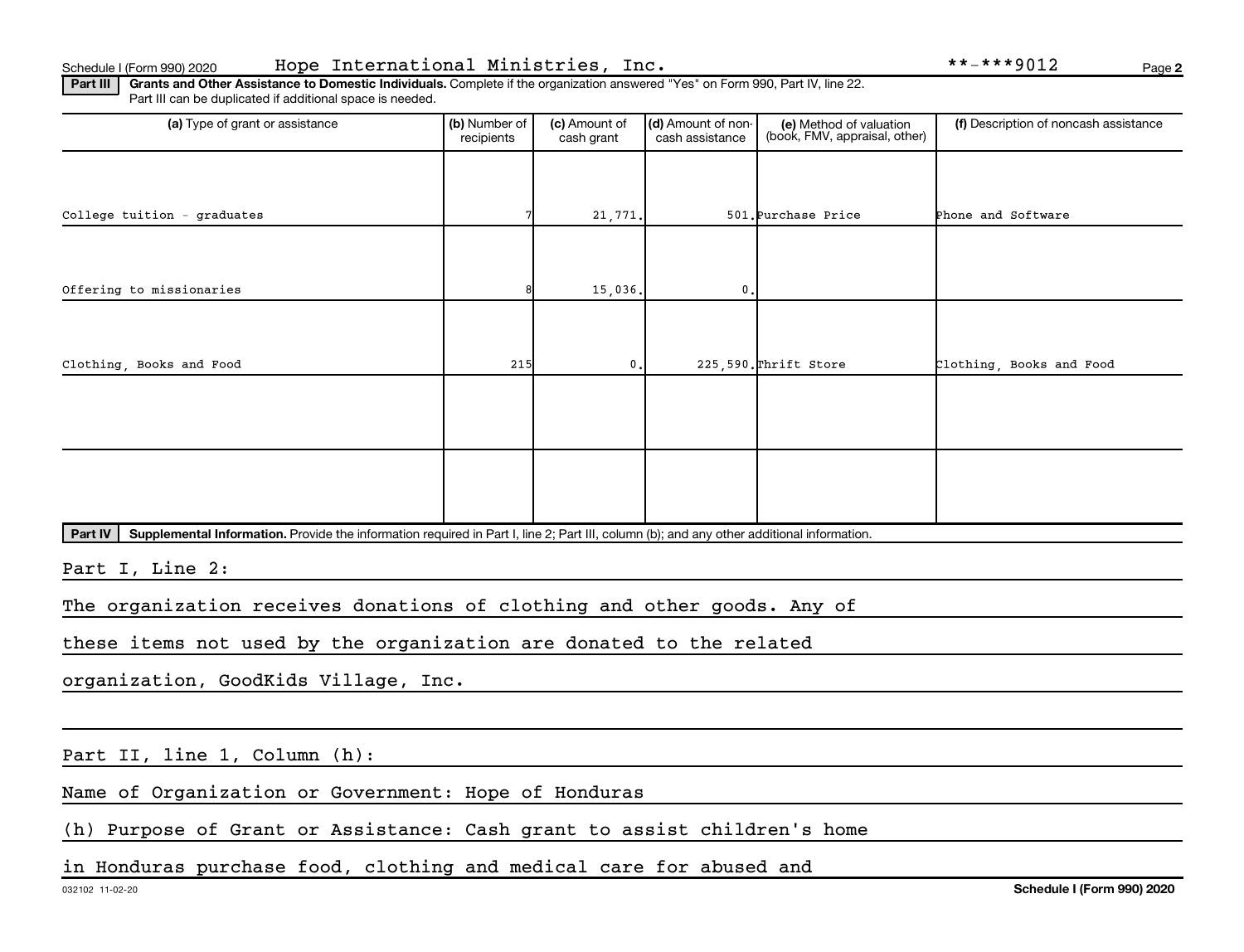| Schedule I (Form 990) |                                           | Hope International Ministries, Inc. |  | **-***9012 $_{\text{Page 2}}$ |
|-----------------------|-------------------------------------------|-------------------------------------|--|-------------------------------|
|                       | <b>Part IV   Supplemental Information</b> |                                     |  |                               |

abandoned children.

Part IV - Additional Information

Assistance to Individuals - the organization assists with college

tuition for its graduates. It also supports missionaries working in

ministries throughout the world. The support for the graduates and

missionaries is determined by the board.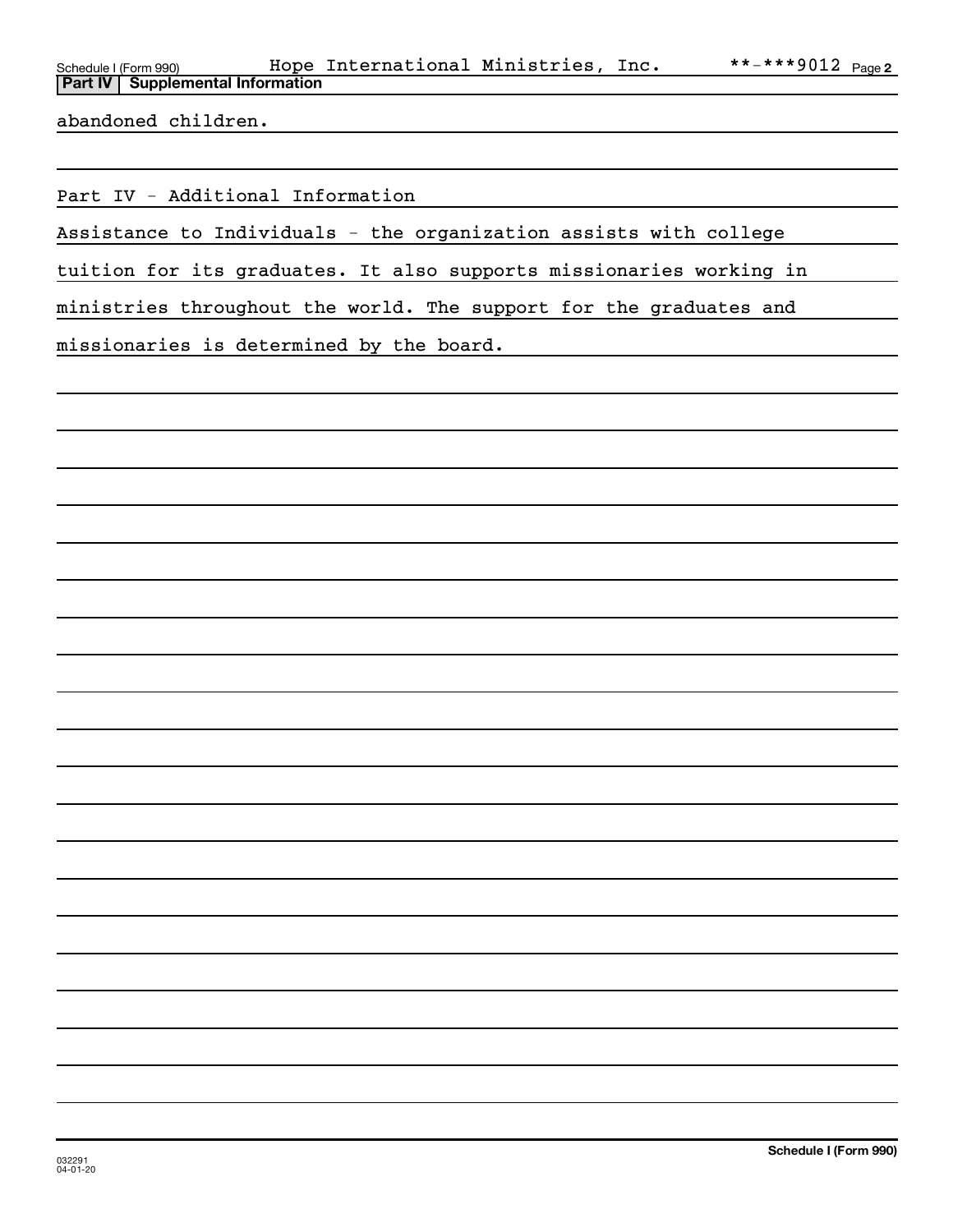## **SCHEDULE M (Form 990)**

## **Noncash Contributions**

OMB No. 1545-0047

| Department of the Treasury |  |
|----------------------------|--|
| Internal Revenue Service   |  |

◆ Complete if the organizations answered "Yes" on Form 990, Part IV, lines 29 or 30.<br>● Complete if the organizations answered "Yes" on Form 990, Part IV, lines 29 or 30. **Attach to Form 990.**  $\blacktriangleright$ 

 **Go to www.irs.gov/Form990 for instructions and the latest information.** J

**Inspection Employer identification number**

**Open to Public**

| Name of the organization |  |
|--------------------------|--|
|--------------------------|--|

Hope International Ministries, Inc. \*\*-\*\*\*\*9012

| Part I | <b>Types of Property</b>                                                                                                       |                             |                               |                                                |                                                       |            |     |    |
|--------|--------------------------------------------------------------------------------------------------------------------------------|-----------------------------|-------------------------------|------------------------------------------------|-------------------------------------------------------|------------|-----|----|
|        |                                                                                                                                | (a)                         | (b)                           | (c)                                            | (d)                                                   |            |     |    |
|        |                                                                                                                                | Check if<br>applicable      | Number of<br>contributions or | Noncash contribution<br>amounts reported on    | Method of determining<br>noncash contribution amounts |            |     |    |
|        |                                                                                                                                |                             |                               | items contributed Form 990, Part VIII, line 1g |                                                       |            |     |    |
| 1.     |                                                                                                                                |                             |                               |                                                |                                                       |            |     |    |
| 2      | Art - Historical treasures                                                                                                     |                             |                               |                                                |                                                       |            |     |    |
| З      |                                                                                                                                |                             |                               |                                                |                                                       |            |     |    |
| 4      |                                                                                                                                | $\overline{\text{x}}$       |                               |                                                | 14,360.Comparable Sales                               |            |     |    |
| 5      | Clothing and household goods                                                                                                   | $\overline{\text{x}}$       |                               |                                                | 817,395. Comparable Sales                             |            |     |    |
| 6      |                                                                                                                                |                             |                               |                                                |                                                       |            |     |    |
| 7      |                                                                                                                                |                             |                               |                                                |                                                       |            |     |    |
| 8      |                                                                                                                                |                             |                               |                                                |                                                       |            |     |    |
| 9      | Securities - Publicly traded                                                                                                   |                             |                               |                                                |                                                       |            |     |    |
| 10     | Securities - Closely held stock                                                                                                |                             |                               |                                                |                                                       |            |     |    |
| 11     | Securities - Partnership, LLC, or                                                                                              |                             |                               |                                                |                                                       |            |     |    |
|        | trust interests                                                                                                                |                             |                               |                                                |                                                       |            |     |    |
| 12     |                                                                                                                                |                             |                               |                                                |                                                       |            |     |    |
| 13     | Qualified conservation contribution -                                                                                          |                             |                               |                                                |                                                       |            |     |    |
|        |                                                                                                                                |                             |                               |                                                |                                                       |            |     |    |
| 14     | Qualified conservation contribution - Other                                                                                    |                             |                               |                                                |                                                       |            |     |    |
| 15     | Real estate - Residential                                                                                                      |                             |                               |                                                |                                                       |            |     |    |
| 16     |                                                                                                                                |                             |                               |                                                |                                                       |            |     |    |
| 17     |                                                                                                                                |                             |                               |                                                |                                                       |            |     |    |
| 18     |                                                                                                                                |                             |                               |                                                |                                                       |            |     |    |
| 19     |                                                                                                                                | $\overline{\textnormal{x}}$ |                               | 268,073.Cost                                   |                                                       |            |     |    |
| 20     | Drugs and medical supplies                                                                                                     |                             |                               |                                                |                                                       |            |     |    |
| 21     |                                                                                                                                |                             |                               |                                                |                                                       |            |     |    |
| 22     |                                                                                                                                |                             |                               |                                                |                                                       |            |     |    |
| 23     |                                                                                                                                |                             |                               |                                                |                                                       |            |     |    |
| 24     |                                                                                                                                |                             |                               |                                                |                                                       |            |     |    |
| 25     | Other $\blacktriangleright$                                                                                                    |                             |                               |                                                |                                                       |            |     |    |
| 26     | Other $\blacktriangleright$                                                                                                    |                             |                               |                                                |                                                       |            |     |    |
| 27     | Other $\blacktriangleright$                                                                                                    |                             |                               |                                                |                                                       |            |     |    |
| 28     | Other $\blacktriangleright$                                                                                                    |                             |                               |                                                |                                                       |            |     |    |
| 29     | Number of Forms 8283 received by the organization during the tax year for contributions                                        |                             |                               |                                                |                                                       |            |     |    |
|        | for which the organization completed Form 8283, Part V, Donee Acknowledgement                                                  |                             |                               | 29                                             |                                                       |            |     |    |
|        |                                                                                                                                |                             |                               |                                                |                                                       |            | Yes | No |
|        | 30a During the year, did the organization receive by contribution any property reported in Part I, lines 1 through 28, that it |                             |                               |                                                |                                                       |            |     |    |
|        | must hold for at least three years from the date of the initial contribution, and which isn't required to be used for          |                             |                               |                                                |                                                       |            |     |    |
|        |                                                                                                                                |                             |                               |                                                |                                                       | <b>30a</b> |     | х  |
|        | <b>b</b> If "Yes," describe the arrangement in Part II.                                                                        |                             |                               |                                                |                                                       |            |     |    |
| 31     | Does the organization have a gift acceptance policy that requires the review of any nonstandard contributions?                 |                             |                               |                                                |                                                       | 31         | х   |    |
|        | 32a Does the organization hire or use third parties or related organizations to solicit, process, or sell noncash              |                             |                               |                                                |                                                       |            |     |    |
|        | contributions?                                                                                                                 |                             |                               |                                                |                                                       | 32a        |     | x  |
|        | <b>b</b> If "Yes," describe in Part II.                                                                                        |                             |                               |                                                |                                                       |            |     |    |
| 33     | If the organization didn't report an amount in column (c) for a type of property for which column (a) is checked,              |                             |                               |                                                |                                                       |            |     |    |
|        | describe in Part II.                                                                                                           |                             |                               |                                                |                                                       |            |     |    |

**For Paperwork Reduction Act Notice, see the Instructions for Form 990. Schedule M (Form 990) 2020** LHA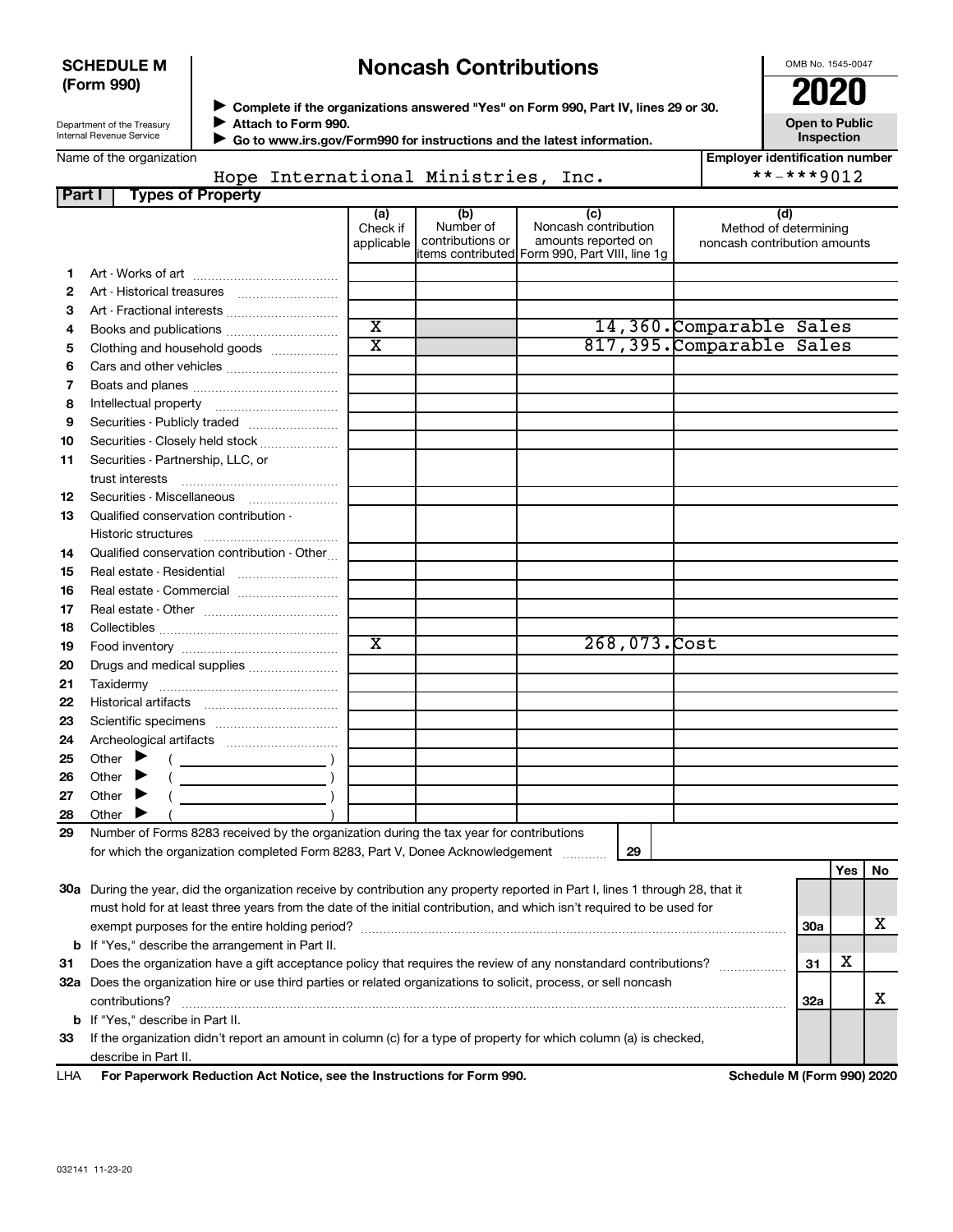Provide the information required by Part I, lines 30b, 32b, and 33, and whether the organization is reporting in Part I, column (b), the number of contributions, the number of items received, or a combination of both. Also complete this part for any additional information. **Part II Supplemental Information.**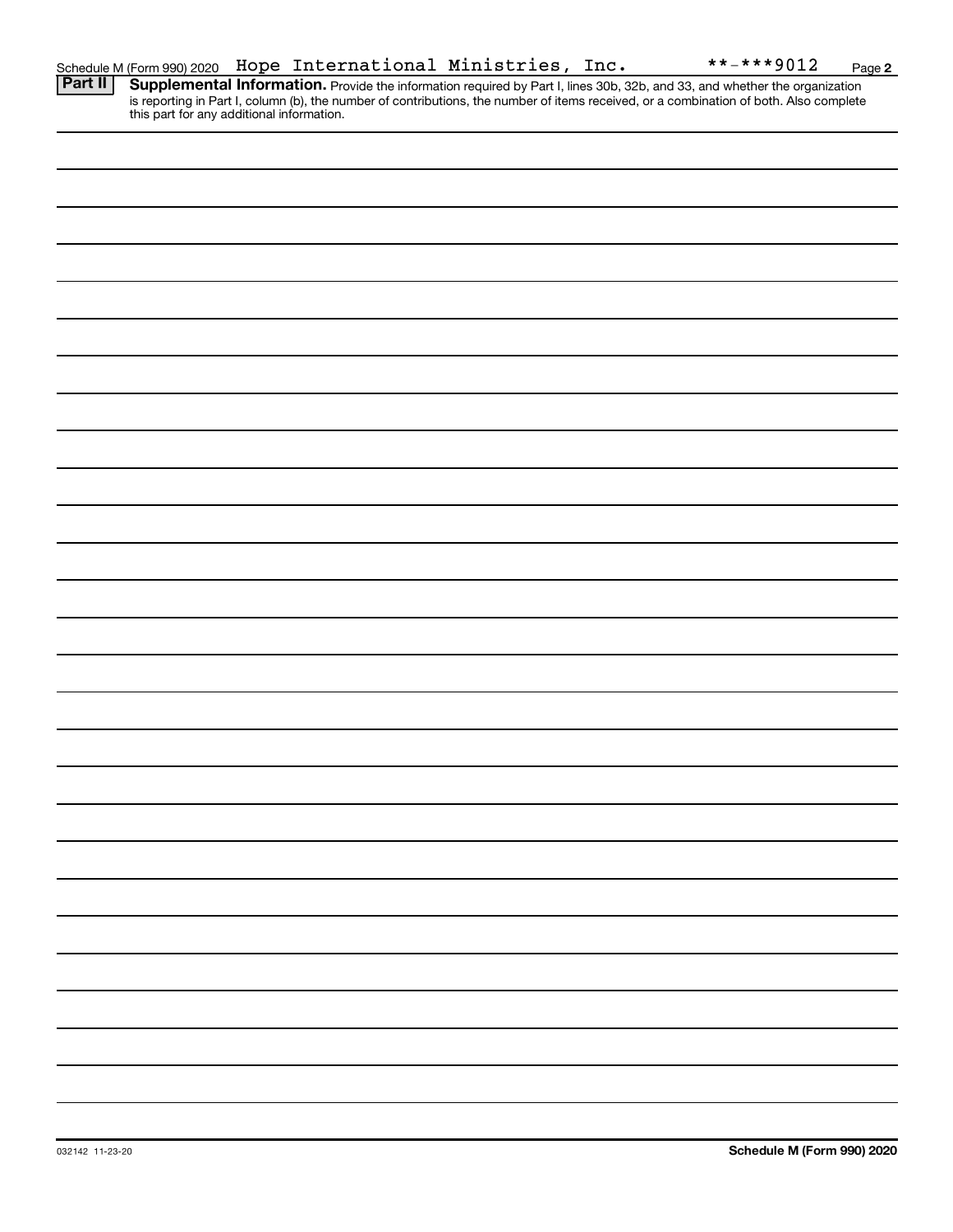**(Form 990 or 990-EZ)**



**Employer identification number**<br>\* \* - \* \* \* 9 0 1 2

Form 990, Part I, Line 1, Description of Organization Mission:

displaced children. The care of these children include food, shelter,

Hope International Ministries, Inc.

education and faith based activities.

Form 990, Part III, Line 4a, Program Service Accomplishments:

Over 90% of the children continue on to pursue a college education, and

Hope provides tuition assitance to those graduates in the form of

scholarships and internship/work programs. The organization is

supported 100% through contributions from individuals, churches, and organizations.

In September 2019, a 2nd US campus was opened. This children's home is located in Clovis, New Mexico and continues the mission by rescuing children in that and the surrounding area. This campus continues to construct and expand its residential facilities so that it can care for additional children.

Form 990, Part VI, Section A, line 2:

Father/Daughter: David Sommerdorf - Board Member and Robin Sommerdorf -

Finance Manager

Form 990, Part VI, Section B, line 11b:

A copy of the return is provided to all board members via email prior to filing.

Form 990, Part VI, Section B, Line 12c: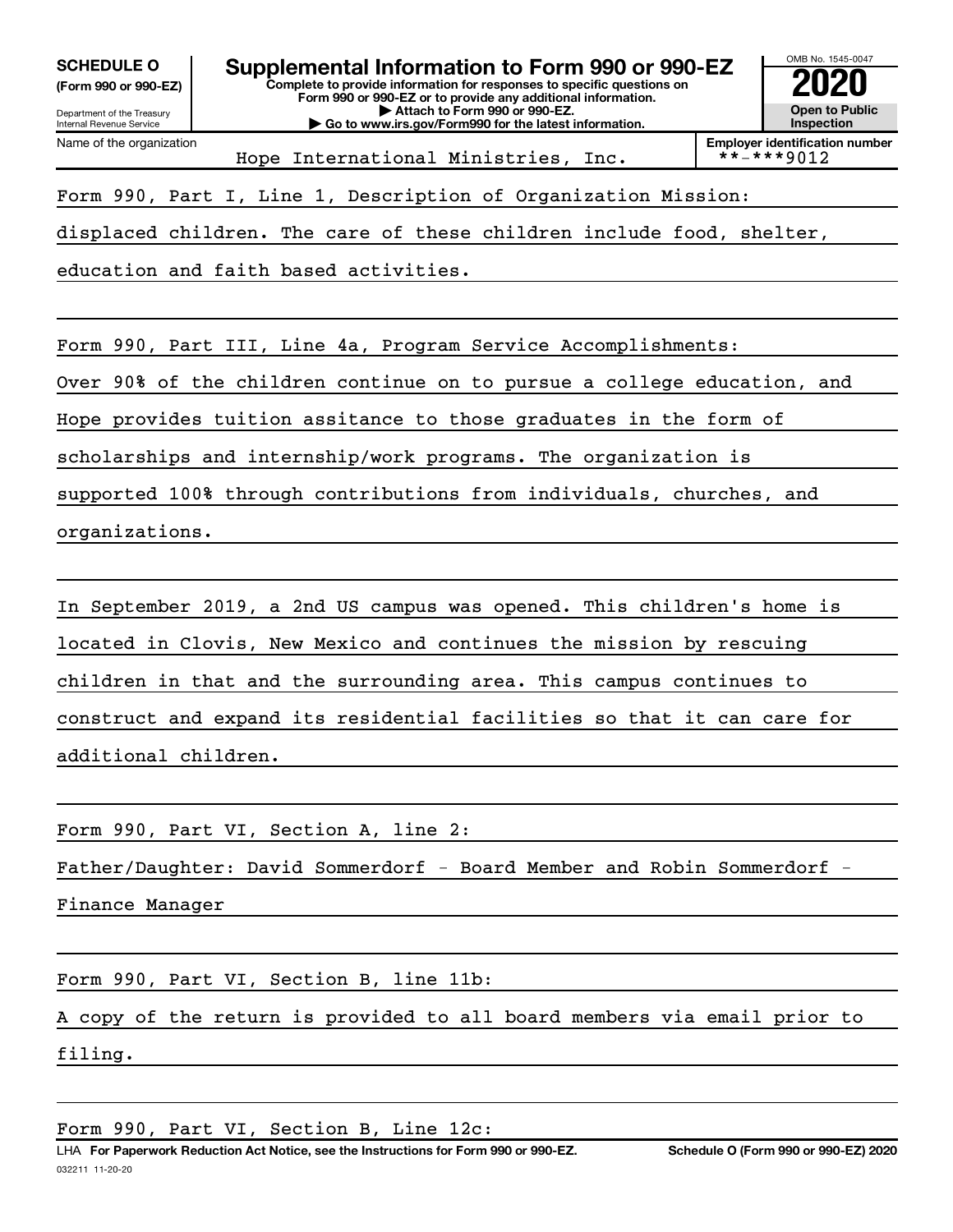| Schedule O (Form 990 or 990-EZ) 2020<br>Page 2 |                          |  |  |  |                                |      |  |                  |                                       |  |  |  |
|------------------------------------------------|--------------------------|--|--|--|--------------------------------|------|--|------------------|---------------------------------------|--|--|--|
|                                                | Name of the organization |  |  |  | Hope International Ministries, | Inc. |  | $***$ $***$ 9012 | <b>Employer identification number</b> |  |  |  |
|                                                |                          |  |  |  |                                |      |  |                  |                                       |  |  |  |

Board members complete questionnaires concerning conflicts and are expected

to excuse themselves from discussions involving any potential conflicts.

Form 990, Part VI, Section B, Line 15:

Line 15a - Compensation of the executive director and top management

officals is subject to board approval.

Line 15b - The board approves compensation of key employees.

Form 990, Part VI, Section C, Line 19:

Governing documents are available upon request for the same period of

disclosure as set forth in section 6104(D).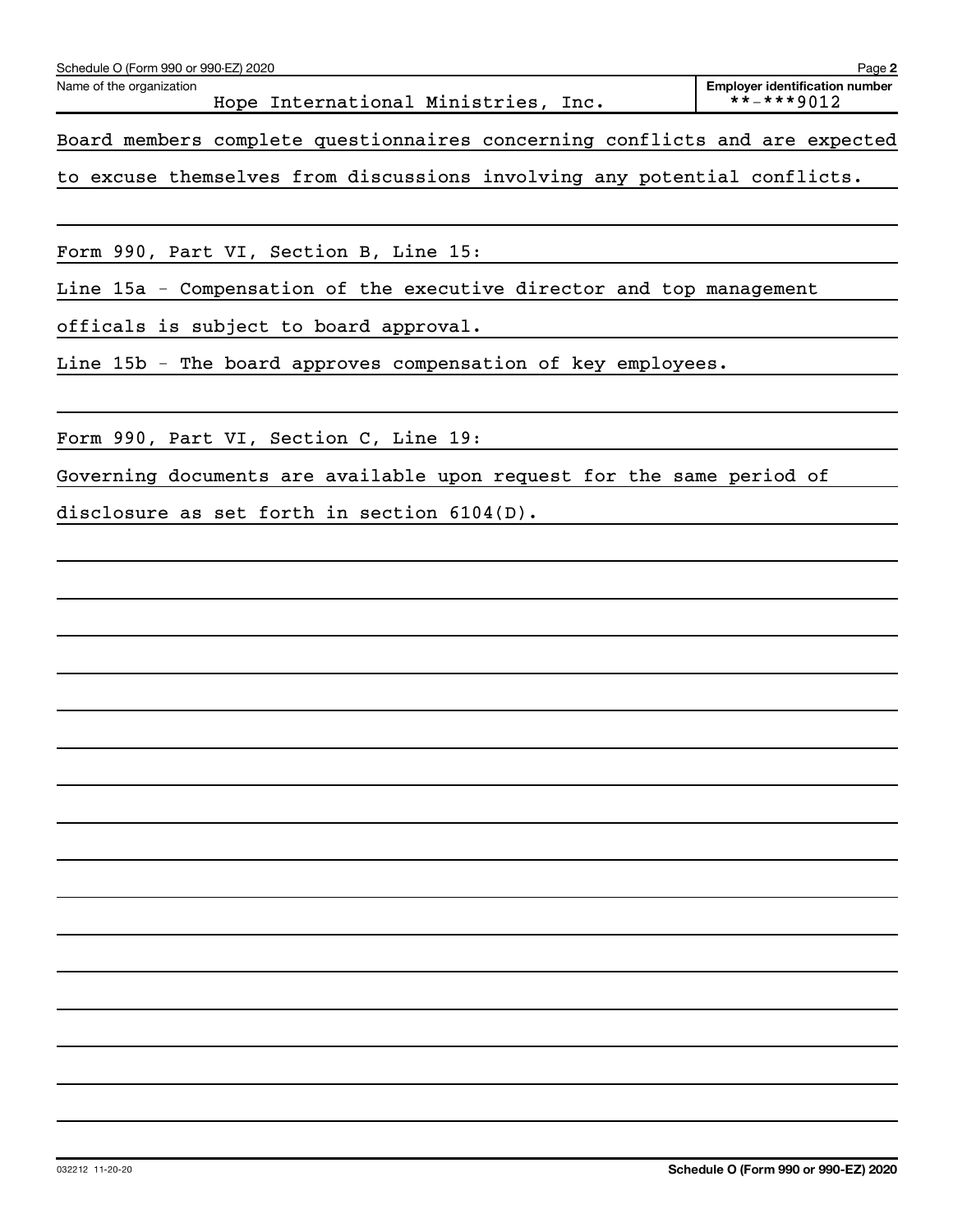| <b>SCHEDULE R</b> |  |
|-------------------|--|
|                   |  |

Department of the Treasury Internal Revenue Service

## **Related Organizations and Unrelated Partnerships**

**(Form 990) Complete if the organization answered "Yes" on Form 990, Part IV, line 33, 34, 35b, 36, or 37.** |

■ Attach to Form 990. **Dependent of Attach to Form 990.** Open to Public

**| Go to www.irs.gov/Form990 for instructions and the latest information. Inspection**

**Employer identification number**<br> $\star \star - \star \star \star 9012$ 

OMB No. 1545-0047

**2020**<br>Open to Public

Name of the organization

Hope International Ministries, Inc.

Part I ldentification of Disregarded Entities. Complete if the organization answered "Yes" on Form 990, Part IV, line 33.

| (a)<br>Name, address, and EIN (if applicable)<br>of disregarded entity | (b)<br>Primary activity | (c)<br>Legal domicile (state or<br>foreign country) | (d)<br>Total income | (e)<br>End-of-year assets | (f)<br>Direct controlling<br>entity |
|------------------------------------------------------------------------|-------------------------|-----------------------------------------------------|---------------------|---------------------------|-------------------------------------|
|                                                                        |                         |                                                     |                     |                           |                                     |
|                                                                        |                         |                                                     |                     |                           |                                     |
|                                                                        |                         |                                                     |                     |                           |                                     |
|                                                                        |                         |                                                     |                     |                           |                                     |

### **Part II** Identification of Related Tax-Exempt Organizations. Complete if the organization answered "Yes" on Form 990, Part IV, line 34, because it had one or more related tax-exempt<br>Part II acconizations during the tax ye organizations during the tax year.

| (a)<br>Name, address, and EIN<br>of related organization | (b)<br>Primary activity               | (c)<br>Legal domicile (state or<br>foreign country) | (d)<br>Exempt Code<br>section | (e)<br>Public charity<br>status (if section | (f)<br>Direct controlling<br>entity |     | $(g)$<br>Section 512(b)(13)<br>controlled<br>entity? |
|----------------------------------------------------------|---------------------------------------|-----------------------------------------------------|-------------------------------|---------------------------------------------|-------------------------------------|-----|------------------------------------------------------|
|                                                          | Florida<br>Home<br>Florida<br>Support |                                                     |                               | 501(c)(3))                                  |                                     | Yes | No                                                   |
| Hope of Honduras $-26-4163838$                           |                                       |                                                     |                               |                                             |                                     |     |                                                      |
| 11415 Hope International Drive                           |                                       |                                                     |                               |                                             |                                     |     |                                                      |
| Tampa, FL 33625                                          |                                       |                                                     | 501(c)(3)                     | Line 7                                      | N/A                                 |     | X                                                    |
| GoodKids Village Inc $-22-3850458$                       |                                       |                                                     |                               |                                             |                                     |     |                                                      |
| 11415 Hope International Drive                           |                                       |                                                     |                               |                                             |                                     |     |                                                      |
| Tampa, FL 33625                                          |                                       |                                                     | 501(c)(3)                     | Line 10                                     | N/A                                 |     | X                                                    |
|                                                          |                                       |                                                     |                               |                                             |                                     |     |                                                      |
|                                                          |                                       |                                                     |                               |                                             |                                     |     |                                                      |
|                                                          |                                       |                                                     |                               |                                             |                                     |     |                                                      |
|                                                          |                                       |                                                     |                               |                                             |                                     |     |                                                      |

**For Paperwork Reduction Act Notice, see the Instructions for Form 990. Schedule R (Form 990) 2020**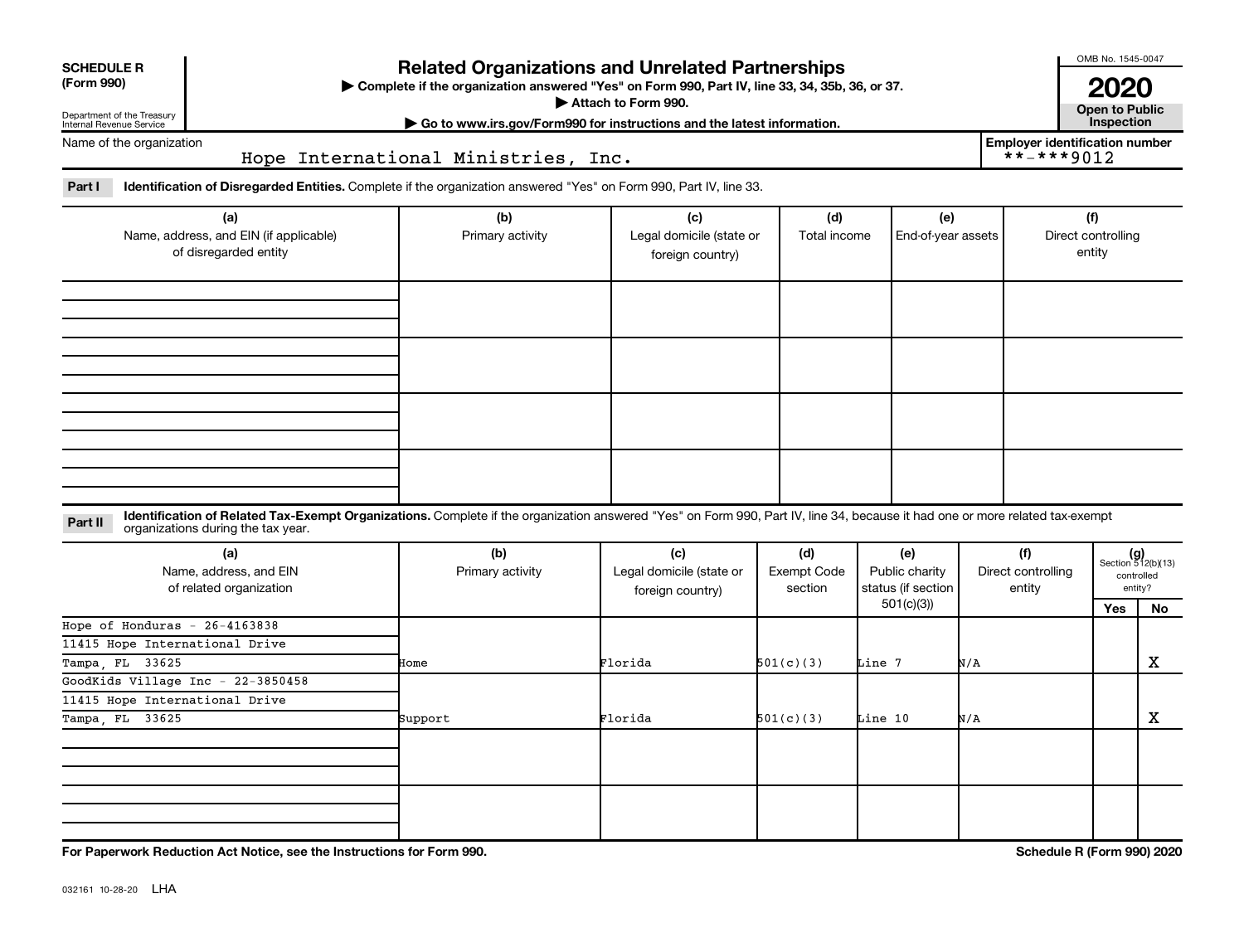Part III Identification of Related Organizations Taxable as a Partnership. Complete if the organization answered "Yes" on Form 990, Part IV, line 34, because it had one or more related<br>Read to the organizations tracted as organizations treated as a partnership during the tax year.

| organizations treated as a partnership during the tax year.                                                                                                                                                                                                                 |                  |                     |                    |                      |                                                                                            |        |                                    |                       |                |              |                  |                                               |            |           |                                                         |    |
|-----------------------------------------------------------------------------------------------------------------------------------------------------------------------------------------------------------------------------------------------------------------------------|------------------|---------------------|--------------------|----------------------|--------------------------------------------------------------------------------------------|--------|------------------------------------|-----------------------|----------------|--------------|------------------|-----------------------------------------------|------------|-----------|---------------------------------------------------------|----|
| (a)                                                                                                                                                                                                                                                                         | (b)              | (c)                 | (d)                | (e)                  |                                                                                            | (f)    |                                    | (g)                   |                | (h)          |                  | (i)                                           |            | (i)       | (k)                                                     |    |
| Name, address, and EIN                                                                                                                                                                                                                                                      | Primary activity | Legal<br>domicile   | Direct controlling |                      | Predominant income<br>(related, unrelated,<br>excluded from tax under<br>sections 512-514) |        | Share of total                     |                       | Share of       |              | Disproportionate | Code V-UBI<br>amount in box<br>20 of Schedule |            |           | General or Percentage<br>managing ownership<br>partner? |    |
| of related organization                                                                                                                                                                                                                                                     |                  | (state or           | entity             |                      |                                                                                            | income |                                    | end-of-year<br>assets |                | allocations? |                  |                                               |            |           |                                                         |    |
|                                                                                                                                                                                                                                                                             |                  | foreign<br>country) |                    |                      |                                                                                            |        |                                    |                       |                | Yes          | No               | K-1 (Form 1065) Yes No                        |            |           |                                                         |    |
|                                                                                                                                                                                                                                                                             |                  |                     |                    |                      |                                                                                            |        |                                    |                       |                |              |                  |                                               |            |           |                                                         |    |
|                                                                                                                                                                                                                                                                             |                  |                     |                    |                      |                                                                                            |        |                                    |                       |                |              |                  |                                               |            |           |                                                         |    |
|                                                                                                                                                                                                                                                                             |                  |                     |                    |                      |                                                                                            |        |                                    |                       |                |              |                  |                                               |            |           |                                                         |    |
|                                                                                                                                                                                                                                                                             |                  |                     |                    |                      |                                                                                            |        |                                    |                       |                |              |                  |                                               |            |           |                                                         |    |
|                                                                                                                                                                                                                                                                             |                  |                     |                    |                      |                                                                                            |        |                                    |                       |                |              |                  |                                               |            |           |                                                         |    |
|                                                                                                                                                                                                                                                                             |                  |                     |                    |                      |                                                                                            |        |                                    |                       |                |              |                  |                                               |            |           |                                                         |    |
|                                                                                                                                                                                                                                                                             |                  |                     |                    |                      |                                                                                            |        |                                    |                       |                |              |                  |                                               |            |           |                                                         |    |
|                                                                                                                                                                                                                                                                             |                  |                     |                    |                      |                                                                                            |        |                                    |                       |                |              |                  |                                               |            |           |                                                         |    |
|                                                                                                                                                                                                                                                                             |                  |                     |                    |                      |                                                                                            |        |                                    |                       |                |              |                  |                                               |            |           |                                                         |    |
|                                                                                                                                                                                                                                                                             |                  |                     |                    |                      |                                                                                            |        |                                    |                       |                |              |                  |                                               |            |           |                                                         |    |
|                                                                                                                                                                                                                                                                             |                  |                     |                    |                      |                                                                                            |        |                                    |                       |                |              |                  |                                               |            |           |                                                         |    |
|                                                                                                                                                                                                                                                                             |                  |                     |                    |                      |                                                                                            |        |                                    |                       |                |              |                  |                                               |            |           |                                                         |    |
|                                                                                                                                                                                                                                                                             |                  |                     |                    |                      |                                                                                            |        |                                    |                       |                |              |                  |                                               |            |           |                                                         |    |
|                                                                                                                                                                                                                                                                             |                  |                     |                    |                      |                                                                                            |        |                                    |                       |                |              |                  |                                               |            |           |                                                         |    |
|                                                                                                                                                                                                                                                                             |                  |                     |                    |                      |                                                                                            |        |                                    |                       |                |              |                  |                                               |            |           |                                                         |    |
|                                                                                                                                                                                                                                                                             |                  |                     |                    |                      |                                                                                            |        |                                    |                       |                |              |                  |                                               |            |           |                                                         |    |
|                                                                                                                                                                                                                                                                             |                  |                     |                    |                      |                                                                                            |        |                                    |                       |                |              |                  |                                               |            |           |                                                         |    |
| Identification of Related Organizations Taxable as a Corporation or Trust. Complete if the organization answered "Yes" on Form 990, Part IV, line 34, because it had one or more related<br>Part IV<br>organizations treated as a corporation or trust during the tax year. |                  |                     |                    |                      |                                                                                            |        |                                    |                       |                |              |                  |                                               |            |           |                                                         |    |
| (a)                                                                                                                                                                                                                                                                         |                  | (b)                 |                    | (c)                  | (d)                                                                                        |        | (e)                                |                       | (f)            |              |                  | (g)                                           | (h)        |           | (i)<br>Section                                          |    |
| Name, address, and EIN                                                                                                                                                                                                                                                      |                  |                     | Primary activity   | Legal domicile       | Direct controlling                                                                         |        | Type of entity<br>(C corp, S corp, |                       | Share of total |              |                  | Share of                                      | Percentage |           |                                                         |    |
| of related organization                                                                                                                                                                                                                                                     |                  |                     |                    | (state or<br>foreign | entity                                                                                     |        |                                    |                       | income         |              |                  | end-of-year                                   |            | ownership | $512(b)(13)$ controlled<br>entity?                      |    |
|                                                                                                                                                                                                                                                                             |                  |                     |                    | country)             |                                                                                            |        | or trust)                          |                       |                |              |                  | assets                                        |            |           | Yes                                                     | No |
|                                                                                                                                                                                                                                                                             |                  |                     |                    |                      |                                                                                            |        |                                    |                       |                |              |                  |                                               |            |           |                                                         |    |
|                                                                                                                                                                                                                                                                             |                  |                     |                    |                      |                                                                                            |        |                                    |                       |                |              |                  |                                               |            |           |                                                         |    |
|                                                                                                                                                                                                                                                                             |                  |                     |                    |                      |                                                                                            |        |                                    |                       |                |              |                  |                                               |            |           |                                                         |    |
|                                                                                                                                                                                                                                                                             |                  |                     |                    |                      |                                                                                            |        |                                    |                       |                |              |                  |                                               |            |           |                                                         |    |
|                                                                                                                                                                                                                                                                             |                  |                     |                    |                      |                                                                                            |        |                                    |                       |                |              |                  |                                               |            |           |                                                         |    |
|                                                                                                                                                                                                                                                                             |                  |                     |                    |                      |                                                                                            |        |                                    |                       |                |              |                  |                                               |            |           |                                                         |    |
|                                                                                                                                                                                                                                                                             |                  |                     |                    |                      |                                                                                            |        |                                    |                       |                |              |                  |                                               |            |           |                                                         |    |
|                                                                                                                                                                                                                                                                             |                  |                     |                    |                      |                                                                                            |        |                                    |                       |                |              |                  |                                               |            |           |                                                         |    |
|                                                                                                                                                                                                                                                                             |                  |                     |                    |                      |                                                                                            |        |                                    |                       |                |              |                  |                                               |            |           |                                                         |    |
|                                                                                                                                                                                                                                                                             |                  |                     |                    |                      |                                                                                            |        |                                    |                       |                |              |                  |                                               |            |           |                                                         |    |
|                                                                                                                                                                                                                                                                             |                  |                     |                    |                      |                                                                                            |        |                                    |                       |                |              |                  |                                               |            |           |                                                         |    |
|                                                                                                                                                                                                                                                                             |                  |                     |                    |                      |                                                                                            |        |                                    |                       |                |              |                  |                                               |            |           |                                                         |    |
|                                                                                                                                                                                                                                                                             |                  |                     |                    |                      |                                                                                            |        |                                    |                       |                |              |                  |                                               |            |           |                                                         |    |
|                                                                                                                                                                                                                                                                             |                  |                     |                    |                      |                                                                                            |        |                                    |                       |                |              |                  |                                               |            |           |                                                         |    |
|                                                                                                                                                                                                                                                                             |                  |                     |                    |                      |                                                                                            |        |                                    |                       |                |              |                  |                                               |            |           |                                                         |    |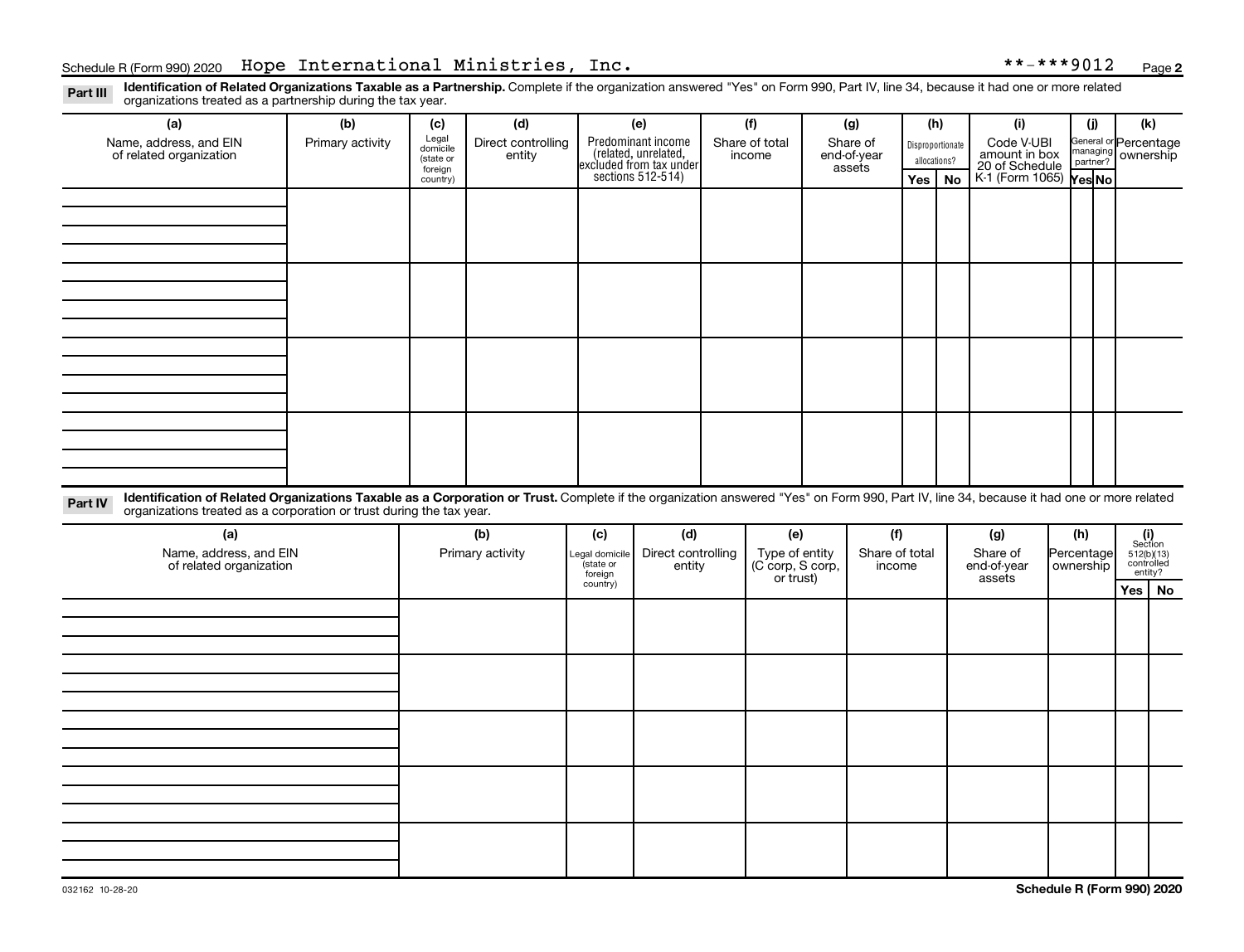## Schedule R (Form 990) 2020 Page Hope International Ministries, Inc. \*\*-\*\*\*9012

Part V Transactions With Related Organizations. Complete if the organization answered "Yes" on Form 990, Part IV, line 34, 35b, or 36.

|                                                                                                                                                                                                                                                        | Note: Complete line 1 if any entity is listed in Parts II, III, or IV of this schedule.                                                                                                                                        |                                  |                        |                                              |                 |                         | Yes   No                    |  |  |  |
|--------------------------------------------------------------------------------------------------------------------------------------------------------------------------------------------------------------------------------------------------------|--------------------------------------------------------------------------------------------------------------------------------------------------------------------------------------------------------------------------------|----------------------------------|------------------------|----------------------------------------------|-----------------|-------------------------|-----------------------------|--|--|--|
|                                                                                                                                                                                                                                                        | During the tax year, did the organization engage in any of the following transactions with one or more related organizations listed in Parts II-IV?                                                                            |                                  |                        |                                              |                 |                         |                             |  |  |  |
|                                                                                                                                                                                                                                                        |                                                                                                                                                                                                                                |                                  |                        |                                              | 1a              |                         | X                           |  |  |  |
| b Gift, grant, or capital contribution to related organization(s) manufaction contribution to related organization(s) manufaction contribution for elated organization(s) manufactured contraction contribution of the contrac                         |                                                                                                                                                                                                                                |                                  |                        |                                              |                 |                         |                             |  |  |  |
|                                                                                                                                                                                                                                                        |                                                                                                                                                                                                                                |                                  |                        |                                              |                 |                         |                             |  |  |  |
| 1c<br>1 <sub>d</sub><br>d Loans or loan guarantees to or for related organization(s) www.communities.com/www.communities.com/www.communities.com/www.communities.com/www.communities.com/www.communities.com/www.communities.com/www.communities.com/w |                                                                                                                                                                                                                                |                                  |                        |                                              |                 |                         |                             |  |  |  |
|                                                                                                                                                                                                                                                        | e Loans or loan guarantees by related organization(s) manufaction(s) and contain a substitution of the substitution of the substitution of the substitution of the substitution of the substitution of the substitution of the |                                  |                        |                                              | 1e              | х                       |                             |  |  |  |
|                                                                                                                                                                                                                                                        |                                                                                                                                                                                                                                |                                  |                        |                                              |                 |                         |                             |  |  |  |
| 1f                                                                                                                                                                                                                                                     |                                                                                                                                                                                                                                |                                  |                        |                                              |                 |                         |                             |  |  |  |
|                                                                                                                                                                                                                                                        | g Sale of assets to related organization(s) www.assettion.com/www.assettion.com/www.assettion.com/www.assettion.com/www.assettion.com/www.assettion.com/www.assettion.com/www.assettion.com/www.assettion.com/www.assettion.co |                                  |                        |                                              | 1g              |                         | $\overline{\textnormal{x}}$ |  |  |  |
|                                                                                                                                                                                                                                                        | h Purchase of assets from related organization(s) manufactured content to content the content of assets from related organization(s) manufactured content to content the content of the content of the content of the content  |                                  |                        |                                              | 1 <sub>h</sub>  |                         | $\overline{\mathbf{X}}$     |  |  |  |
|                                                                                                                                                                                                                                                        |                                                                                                                                                                                                                                |                                  |                        |                                              | 11              |                         | $\overline{\mathbf{X}}$     |  |  |  |
| 1j                                                                                                                                                                                                                                                     |                                                                                                                                                                                                                                |                                  |                        |                                              |                 |                         |                             |  |  |  |
|                                                                                                                                                                                                                                                        |                                                                                                                                                                                                                                |                                  |                        |                                              |                 |                         |                             |  |  |  |
| 1k                                                                                                                                                                                                                                                     |                                                                                                                                                                                                                                |                                  |                        |                                              |                 |                         |                             |  |  |  |
|                                                                                                                                                                                                                                                        |                                                                                                                                                                                                                                |                                  |                        |                                              | 11              | $\overline{\textbf{X}}$ |                             |  |  |  |
|                                                                                                                                                                                                                                                        |                                                                                                                                                                                                                                |                                  |                        |                                              | 1 <sub>m</sub>  |                         | $\overline{\mathbf{x}}$     |  |  |  |
|                                                                                                                                                                                                                                                        |                                                                                                                                                                                                                                |                                  |                        |                                              | 1n              | $\overline{\textbf{x}}$ |                             |  |  |  |
|                                                                                                                                                                                                                                                        | <b>o</b> Sharing of paid employees with related organization(s)                                                                                                                                                                |                                  |                        |                                              | 10 <sub>o</sub> | $\overline{\textbf{x}}$ |                             |  |  |  |
|                                                                                                                                                                                                                                                        |                                                                                                                                                                                                                                |                                  |                        |                                              |                 |                         |                             |  |  |  |
|                                                                                                                                                                                                                                                        | p Reimbursement paid to related organization(s) for expenses [1111] and the content of the content of the content of the content of the content of the content of the content of the content of the content of the content of  |                                  |                        |                                              | 1p              |                         | X                           |  |  |  |
|                                                                                                                                                                                                                                                        |                                                                                                                                                                                                                                |                                  |                        |                                              | 1a              |                         | $\overline{\textbf{x}}$     |  |  |  |
|                                                                                                                                                                                                                                                        |                                                                                                                                                                                                                                |                                  |                        |                                              |                 |                         |                             |  |  |  |
|                                                                                                                                                                                                                                                        | Other transfer of cash or property to related organization(s) www.communicallycommunicallycommunicallycommunicallycommunicallycommunicallycommunicallycommunicallycommunicallycommunicallycommunicallycommunicallycommunically |                                  |                        |                                              | 1r              |                         | X                           |  |  |  |
|                                                                                                                                                                                                                                                        |                                                                                                                                                                                                                                |                                  |                        |                                              | 1s              |                         | $\overline{\mathbf{x}}$     |  |  |  |
|                                                                                                                                                                                                                                                        | If the answer to any of the above is "Yes," see the instructions for information on who must complete this line, including covered relationships and transaction thresholds.                                                   |                                  |                        |                                              |                 |                         |                             |  |  |  |
|                                                                                                                                                                                                                                                        | (a)<br>Name of related organization                                                                                                                                                                                            | (b)<br>Transaction<br>type (a-s) | (c)<br>Amount involved | (d)<br>Method of determining amount involved |                 |                         |                             |  |  |  |

|                            | type (a-3)   |                            |
|----------------------------|--------------|----------------------------|
| (1) GoodKids Village, Inc. | $\, {\bf B}$ | 831,755. Thrift Shop Items |
| (2) Hope of Honduras       | $\, {\bf B}$ | $25,000$ . Cash Grant      |
| (3) GoodKids Village, Inc. | C            | $200,000$ . Cash Grant     |
| (4)                        |              |                            |
| (5)                        |              |                            |
| (6)                        |              |                            |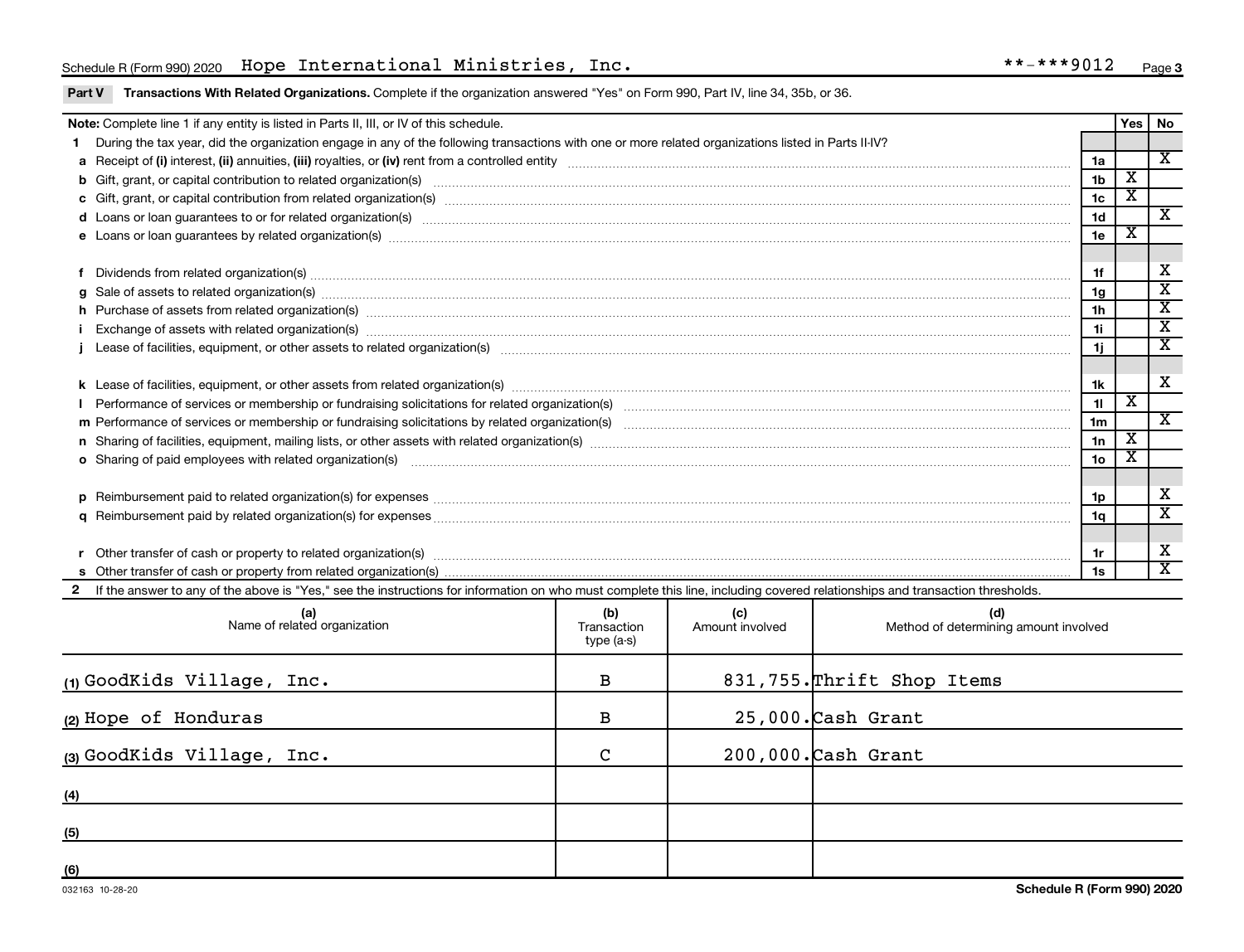## Schedule R (Form 990) 2020 Page Hope International Ministries, Inc. \*\*-\*\*\*9012

### Part VI Unrelated Organizations Taxable as a Partnership. Complete if the organization answered "Yes" on Form 990, Part IV, line 37.

Provide the following information for each entity taxed as a partnership through which the organization conducted more than five percent of its activities (measured by total assets or gross revenue) that was not a related organization. See instructions regarding exclusion for certain investment partnerships.

| <br>(a)                | (b)              | (c)               | . <b>. .</b><br><br>(d)                                                                    |                                                          | (f)      | (g)         | (h)                                      | (i)                                                                                                 | (i)    | $(\mathsf{k})$ |  |  |
|------------------------|------------------|-------------------|--------------------------------------------------------------------------------------------|----------------------------------------------------------|----------|-------------|------------------------------------------|-----------------------------------------------------------------------------------------------------|--------|----------------|--|--|
| Name, address, and EIN | Primary activity | Legal domicile    |                                                                                            | (e)<br>Are all<br>partners sec.<br>$501(c)(3)$<br>orgs.? | Share of | Share of    |                                          |                                                                                                     |        |                |  |  |
| of entity              |                  | (state or foreign |                                                                                            |                                                          | total    | end-of-year | $\fbox{Disproper} \label{eq:disproport}$ |                                                                                                     |        |                |  |  |
|                        |                  | country)          | Predominant income<br>(related, unrelated,<br>excluded from tax under<br>sections 512-514) |                                                          | income   | assets      | allocations?                             | Code V-UBI<br>amount in box 20 managing<br>of Schedule K-1<br>(Form 1065)<br>$\sqrt{\text{res}}$ No |        |                |  |  |
|                        |                  |                   |                                                                                            | Yes No                                                   |          |             | Yes No                                   |                                                                                                     | Yes NO |                |  |  |
|                        |                  |                   |                                                                                            |                                                          |          |             |                                          |                                                                                                     |        |                |  |  |
|                        |                  |                   |                                                                                            |                                                          |          |             |                                          |                                                                                                     |        |                |  |  |
|                        |                  |                   |                                                                                            |                                                          |          |             |                                          |                                                                                                     |        |                |  |  |
|                        |                  |                   |                                                                                            |                                                          |          |             |                                          |                                                                                                     |        |                |  |  |
|                        |                  |                   |                                                                                            |                                                          |          |             |                                          |                                                                                                     |        |                |  |  |
|                        |                  |                   |                                                                                            |                                                          |          |             |                                          |                                                                                                     |        |                |  |  |
|                        |                  |                   |                                                                                            |                                                          |          |             |                                          |                                                                                                     |        |                |  |  |
|                        |                  |                   |                                                                                            |                                                          |          |             |                                          |                                                                                                     |        |                |  |  |
|                        |                  |                   |                                                                                            |                                                          |          |             |                                          |                                                                                                     |        |                |  |  |
|                        |                  |                   |                                                                                            |                                                          |          |             |                                          |                                                                                                     |        |                |  |  |
|                        |                  |                   |                                                                                            |                                                          |          |             |                                          |                                                                                                     |        |                |  |  |
|                        |                  |                   |                                                                                            |                                                          |          |             |                                          |                                                                                                     |        |                |  |  |
|                        |                  |                   |                                                                                            |                                                          |          |             |                                          |                                                                                                     |        |                |  |  |
|                        |                  |                   |                                                                                            |                                                          |          |             |                                          |                                                                                                     |        |                |  |  |
|                        |                  |                   |                                                                                            |                                                          |          |             |                                          |                                                                                                     |        |                |  |  |
|                        |                  |                   |                                                                                            |                                                          |          |             |                                          |                                                                                                     |        |                |  |  |
|                        |                  |                   |                                                                                            |                                                          |          |             |                                          |                                                                                                     |        |                |  |  |
|                        |                  |                   |                                                                                            |                                                          |          |             |                                          |                                                                                                     |        |                |  |  |
|                        |                  |                   |                                                                                            |                                                          |          |             |                                          |                                                                                                     |        |                |  |  |
|                        |                  |                   |                                                                                            |                                                          |          |             |                                          |                                                                                                     |        |                |  |  |
|                        |                  |                   |                                                                                            |                                                          |          |             |                                          |                                                                                                     |        |                |  |  |
|                        |                  |                   |                                                                                            |                                                          |          |             |                                          |                                                                                                     |        |                |  |  |
|                        |                  |                   |                                                                                            |                                                          |          |             |                                          |                                                                                                     |        |                |  |  |
|                        |                  |                   |                                                                                            |                                                          |          |             |                                          |                                                                                                     |        |                |  |  |
|                        |                  |                   |                                                                                            |                                                          |          |             |                                          |                                                                                                     |        |                |  |  |
|                        |                  |                   |                                                                                            |                                                          |          |             |                                          |                                                                                                     |        |                |  |  |
|                        |                  |                   |                                                                                            |                                                          |          |             |                                          |                                                                                                     |        |                |  |  |
|                        |                  |                   |                                                                                            |                                                          |          |             |                                          |                                                                                                     |        |                |  |  |
|                        |                  |                   |                                                                                            |                                                          |          |             |                                          |                                                                                                     |        |                |  |  |
|                        |                  |                   |                                                                                            |                                                          |          |             |                                          |                                                                                                     |        |                |  |  |
|                        |                  |                   |                                                                                            |                                                          |          |             |                                          |                                                                                                     |        |                |  |  |
|                        |                  |                   |                                                                                            |                                                          |          |             |                                          |                                                                                                     |        |                |  |  |
|                        |                  |                   |                                                                                            |                                                          |          |             |                                          |                                                                                                     |        |                |  |  |
|                        |                  |                   |                                                                                            |                                                          |          |             |                                          |                                                                                                     |        |                |  |  |
|                        |                  |                   |                                                                                            |                                                          |          |             |                                          |                                                                                                     |        |                |  |  |

**Schedule R (Form 990) 2020**